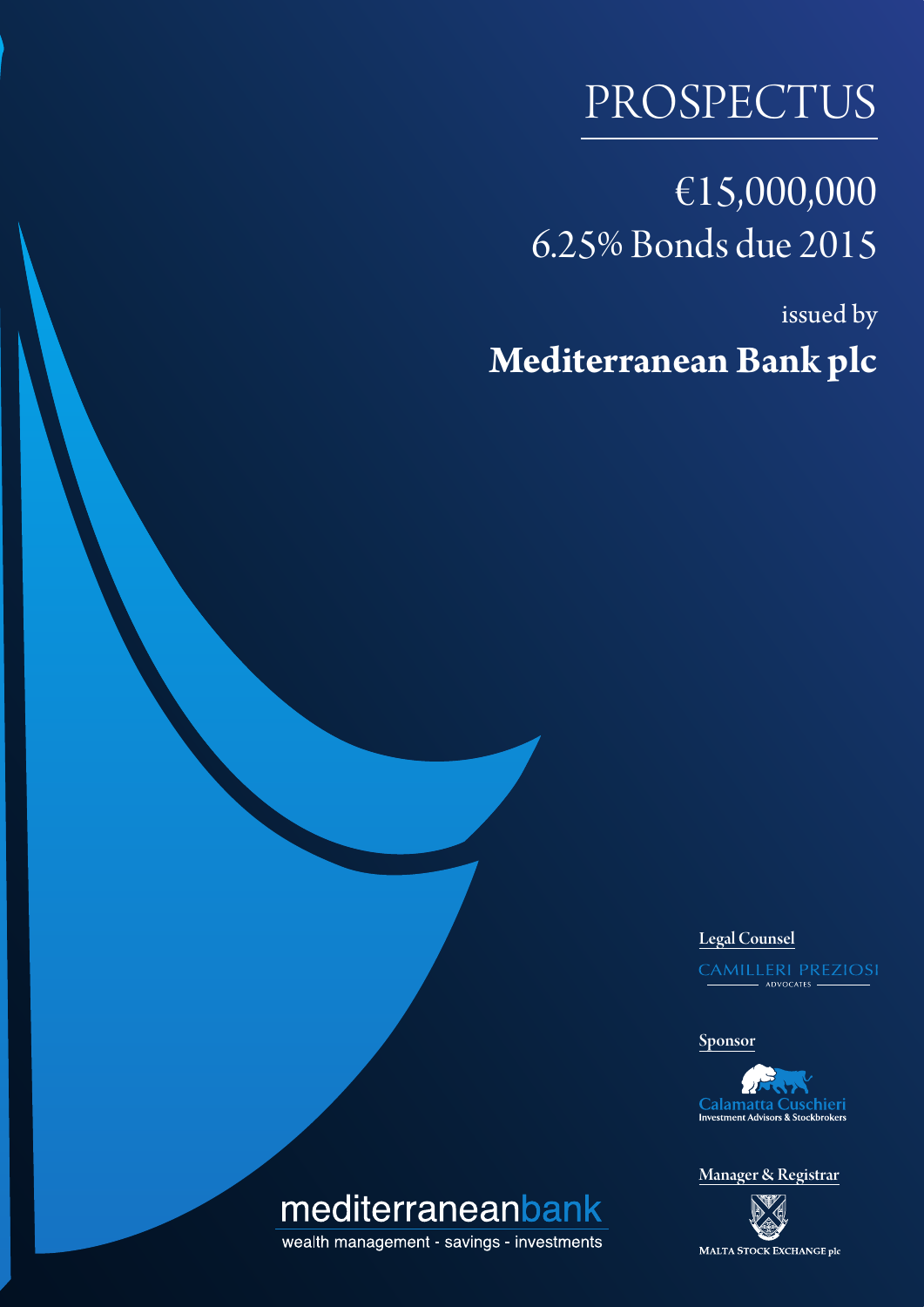

# **Summary Note dated 13 September 2010**

This document is a Summary Note issued in accordance with the provisions of Chapter 6 of the Listing Rules issued by the Listing Authority and in accordance with the provisions of Commission Regulation (EC) No. 809/2004 of 29 April 2004 implementing Directive 2003/71/EC of the European Parliament and of the Council as regards information contained in a prospectus and dissemination of advertisements. This Summary Note is issued pursuant to the requirements of Listing Rule 6.4.1 of the Listing Rules and contains information about

# **€15,000,000 6.25% Bonds due 2015**  to be issued by **Mediterranean Bank plc**

*(registered with limited liability in the Republic of Malta)*

This Summary Note should be read in conjunction with the most updated Registration Document and Securities Note issued from time to time containing information about the Issuer and the Bonds.

Legal Counsel Sponsor Manager & Registrar

**CAMILLERI PREZIOSI** ADVOCATES

**Calamatta Cuschieri** 

**Approved by the Directors**

**MALTA STOCK EXCHANGE plc** 

Mark A. Watson

Henry C. Schmeltzer Henry C. Schmeltzer on behalf of Francis J. Vassallo, Finlay S. McFadyen, Peter B. Cartwright, Joaquin Vicent and Frederic Villa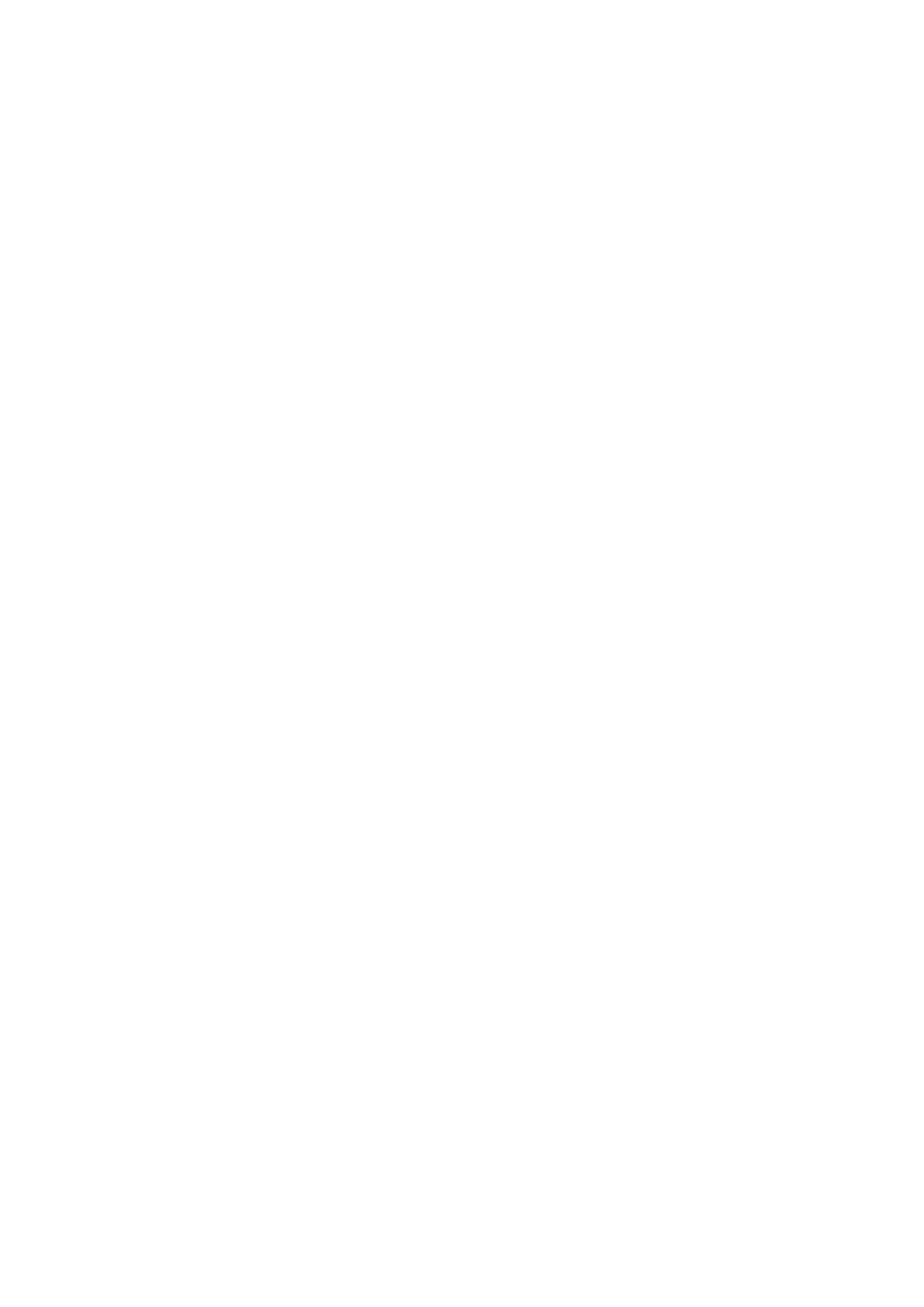# **Table of Contents**

| General Information                                                                                                                                                                                                                                                                                                                                                                                                                                                                                                                                                 | $\overline{\mathbf{4}}$ |
|---------------------------------------------------------------------------------------------------------------------------------------------------------------------------------------------------------------------------------------------------------------------------------------------------------------------------------------------------------------------------------------------------------------------------------------------------------------------------------------------------------------------------------------------------------------------|-------------------------|
| Warnings<br>1                                                                                                                                                                                                                                                                                                                                                                                                                                                                                                                                                       | 5                       |
| Definitions<br>2                                                                                                                                                                                                                                                                                                                                                                                                                                                                                                                                                    | 5                       |
| Legal Counsel and Counsel and Counsel and Counsel and Counsel and Counsel and Counsel and Counsel and Counsel and Counsel and Counsel and Counsel and Counsel and Counsel and Counsel and Counsel and Counsel and Counsel and<br>3                                                                                                                                                                                                                                                                                                                                  | 5                       |
| $\texttt{Sponsor}\textcolor{red}{.\textcolor{blue}{\sum_{\textcolor{blue}{\mu_{\textcolor{blue}{\mu_{\textcolor{blue}{\mu_{\textcolor{blue}{\mu_{\textcolor{blue}{\mu_{\textcolor{blue}{\mu_{\textcolor{blue}{\mu_{\textcolor{blue}{\mu_{\textcolor{blue}{\mu_{\textcolor{blue}{\mu_{\textcolor{blue}{\mu_{\textcolor{blue}{\mu_{\textcolor{blue}{\mu_{\textcolor{blue}{\mu_{\textcolor{blue}{\mu_{\textcolor{blue}{\mu_{\textcolor{blue}{\mu_{\textcolor{blue}{\nu_{\textcolor{blue}{\nu_{\textcolor{blue}{\nu_{\textcolor{blue}{\nu_{\textcolor{blue}{\nu_{$<br>4 | 5                       |
| 5 Statutory Auditors                                                                                                                                                                                                                                                                                                                                                                                                                                                                                                                                                | 5                       |
| Risk Factors Relating to the Issuer and the Bonds                                                                                                                                                                                                                                                                                                                                                                                                                                                                                                                   | 6                       |
| 6 General                                                                                                                                                                                                                                                                                                                                                                                                                                                                                                                                                           | 6                       |
| Risks Relating to the Issuer<br>7                                                                                                                                                                                                                                                                                                                                                                                                                                                                                                                                   | 6                       |
| 8                                                                                                                                                                                                                                                                                                                                                                                                                                                                                                                                                                   | 7                       |
| Information About the Issuer                                                                                                                                                                                                                                                                                                                                                                                                                                                                                                                                        | 9                       |
| 9 Board of Directors & Board Committees                                                                                                                                                                                                                                                                                                                                                                                                                                                                                                                             | 9                       |
| 10 Major Shareholders <b>March 2018</b> 10 Major Shareholders <b>March 2019</b>                                                                                                                                                                                                                                                                                                                                                                                                                                                                                     | 10                      |
| 11 History and Development of the Issuer                                                                                                                                                                                                                                                                                                                                                                                                                                                                                                                            | 11                      |
| 12 Business Overview                                                                                                                                                                                                                                                                                                                                                                                                                                                                                                                                                | 12                      |
| 13 Selected Financial Information                                                                                                                                                                                                                                                                                                                                                                                                                                                                                                                                   | 13                      |
| 14 Trend Information                                                                                                                                                                                                                                                                                                                                                                                                                                                                                                                                                | 15                      |
| 15 Business Strategy                                                                                                                                                                                                                                                                                                                                                                                                                                                                                                                                                | 16                      |
| 16 Historical Financial Information                                                                                                                                                                                                                                                                                                                                                                                                                                                                                                                                 | 16                      |
| 17 Legal and Arbitration Proceedings                                                                                                                                                                                                                                                                                                                                                                                                                                                                                                                                | 16                      |
| 18 Significant Change in the Issuer's Financial or Trading Position                                                                                                                                                                                                                                                                                                                                                                                                                                                                                                 | 17                      |
| 19 Material Contracts                                                                                                                                                                                                                                                                                                                                                                                                                                                                                                                                               | 17                      |
| Information About the Bonds                                                                                                                                                                                                                                                                                                                                                                                                                                                                                                                                         | 17                      |
| 20 Details of the Bond Issue                                                                                                                                                                                                                                                                                                                                                                                                                                                                                                                                        | 17                      |
| 21 Expected Timetable                                                                                                                                                                                                                                                                                                                                                                                                                                                                                                                                               | 19                      |
| Documents on Display                                                                                                                                                                                                                                                                                                                                                                                                                                                                                                                                                | 19                      |
|                                                                                                                                                                                                                                                                                                                                                                                                                                                                                                                                                                     |                         |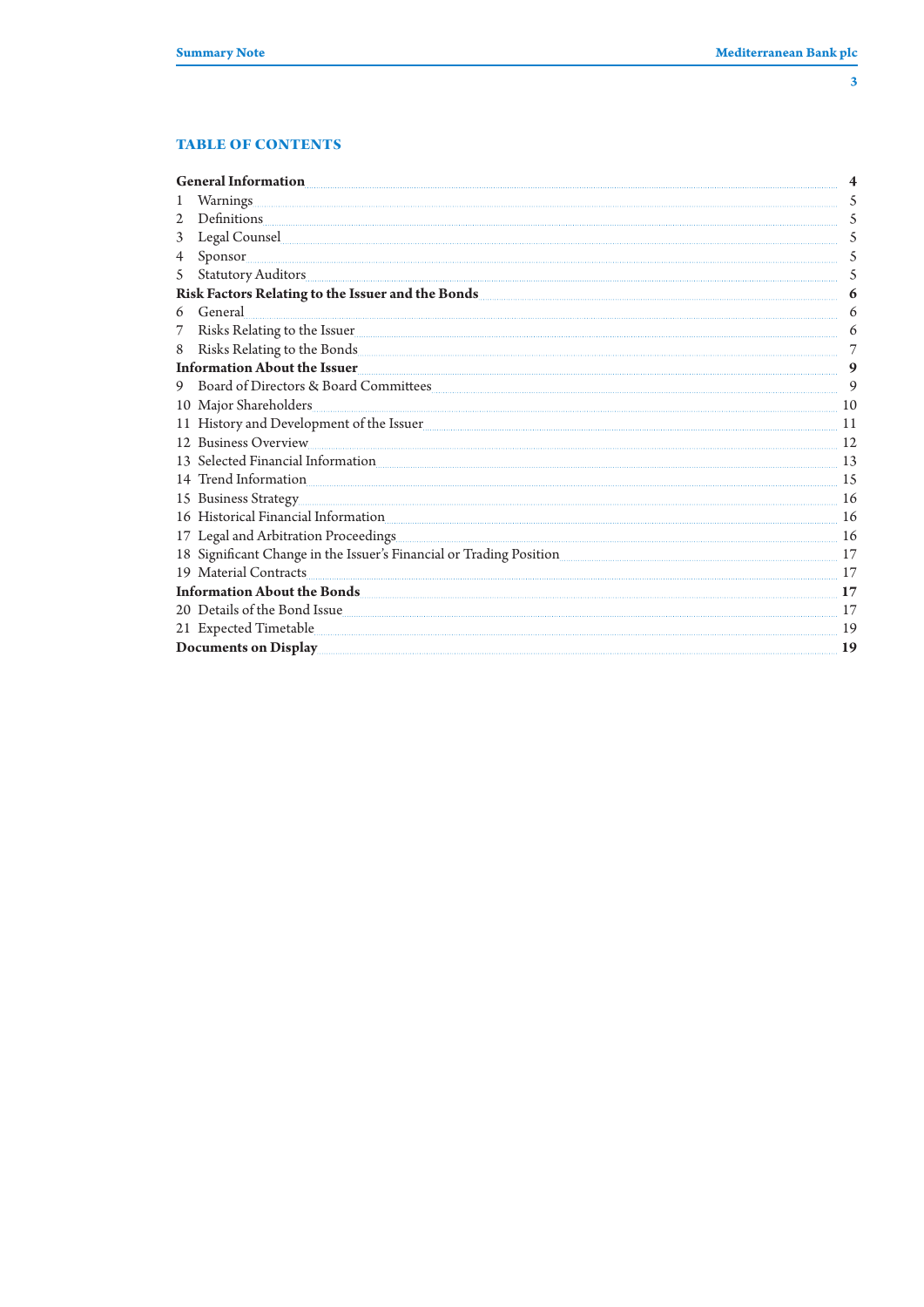#### **GENERAL INFORMATION**

THIS SUMMARY NOTE CONTAINS INFORMATION ABOUT THE ISSUER AND THE BONDS IN ACCORDANCE WITH THE REQUIREMENTS OF THE LISTING RULES, THE ACT, AND THE REGULATION.

NO BROKER, DEALER, SALESMAN OR OTHER PERSON HAS BEEN AUTHORISED BY THE ISSUER OR ITS DIRECTORS, TO ISSUE ANY ADVERTISEMENT OR TO GIVE ANY INFORMATION OR TO MAKE ANY REPRESENTATIONS IN CONNECTION WITH THE SALE OF BONDS OF THE ISSUER OTHER THAN THOSE CONTAINED IN THE PROSPECTUS AND IN THE DOCUMENTS REFERRED TO HEREIN IN CONNECTION, AND IF GIVEN OR MADE, SUCH INFORMATION OR REPRESENTATIONS MUST NOT BE RELIED UPON AS HAVING BEEN AUTHORISED BY THE ISSUER OR ITS DIRECTORS OR ADVISERS.

## **THE LISTING AUTHORITY ACCEPTS NO RESPONSIBILITY FOR THE CONTENTS OF THIS PROSPECTUS, MAKES NO REPRESENTATIONS AS TO ITS ACCURACY OR COMPLETENESS AND EXPRESSLY DISCLAIMS ANY LIABILITY WHATSOEVER FOR ANY LOSS HOWSOEVER ARISING FROM OR IN RELIANCE UPON THE WHOLE OR ANY PART OF THE CONTENTS OF THE PROSPECTUS.**

THE PROSPECTUS DOES NOT CONSTITUTE, AND MAY NOT BE USED FOR PURPOSES OF, AN OFFER OR INVITATION TO SUBSCRIBE FOR BONDS BY ANY PERSON IN ANY JURISDICTION (I) IN WHICH SUCH OFFER OR INVITATION IS NOT AUTHORISED OR (II) IN WHICH THE PERSON MAKING SUCH OFFER OR INVITATION IS NOT QUALIFIED TO DO SO OR (III) TO ANY PERSON TO WHOM IT IS UNLAWFUL TO MAKE SUCH OFFER OR INVITATION. SAVE FOR THE ISSUE IN THE REPUBLIC OF MALTA, NO ACTION HAS BEEN OR WILL BE TAKEN BY THE ISSUER THAT WOULD PERMIT A PUBLIC OFFERING OF THE BONDS OR THE DISTRIBUTION OF THE PROSPECTUS (OR ANY PART THEREOF) OR ANY OFFERING MATERIAL IN ANY COUNTRY OR JURISDICTION WHERE ACTION FOR THAT PURPOSE IS REQUIRED. IN RELATION TO EACH MEMBER STATE OF THE EUROPEAN ECONOMIC AREA (OTHER THAN MALTA) WHICH HAS IMPLEMENTED DIRECTIVE 2003/71/EC OF THE EUROPEAN PARLIAMENT AND OF THE COUNCIL OF 4 NOVEMBER 2003 ON THE PROSPECTUS TO BE PUBLISHED WHEN SECURITIES ARE OFFERED TO THE PUBLIC OR ADMITTED TO TRADING OR WHICH, PENDING SUCH IMPLEMENTATION, APPLIES ARTICLE 3.2 OF SAID DIRECTIVE, THE BONDS CAN ONLY BE OFFERED TO "**QUALIFIED INVESTORS**" (AS DEFINED IN SAID DIRECTIVE) AS WELL AS IN ANY OTHER CIRCUMSTANCES WHICH DO NOT REQUIRE THE PUBLICATION BY THE ISSUER OF A PROSPECTUS PURSUANT TO ARTICLE 3 OF SAID DIRECTIVE.

IT IS THE RESPONSIBILITY OF ANY PERSONS IN POSSESSION OF THIS DOCUMENT AND ANY PERSONS WISHING TO APPLY FOR ANY BONDS ISSUED BY THE ISSUER TO INFORM THEMSELVES OF, AND TO OBSERVE AND COMPLY WITH, ALL APPLICABLE LAWS AND REGULATIONS OF ANY RELEVANT JURISDICTION, AND ANY APPLICABLE EXCHANGE CONTROL REQUIREMENTS AND TAXES IN THE COUNTRIES OF THEIR NATIONALITY, RESIDENCE OR DOMICILE.

THE BONDS HAVE NOT BEEN NOR WILL THEY BE REGISTERED UNDER THE UNITED STATES SECURITIES ACT, 1933 AS AMENDED, OR UNDER ANY FEDERAL OR STATE SECURITIES LAW AND MAY NOT BE OFFERED, SOLD OR OTHERWISE TRANSFERRED, DIRECTLY OR INDIRECTLY, IN THE UNITED STATES OF AMERICA, ITS TERRITORIES OR POSSESSIONS, OR ANY AREA SUBJECT TO ITS JURISDICTION (THE "U.S.") OR TO OR FOR THE BENEFIT OF, DIRECTLY OR INDIRECTLY, ANY U.S. PERSON (AS DEFINED IN REGULATION "S" OF THE SAID ACT). FURTHERMORE THE ISSUER WILL NOT BE REGISTERED UNDER THE UNITED STATES INVESTMENT COMPANY ACT, 1940, AS AMENDED AND INVESTORS WILL NOT BE ENTITLED TO THE BENEFITS SET OUT THEREIN.

A COPY OF THIS DOCUMENT HAS BEEN SUBMITTED TO THE LISTING AUTHORITY IN SATISFACTION OF THE LISTING RULES, THE MALTA STOCK EXCHANGE IN SATISFACTION OF THE MALTA STOCK EXCHANGE BYE-LAWS AND HAS BEEN DULY FILED WITH THE REGISTRAR OF COMPANIES, IN ACCORDANCE WITH THE ACT. STATEMENTS MADE IN THE PROSPECTUS ARE, EXCEPT WHERE OTHERWISE STATED, BASED ON THE LAW AND PRACTICE CURRENTLY IN FORCE IN MALTA AND ARE SUBJECT TO CHANGES THEREIN. THE CONTENTS OF THE ISSUER'S WEBSITE OR ANY WEBSITE DIRECTLY OR INDIRECTLY LINKED TO THE ISSUER'S WEBSITE DO NOT FORM PART OF THE PROSPECTUS. ACCORDINGLY NO RELIANCE OUGHT TO BE MADE BY ANY INVESTOR ON ANY INFORMATION OR OTHER DATA CONTAINED IN SUCH WEBSITES AS THE BASIS FOR A DECISION TO INVEST IN THE BONDS.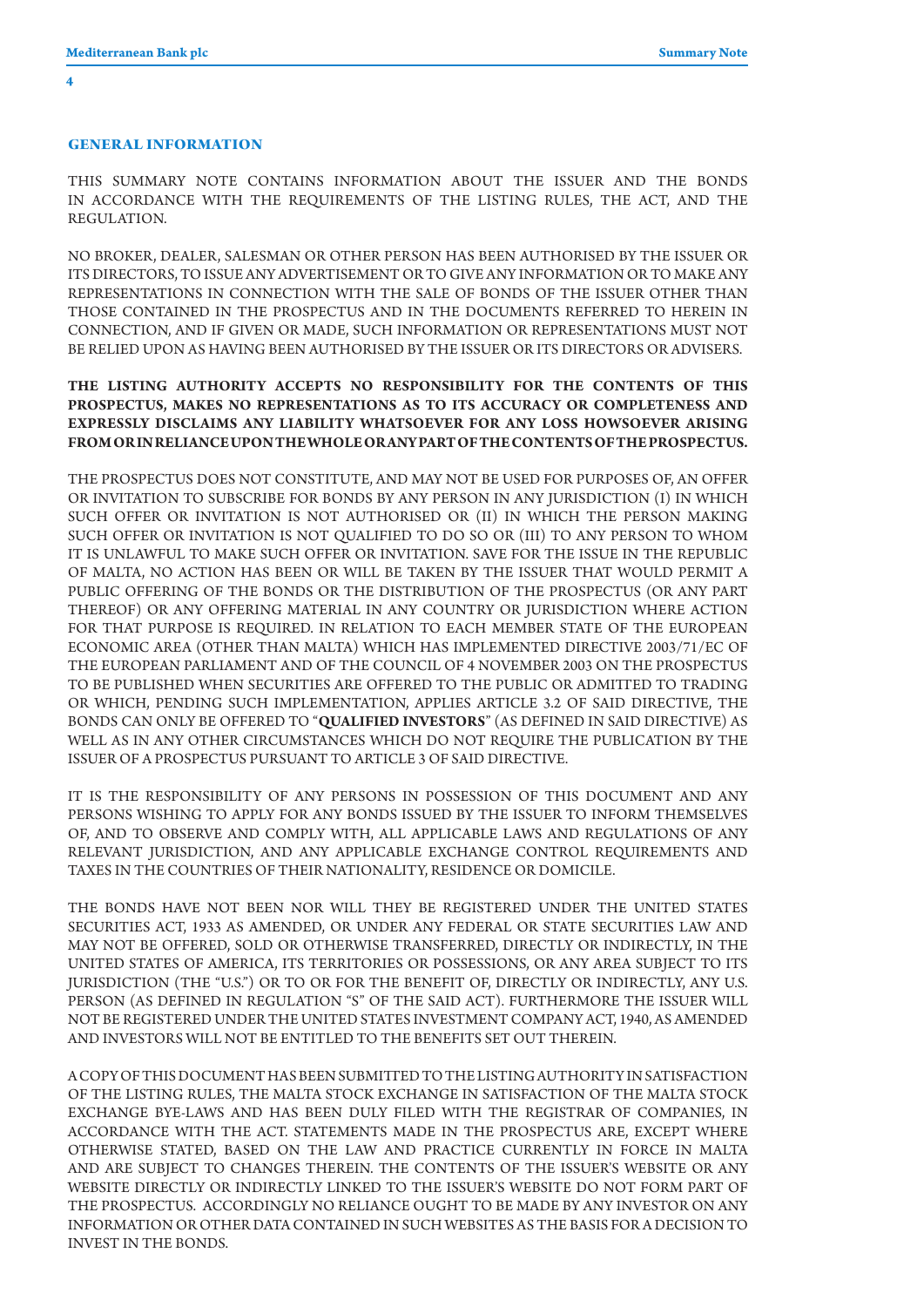## **1 Warnings**

This Summary Note has to be read as an introduction to the Registration Document and Securities Note both dated 13 September 2010 (the "**Prospectus**"). Any decision to invest in the Bonds has to be based on an exhaustive analysis by the investor of the Prospectus as a whole. The Directors have tabled this Summary Note and applied for its notification and assume responsibility for its content, but only if the Summary Note is misleading, inaccurate or inconsistent when read together with the other parts of the Prospectus.

## **2 Definitions**

Words and expressions used in this Summary Note shall, except where the context otherwise requires, bear the same meaning as defined in the Registration Document and the Securities Note both dated 13 September 2010 forming part of the Prospectus.

## **3 Legal Counsel**

Camilleri Preziosi

Level 3, Valletta Buildings, South Street, Valletta VLT 1103, Malta

Camilleri Preziosi has acted and is acting exclusively for the Issuer in relation to this Issue and has no contractual, fiduciary or other obligation towards any other person and will accordingly not be responsible to any investor or any other person whomsoever in relation to the transactions proposed in the Prospectus.

## **4 Sponsor**

Calamatta Cuschieri and Co. Limited 3rd Floor, Valletta Buildings, South Street, Valletta, VLT 1103, Malta

## **5 Statutory Auditors**

The annual statutory consolidated financial statements of the Issuer for the financial years ended 31 December 2008 and 31 December 2009 have been audited by KPMG, Certified Public Accountants of Portico Building, Marina Street, Pieta, PTA 9044, Malta. KPMG is a firm of certified public accountants holding a warrant to practice the profession of accountant in terms of the Accountancy Profession Act, 1979 (Cap. 281, laws of Malta).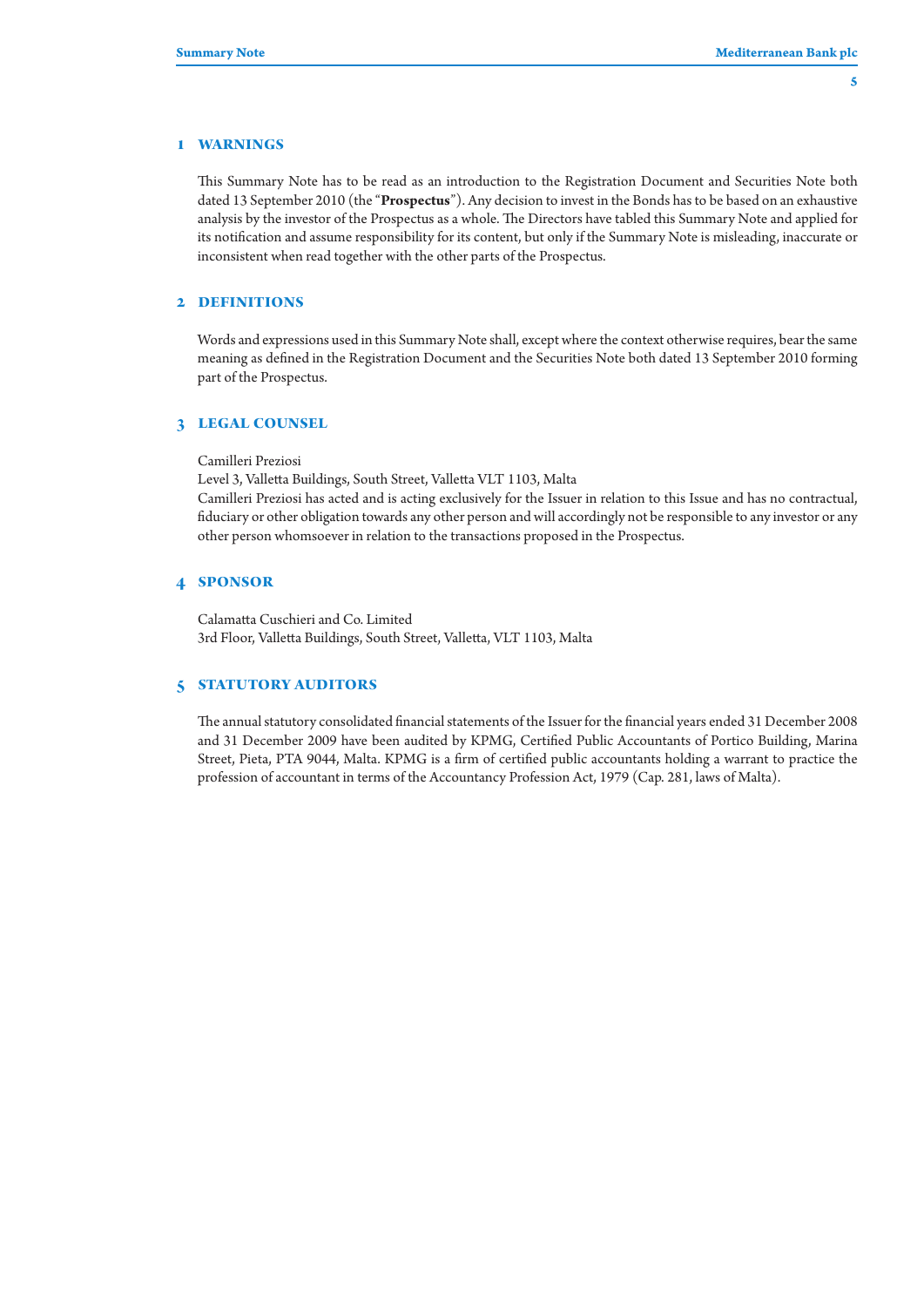## **RISK FACTORS RELATING TO THE ISSUER AND THE BONDS**

# **6 General**

*6.1.1 General*

**An investment in the Bonds involves certain risks including those described below. Prospective investors should carefully consider, with their own independent financial and other professional advisers, the risks and other investment considerations as well as all the other information contained in the Prospectus before deciding to make an investment in the Bonds. In addition, prospective investors should be aware that the risks may combine and thus accumulate.**

#### *6.1.2 Forward Looking Statements*

**This document contains forward looking statements. No guarantee can be given that future results or expectations covered by such statements will be achieved. These statements by their nature involve substantial risks and uncertainties, some of which are beyond the Issuer's control.**

## **7 Risks Relating to the Issuer**

#### *7.1.1 Credit Risk*

**Credit risk is the risk of loss on an investment because a borrower or counterparty does not pay amounts it is required to pay on that investment. If the credit quality of the Issuer's borrowers or counterparties deteriorates, or if there is a general deterioration in European or global economic conditions or financial markets, the Issuer's investments could decrease in value and the Issuer could realise losses on those investments.** 

#### *7.1.2 Liquidity Risk*

**Liquidity risk is the risk that the Issuer will encounter difficulty in obtaining funds to meet its financial commitments. This risk may occur if the Issuer is unable to sell a financial asset quickly at its fair value.** 

## *7.1.3 Interest Rate Risk*

**Interest rate risk occurs because a company invests in assets with different maturities than its liabilities. As is common to most banks, the Issuer runs a mismatch between its liabilities and assets.** 

*7.1.4 Concentration Risk*

**The investments made by the Issuer are all securities denominated in euro and eligible for financing through the European Central Bank. Most of those securities are issued by EU entities. In addition, most of the deposits held by the Issuer are made by persons located in Malta and other European Union countries. As a result, any generally negative economic trends affecting the European Union may have a negative effect on the Issuer.**

#### *7.1.5 Operational Risk*

**Operational risk covers losses resulting from failures of the business processes, people and systems of the Issuer or from inadequate processes or systems. Operational risk also covers losses resulting from unforeseen external events. Following the acquisition by AnaCap of the Issuer in 2009, new management, policies, procedures and systems started to be implemented, and that implementation programme is continuing. Among other things, the Issuer is developing a disaster recovery plan and installing a new core banking system. There is a risk that these policies, procedures and systems will not perform as expected. This may have a negative effect on the financial performance of the Issuer.**

#### *7.1.6 Reputational Risk*

**Reputational risk occurs where there is reputational damage because of one of the events described above under "Operational Risk". If such events occur and the reputation of the Issuer is negatively affected, it may have a significant negative effect on the Issuer.**

#### *7.1.7 Risks relating to Information Technology*

**The Issuer depends on the proper functioning and adequacy of its information technology systems. As noted above, the Issuer is also in the process of implementing a new core banking system. The**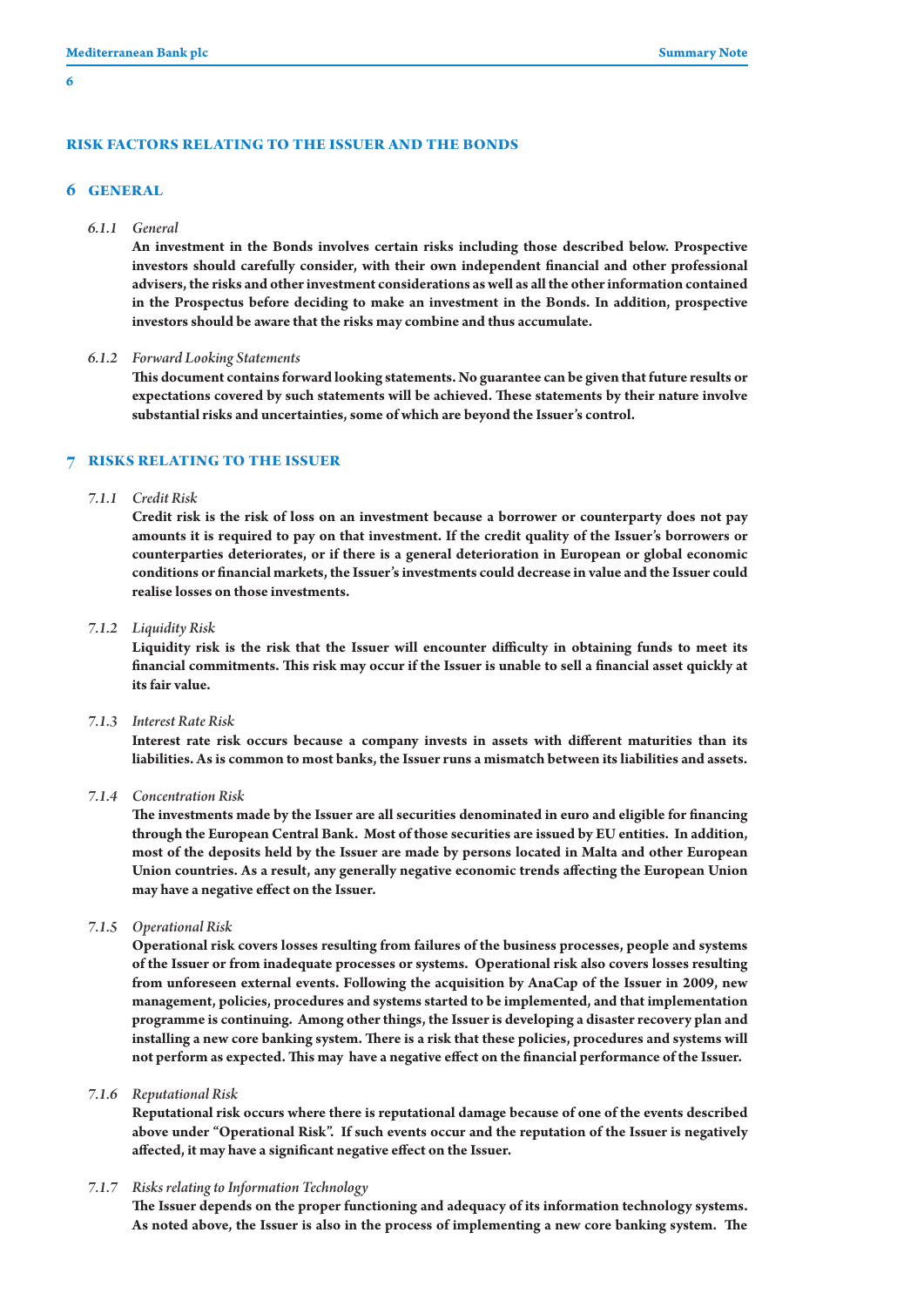**Issuer may be negatively affected if problems occur as a result of things like faulty information technology or problems in implementing new systems. The Issuer could also be negatively affected by failures in systems as a result of external events like power failures, fires or natural disasters. Any such events may have a significant negative effect on the operations and performance of the Issuer.**

#### *7.1.8 Loss of Trademark*

**The Issuer is involved in a court case instituted by Mediterranean Bank Network and its members (the "Network"). In that court case, the Network has requested the cancellation of trademarks that belong to the Issuer and has asked the Court to order the Issuer to stop using those trademarks. If the court orders the Issuer to stop using those trademarks, it might have a negative effect on the Issuer.**

*7.1.9 Foreign Exchange Risk*

**Foreign exchange risk occurs when a company's financial assets and liabilities are not denominated in the same currency. Even though the Issuer is not now exposed to significant foreign exchange risk, in the future, it may decide to hold assets and liabilities not denominated in euro. In that case, if it does not implement proper controls and limits, the Issuer may be exposed to risk because of changes in foreign currency exchange rates.** 

#### *7.1.10 External Factors*

**The Issuer may also suffer losses because of external events outside its control. For example, changes in economic conditions, increased regulation, business cycles, instability in financial markets and increased competition may negatively affect the Issuer.** 

## **8 Risks Relating to the Bonds**

#### *8.1.1 Liquid and Orderly Market*

**The development of an active market for the Bonds depends on a number of things outside the Issuer's control. For example, if there are not willing buyers and sellers of the Bonds, an active market in the Bonds may not develop. The Issuer cannot ensure that the Bonds are ever traded or that they are traded at a price above €100 per Bond.**

#### *8.1.2 No Public Market*

**As noted above, the Bonds have not been traded before, and the Issuer cannot ensure they will be traded at a price above €100 per Bond.**

#### *8.1.3 Changes in Interest Rates*

**Future changes in interest rates may negatively affect the value of the Bonds.**

#### *8.1.4 Exchange Rate Fluctuations*

**If a Bondholder's base currency is not euro, the Bondholder could be negatively affected by changes in the exchange rate between euro (the currency of the Bonds) and the Bondholder's base currency.**

#### *8.1.5 Future Public Offerings*

**If the Issuer makes another public offering of securities in the future, or if the Issuer is taken over by or merged with another company, it may have a negative effect on the market price of the Bonds.**

#### *8.1.6 Amendment of Terms and Conditions*

**If the Issuer wishes to amend any of the Terms and Conditions of the Bonds, it may call a meeting of Bondholders. A majority of Bondholders can decide if any such amendment is accepted, even if not all Bondholders vote to accept it. Bondholders voting against such an amendment or not attending a Bondholders' meeting at which a vote is taken may not agree with the amendment but be bound by it anyway.**

## *8.1.7 Status of the Bonds*

**The Bonds are unsecured. In the case of insolvency of the Issuer, the Bondholders have a general claim on the assets of the Issuer. However, other creditors may have a pledge on certain assets of the Issuer. In such case, if the Issuer does not have enough assets to pay all its debts, creditors with pledges on certain assets will be paid first out of the proceeds of sale of such pledged assets, before the**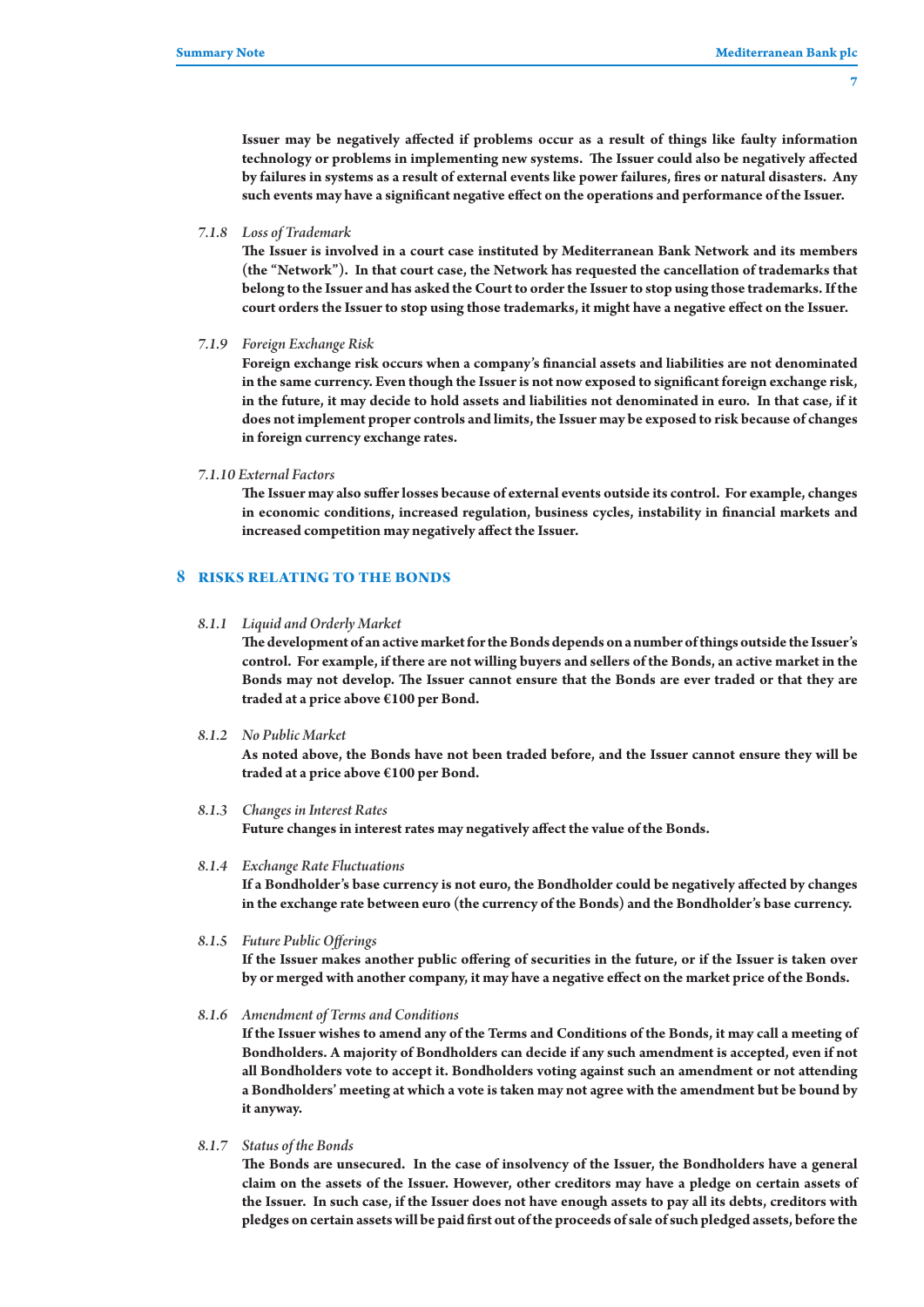**Bondholders are paid anything. Any remaining assets of the Issuer will then be used to pay all general unsecured creditors including the Bondholders. The Issuer has pledged investment securities to lenders under secured interbank funding lines and repurchase agreements. Those interbank funding lines and repurchase agreements are used to finance the Issuer's investment portfolio. In the case of an insolvency of the Issuer, the sale proceeds of those investment securities will be used to repay those interbank funding lines and repurchase agreements before the Bondholders are paid anything.**

## *8.1.8 Governing Law*

**The Bonds are being issued under current Maltese law. Maltese law may change in the future because of new legislation or regulations or because of the result of future court cases. The Issuer cannot predict the effects of any such changes.**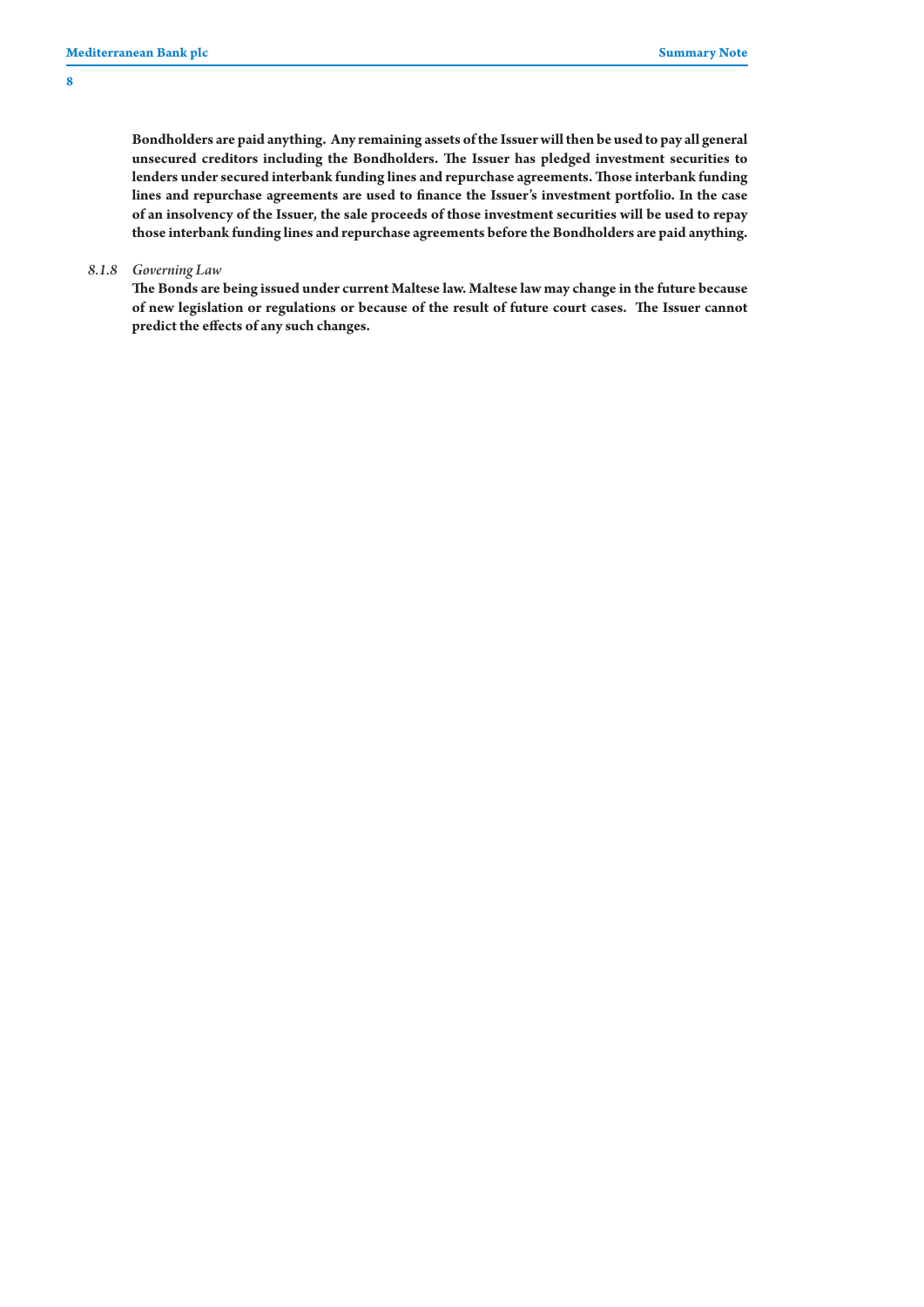## **INFORMATION ABOUT THE ISSUER**

## **9 Board of Directors & Board Committees**

The following list details the members of the board of directors of the Issuer and the members of each of the committees set up by the Directors. For the full *curriculum vitae* of each of the Directors and for a full description of the terms of reference of each of the board committees, see the section entitled "**Board of Directors and Board Committees**" in the Registration Document.

## **9.1 Board of Directors**

| Francis J. Vassallo | Chairman & Non-Executive Director              |
|---------------------|------------------------------------------------|
| Finlay S. McFadyen  | Non-Executive Director                         |
| Peter B. Cartwright | Non-Executive Director                         |
| Mark A. Watson      | Executive Director - Chief Executive Officer   |
| Henry C. Schmeltzer | Executive Director – Chief Operating Officer   |
| Joaquin Vicent      | Executive Director - Head Credit & Investments |
| Frédéric Villa      | Executive Director – Head of Private Banking   |
|                     |                                                |

## **9.2 Board Committees**

*9.2.1 Audit & Risk Committee*

The Audit & Risk Committee is primarily responsible for reviewing and approving specific matters relating to the audit of the Issuer, internal control and risk management systems. The members of the Audit & Risk Committee are:

| Peter B. Cartwright | Committee Chairman & Non-Executive Director |
|---------------------|---------------------------------------------|
| Francis J. Vassallo | Member & Independent Non-Executive Director |
| Finlay S. McFadyen  | Member & Non-Executive Director             |

## *9.2.2 Nomination & Remuneration Committee*

The primary purpose of the Nomination & Remuneration Committee is to review the setting of remuneration levels within the Issuer, to approve or otherwise performance related bonus awards and long term incentive plan awards and to identify and nominate for board approval, candidates for appointment as directors, members of board committees and as members of the executive management committee and other senior management positions. The members of the committee are:

| Francis J. Vassallo | Committee Chairman & Non-Executive Director |
|---------------------|---------------------------------------------|
| Peter B. Cartwright | Member & Non-Executive Director             |
| Mark A. Watson      | Member & Executive Director                 |

#### *9.2.3 Management Credit Committee*

The Management Credit Committee is responsible for approving credit recommendations and making other credit decisions under its delegated authority. The Committee also reviews provisions and lending policies, monitors the health of the Issuer's portfolio and reviews management information reports. The members of the committee are:

| Mark A. Watson   | Committee Chairman & Executive Director |
|------------------|-----------------------------------------|
| Edward Jaccarini | Member & Chief Financial Officer        |
| Joaquin Vicent   | Member & Head of Credit & Investment    |

#### *9.2.4 Management Assets & Liabilities Committee*

The Management Asset & Liability Committee sets and reviews overall policies and objectives for asset and liability management, capital management and allocation, capital usage and efficiency, transfer pricing, risk management, and underwriting, dealing and trading activities in various instruments according to the risk appetite set by the board of directors. The members of the committee are:

| Mark A. Watson   | Committee Chairman & Executive Director |
|------------------|-----------------------------------------|
| Edward Jaccarini | Member & Chief Financial Officer        |
| Deo Catania      | Member & Head of Treasury               |
| Joaquin Vicent   | Member & Head of Credit & Investment    |

## **9.3 Management Executive Committee**

The board of directors has established a management executive committee of the Issuer to which it has delegated certain day-to-day management responsibilities. The members of the committee are:

| Mark A. Watson      | Executive Director & Chief Executive Officer |
|---------------------|----------------------------------------------|
| Henry C. Schmeltzer | Executive Director & Chief Operating Officer |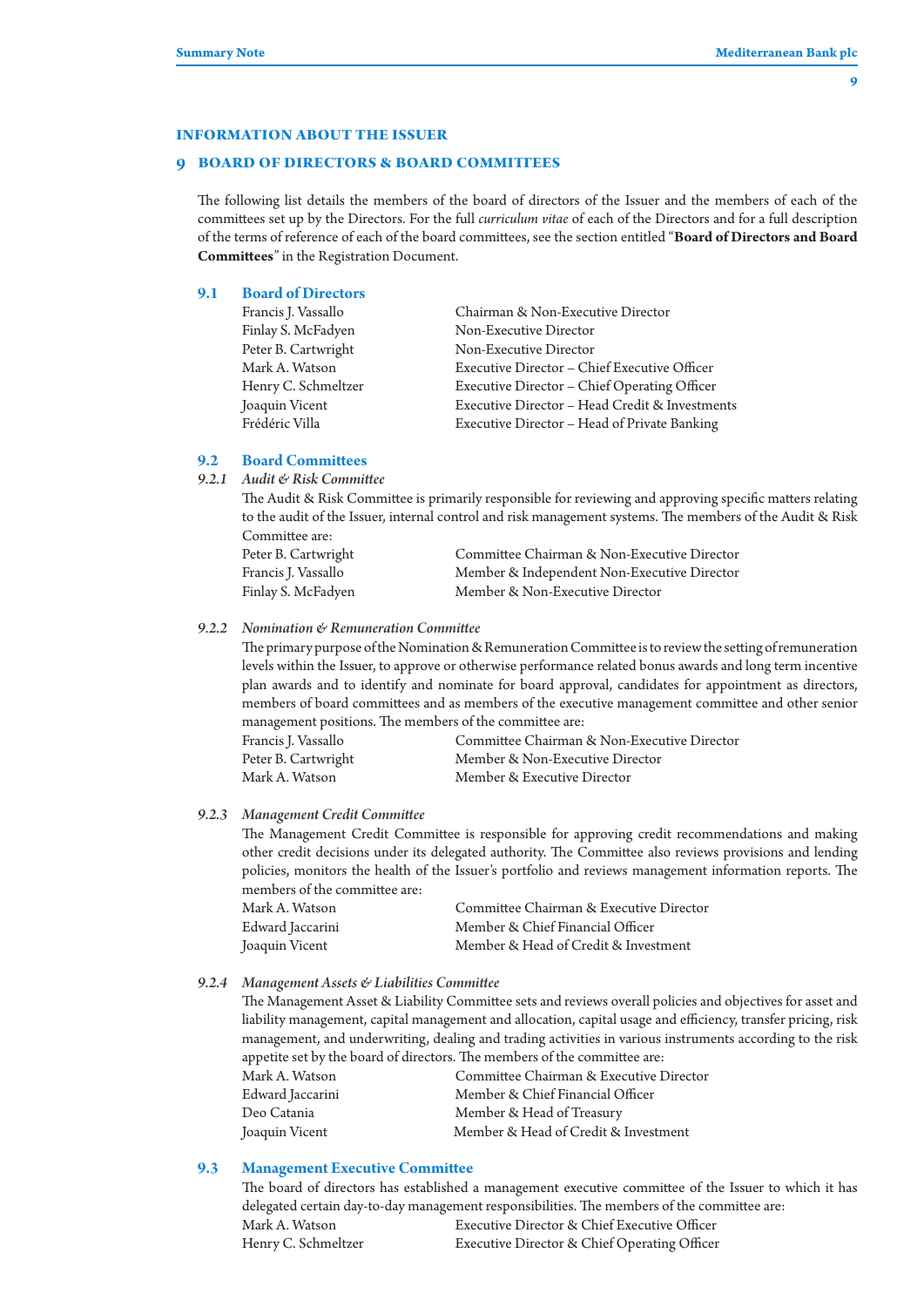## **9.4 Management Team**

The day-to-day operation of the Issuer is managed by a management team who report to the Chief Executive Officer of the Issuer and is organised as follows:



## **9.5 Conflict of Interest**

Francis J. Vassallo is a member of the board of directors of FIMBank plc, a credit institution licensed in terms of the Banking Act, Cap. 371 of the laws of Malta and is the president of Francis J. Vassallo & Associates Limited and Chairman of FJV Fiduciary Limited and FJV Management Limited. Francis J. Vassallo & Associates Limited and the Issuer have entered into an agreement regulating the terms and conditions upon which Francis J. Vassallo & Associates Limited ("Vassallo Associates") may from time to time introduce customers to the Issuer. Any potential conflict of interest that this may present has been addressed as follows:

- a) Pursuant to the introducer agreement, the Issuer reserves the right, in its sole discretion and without providing a reason, not to accept customers introduced by Vassallo Associates;
- b) The memorandum and articles of association of the Issuer provides that in the event that a director has a material interest, either directly or indirectly, in any contract or arrangement with the Issuer, such director is not entitled to vote on any decisions taken in connection therewith; and
- c) The Companies Act, Cap. 386 of the laws of Malta provides that directors are obliged, in addition to complying with their general fiduciary obligations as directors, to ensure that their personal interests do not conflict with the interests of the Issuer.

Other than as disclosed herein, to the extent known to the Issuer as at the date of this Prospectus, there are no other potential conflicts of interest between the duties to the Issuer and their private duties or other duties of the Directors and members of senior management of the Issuer.

# **10 Major Shareholders**

## **10.1 Shareholding of the Issuer**

The issued share capital of the Issuer is as at the date of this Prospectus,  $\epsilon$ 41,030,107 represented by 41,030,106 Ordinary 'A' shares held by Medifin Holding Limited and 1 Ordinary 'B' (non-voting) share held by FJV Management Limited.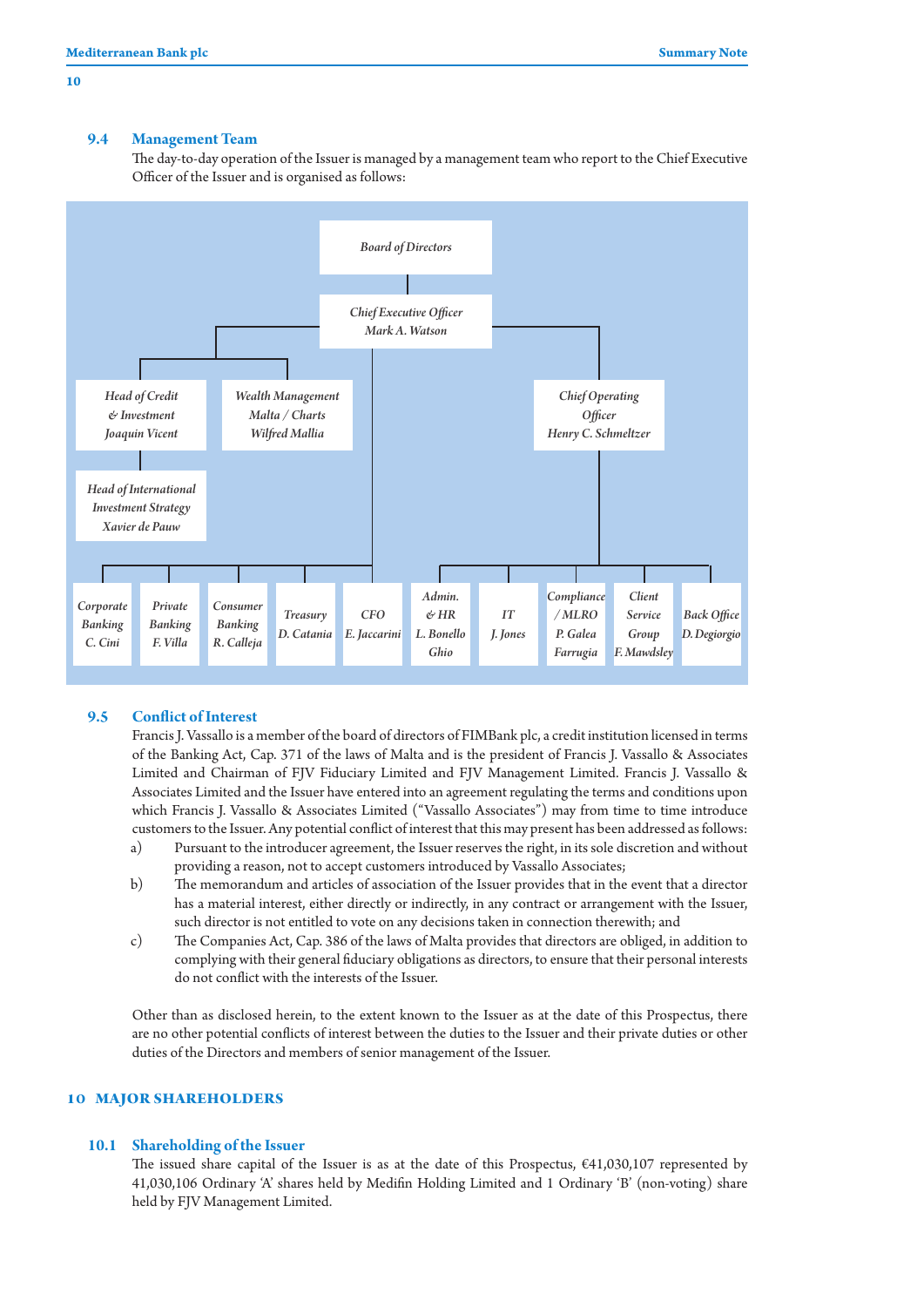# **10.2 Shareholding of Medifin Holding Limited**

The issued share capital of Medifin Holding Limited is held as follows:

| Shareholder                                                   |            | Ordinary 'A' Shares   Ordinary 'B' Shares   Ordinary 'C' Shares |           |
|---------------------------------------------------------------|------------|-----------------------------------------------------------------|-----------|
| AnaCap Financial Partners II L.P.<br>(Guernsey Reg. No. 1027) | 40,188,556 |                                                                 |           |
| Mark Watson Holdings Limited<br>(BVI Reg. No. 1570918)        |            | 627,854                                                         | 1,170,000 |
| HCS Holdings Limited<br>(BVI Reg. No. 1568277)                |            | 224,233                                                         | 540,000   |
| JVP Holdings Limited<br>(BVI Reg. No. 1570979)                |            | 362,903                                                         | 840.000   |
| Mark A. Watson<br>(British passport No. 800653051)            |            |                                                                 |           |

Pursuant to the terms of issue of the ordinary 'A' shares, the ordinary 'B' shares and ordinary 'C' shares, indirect control of the Issuer is vested in AnaCap Financial Partners II L.P. In the event that, as a result of the shareholding structure and resultant rights described above, potential conflicts were to arise, the Issuer, through its Audit Committee and independent Non-Executive Directors, has the necessary measures in place to ensure the appropriate management and resolution of such conflicts in the best interests of the Issuer. Furthermore, in terms of the memorandum and articles of association of the Issuer, in the event that a director has a material interest, either directly or indirectly, in any contract or arrangement with the Issuer, such director is not entitled to vote on any decisions taken in connection therewith.

The Issuer is not aware of any existing arrangements between the Issuer and any potential acquirer which may result in a change of control. However, AnaCap Financial Partners II L.P., the controlling shareholder of Medifin Holding Limited, may at some point exit all or part of its investment in the Issuer, in which case there may be a change of control in the Issuer.

# **11 History and Development of the Issuer**

| Legal & Commercial Name                 | Mediterranean Bank plc                                                                                                                                            |
|-----------------------------------------|-------------------------------------------------------------------------------------------------------------------------------------------------------------------|
| Place of Registration                   | Malta                                                                                                                                                             |
| <b>Registration Number</b>              | C 34125                                                                                                                                                           |
| Date of Registration                    | 11 June 2004                                                                                                                                                      |
| Domicile                                | Malta                                                                                                                                                             |
| Legal Form                              | Public limited liability company                                                                                                                                  |
| Legislation under which Issuer operates | Companies Act, Cap. 386 of the laws of Malta, the<br>Investment Services Act, Cap. 370 of the laws of Malta<br>and the Banking Act, Cap. 371 of the laws of Malta |
| Country of Incorporation                | Malta                                                                                                                                                             |
| Address & Telephone Number              | 10, St Barbara Bastion, Valletta VLT 1961<br>$+35625574400$                                                                                                       |

The Issuer was registered under the laws of Malta on 11 June 2004 and was issued a licence in terms of the Banking Act, Cap. 371 of the laws of Malta from the Malta Financial Services Authority on 14 July 2005. On 3 November 2008, prior to the acquisition and recapitalisation of the Issuer by its current owners, the Issuer breached its obligation to maintain the obligatory level of minimum own funds and as a result, the Malta Financial Services Authority imposed an administrative penalty of €5,124.68 on the Issuer. On 31 December 2008, the Malta Financial Services Authority imposed restrictions on the Issuer's licence, including restrictions on deposit taking, lending facilities and on capital adequacy and liquidity assets ratios.

In July 2009, the Issuer was, indirectly through Medifin Holding Limited, acquired by AnaCap (a private equity firm specialising in financial services and incorporated in Guernsey) and the Issuer's senior management. As a result of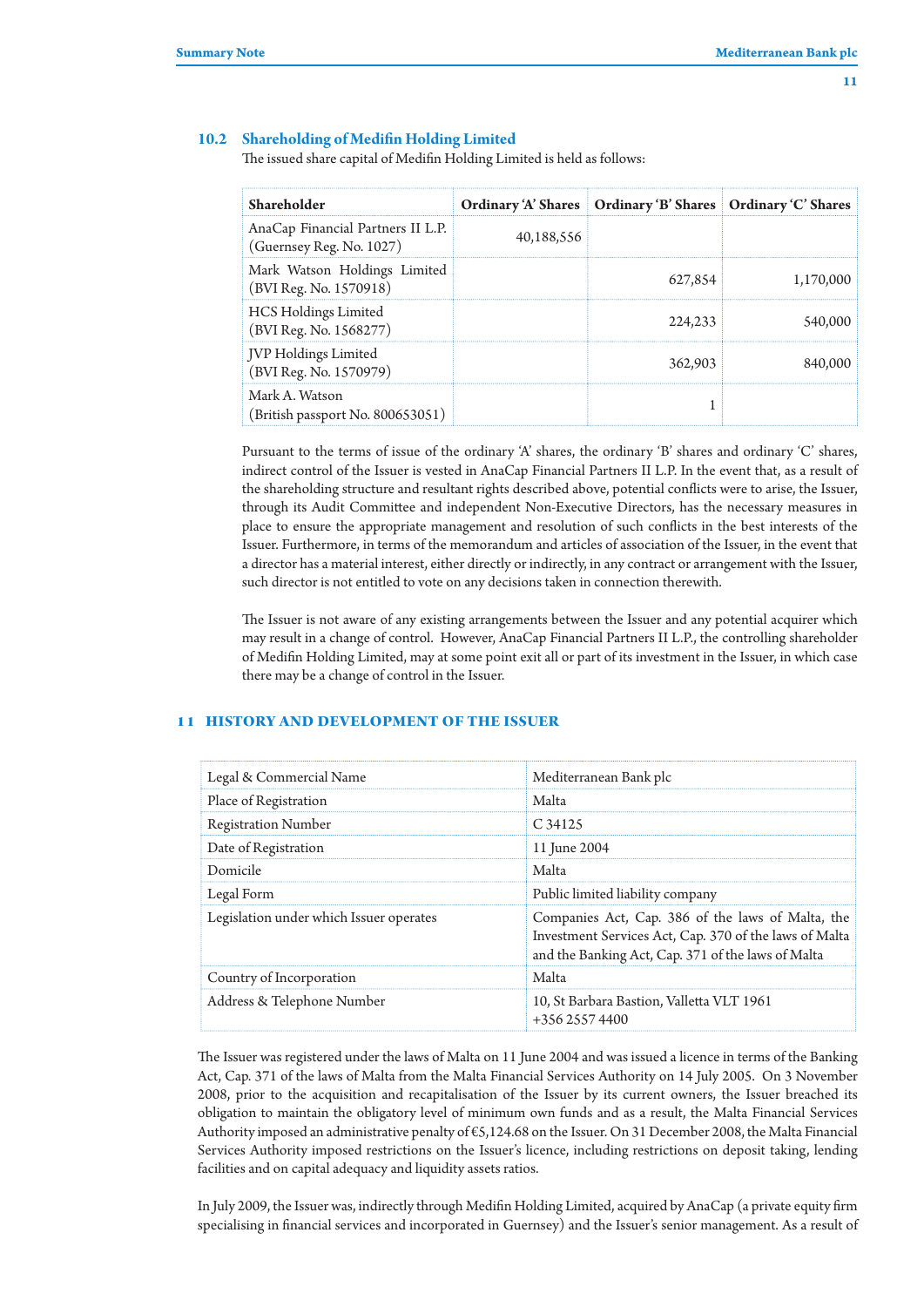such acquisition, the Issuer received a capital injection of €19,154,733 from Medifin Holding Limited represented by 10,000,000 ordinary 'A' shares of a nominal value of €1 per share and issued at a premium of €0.9154733. On 20 July 2009, the Malta Financial Services Authority granted their consent to such acquisition and on 11 August 2009, having noted that the Issuer's own funds level was increased by  $£19,154,733$  and thus becoming compliant with the minimum own funds required of €5,000,000, removed the restrictions to the Issuer's licence.

## **12 Business Overview**

## **12.1 Principal Activities & Markets**

The objects clause of the Issuer principally authorises the Issuer to carry on the business of banking from within Malta and to undertake, carry on and execute all kinds of banking operations with persons, companies or entities as may be allowed by the competent authorities, to engage in international financial business, to engage in investment banking business and to provide investment services in terms of the Investment Services Act, Cap. 370 of the laws of Malta.

The Issuer was granted a licence by the Malta Financial Services Authority in terms of the Banking Act, Cap. 371 of the laws of Malta, on 14 July 2005. The Issuer is licensed to, *inter alia*, carry out the business of banking, to undertake money transmission services, to issue and administer means of payment, to issue guarantees and commitments, to trade on own account and or for the account of customers in a number of instruments, to provide portfolio management and advice and to provide safe keeping services. The Issuer focuses on wealth management, savings and investments. The Issuer also holds a category 2 and category 4 license issued by the Malta Financial Services Authority which authorises the Issuer to provide any investment service, to hold or control clients' money and to act as trustees or custodians of collective investment schemes.

The principal activities of the Issuer comprise the following:

- The receipt and acceptance of customers' monies for deposit in savings and fixed term deposit accounts which may be denominated in euro and other major currencies;
- Trading for account of customers in foreign exchange;
- The provision of money transmission services;
- The provision of safe custody services with a wide range of custom-tailored solutions as well as administration and safekeeping of securities;
- The provision of investment advice to customers of the Issuer;
- The provision of portfolio management services.

The main market in which the Issuer operates and competes is the Maltese market. The wealth management service of the Issuer is provided to an array of international and Maltese high net worth individuals and corporate clients.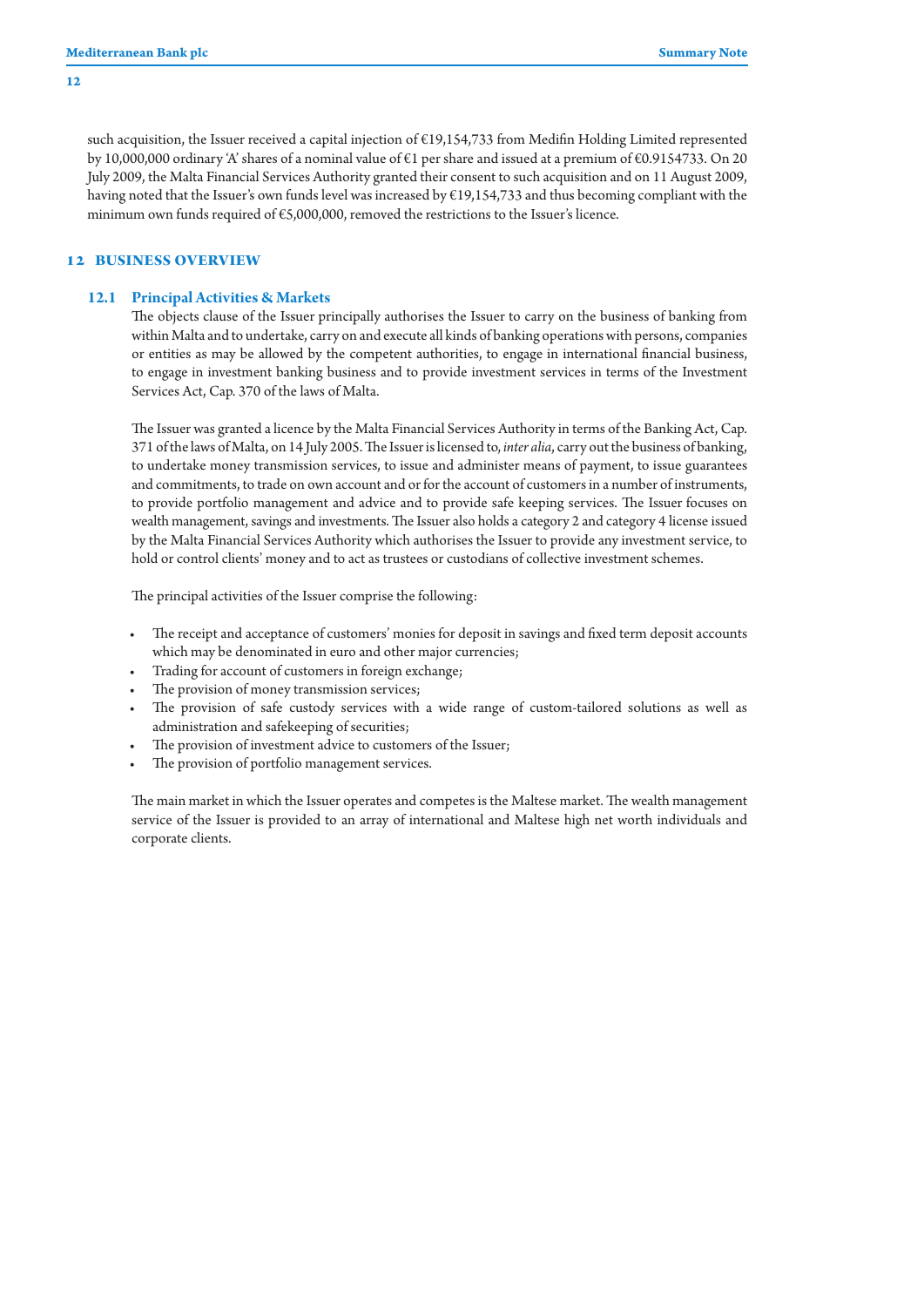# **13 Selected Financial Information**

The following are extracts from the consolidated audited financial information for the years ended 31 December 2008 and 31 December 2009 and the consolidated unaudited financial information for the six months ended 30 June 2009 and 30 June 2010.

|                                              | <b>AUDITED</b>                                           |                                                          | <b>UNAUDITED</b>                                 |                                                  |
|----------------------------------------------|----------------------------------------------------------|----------------------------------------------------------|--------------------------------------------------|--------------------------------------------------|
| <b>Summarised Income</b><br><b>Statement</b> | For the 12<br>months ended<br><b>31 December</b><br>2008 | For the 12<br>months ended<br><b>31 December</b><br>2009 | For the 6<br>months ended<br><b>30 June 2009</b> | For the 6<br>months ended<br><b>30 June 2010</b> |
|                                              | €                                                        | €                                                        | €                                                | €                                                |
| Interest income                              | 1,298,497                                                | 4,543,507                                                | 137,615                                          | 17,694,984                                       |
| Interest expense                             | (670,072)                                                | (1,356,058)                                              | (83, 733)                                        | (5,495,386)                                      |
| Net interest income                          | 628,425                                                  | 3,187,449                                                | 53,882                                           | 12,199,598                                       |
| Fees and commissions income                  | 266,338                                                  | 113,635                                                  | 79,883                                           | 59,532                                           |
| Fees and commissions expense                 | (170, 223)                                               | (175, 982)                                               | (73,525)                                         | (383, 540)                                       |
| Net fee and commission<br>(expense) / income | 96,115                                                   | 62,347                                                   | 6,358                                            | 324,008                                          |
| Trading income                               | 52,543                                                   | 102,576                                                  |                                                  | 740,414                                          |
| Other operating income                       |                                                          | 116,093                                                  | 64,172                                           | 156,460                                          |
| <b>Operating income</b>                      | 777,083                                                  | 3,343,771                                                | 124,412                                          | 12,772,464                                       |
| Impairment loss on financial asset           | (92, 774)                                                |                                                          |                                                  |                                                  |
| Administrative expenses                      | (1,704,720)                                              | (3,255,869)                                              | (650,070)                                        | (2,271,427)                                      |
| Personnel expenses                           | (425,798)                                                | (722, 835)                                               | (122,901)                                        | (2,966,961)                                      |
| Depreciation and amortisation                | (609, 756)                                               | (227, 347)                                               | (105, 773)                                       | (143, 916)                                       |
| (Loss)/Profit before tax                     | (2,055,965)                                              | (862, 280)                                               | (754, 332)                                       | 7,390,160                                        |
| Tax                                          | (1,273,502)                                              |                                                          |                                                  | (1,781,069)                                      |
| (Loss)/Profit for the period                 | (3,329,467)                                              | (862, 280)                                               | (754, 332)                                       | 5,609,091                                        |
| Basic earnings per share                     | (0.32)                                                   | (0.04)                                                   | (0.06)                                           | 0.14                                             |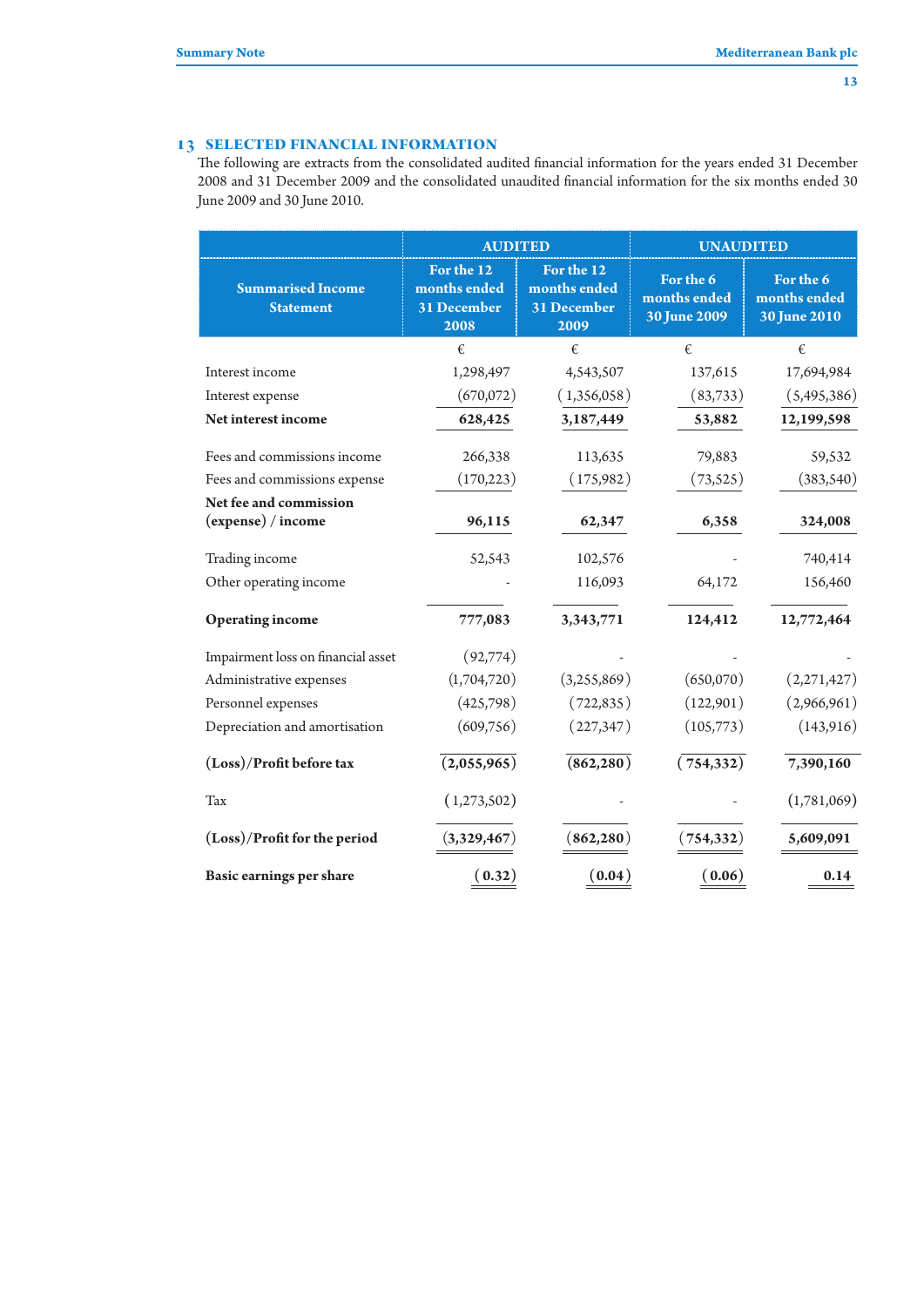|                                     |                           | <b>AUDITED</b>            | <b>UNAUDITED</b>      |                       |
|-------------------------------------|---------------------------|---------------------------|-----------------------|-----------------------|
| <b>Summarised Balance Sheet</b>     | As at 31<br>December 2008 | As at 31<br>December 2009 | As at 30 June<br>2009 | As at 30 June<br>2010 |
|                                     | €                         | €                         | €                     | €                     |
| Assets                              |                           |                           |                       |                       |
| <b>Balances with Central Bank</b>   |                           |                           |                       |                       |
| of Malta and cash                   | 589,602                   | 39,756,534                | 38,252                | 2,018,749             |
| Loans and advances to banks         | 35,251,390                | 14,045,344                | 23,595,827            | 23,219,360            |
| Loans and advances to customers     | 2,341                     | 8,709                     | 1,228                 | 254,607               |
| Financial investments               |                           | 636,322,789               |                       | 1,333,088,647         |
| Other assets                        | 1,119,295                 | 7,313,798                 | 1,125,359             | 19,392,381            |
| <b>Total assets</b>                 | 36,962,628                | 697,447,174               | 24,760,666            | 1,377,973,744         |
| Liabilities                         |                           |                           |                       |                       |
| Due to banks                        | 122,425                   | 578,698,230               | 60,572                | 1,190,472,076         |
| Due to customers                    | 33,824,522                | 72,078,014                | 22,672,492            | 127,719,946           |
| Other liabilities                   | 477,025                   | 2,410,804                 | 238,517               | 9,720,656             |
| <b>Total liabilities</b>            | 34,423,972                | 653,187,048               | 22,971,581            | 1,327,912,678         |
| Equity                              |                           |                           |                       |                       |
| <b>Total Equity</b>                 | 2,538,656                 | 44,260,126                | 1,789,085             | 50,061,066            |
| <b>Total Liabilities and Equity</b> | 36,962,628                | 697,447,174               | 24,760,666            | 1,377,973,744         |

Since its acquisition and recapitalisation in July 2009 by AnaCap and the Issuer's senior management, the Issuer adopted a new business plan, with the aim of positioning the Bank as a savings and wealth management institution, focused both domestically in Malta and internationally. Management has implemented and continues to implement a business plan which is built to sustain the Issuer's long-term profitability and allow it to develop its customer base in the mass affluent and high net worth market sectors.

Profitability has been achieved through the creation of a high quality, liquid investment portfolio. All investments in the portfolio carry an assigned investment grade rating by at least one of the internationally recognised statistical rating agencies (such as Standard & Poor's, Moody's Investor Service and Fitch).

The aggregate breakdown of the portfolio, categorised by the highest assigned rating, is as follows:

| <b>AAA</b> rated | 'AAA' rating is the highest rating assigned by credit rating agencies and is indicative<br>that the issuer or the investment with exceptionally strong protection for the timely<br>repayment of principal and interest.                                                                                                    | 61%     |
|------------------|-----------------------------------------------------------------------------------------------------------------------------------------------------------------------------------------------------------------------------------------------------------------------------------------------------------------------------|---------|
| <b>AA</b> rated  | 'AA' ratings are of superior credit quality, and protection of interest and principal is<br>considered high.                                                                                                                                                                                                                | $2.4\%$ |
| A rated          | 'A' ratings are of satisfactory credit quality. Protection of interest and principal is still<br>substantial, but the degree of strength is less than with AA rated entities.                                                                                                                                               | 8%      |
| <b>BBB</b> rated | 'BBB' ratings are of adequate credit quality. Protection of interest and principal is<br>considered adequate, but the entity is more susceptible to adverse changes in financial<br>and economic conditions, or there may be other adversities present which reduce the<br>strength of the entity and its rated securities. | 7%      |

The above are ratings applicable to the instruments in which the Issuer has invested. The Issuer thereof may itself have a different rating to that ascribed to the said instrument issued by it.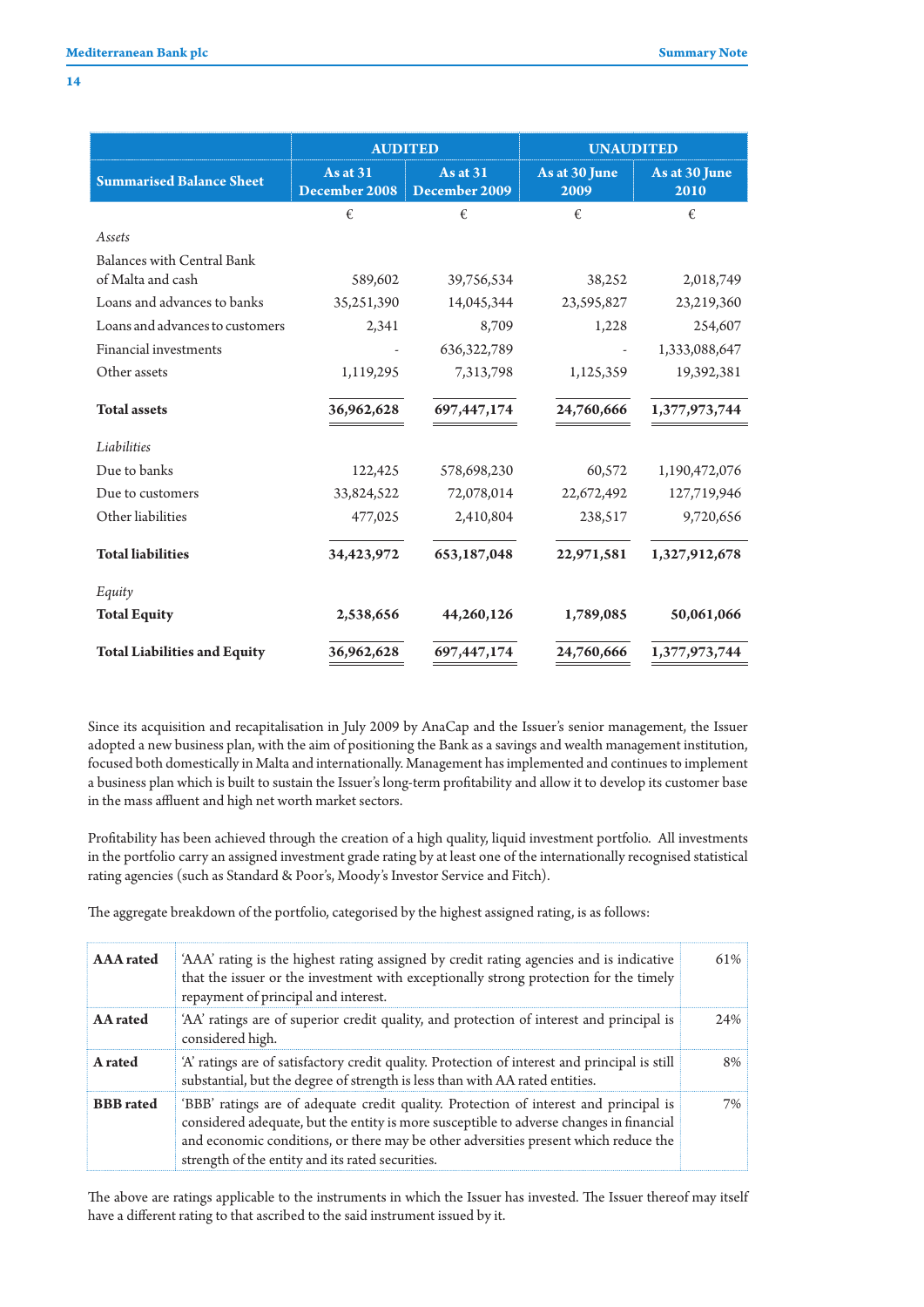The above described portfolio has been funded largely in the international wholesale banking markets. Simultaneous with this activity, the Issuer has sought to broaden its funding sources by developing its deposit base in both the local and international markets, enabling it to broaden its product offering and nurture its client base.

As a result of the new business plan, as of 30 June 2010, the Issuer had built a portfolio of €1.33 billion of investment securities primarily comprised of senior financial instruments, bank covered bonds, public sector bonds and mortgage bonds. During the year ended 31 December 2009, the Issuer's portfolio generated net interest income of €3.19 million (compared with €0.63 million for the year ended 31 December 2008). During the six months ended 30 June 2010, the Issuer's portfolio generated net interest income of €12.20 million (compared with €0.05 million for the comparable period of 2009).

For the year ended 31 December 2009, the Issuer's operating income was €3.34 million (compared with €0.78 million for the year ended 31 December 2008). For the year ended 31 December 2009, the Issuer had a net loss of €0.86 million (compared with a net loss of €3.33 million for the year ended 31 December 2008). The Issuer's operating income for the six months ended 30 June 2010 was €12.77 million (compared with €0.12 million for the comparable period of 2009), and its net income after tax for such period was €5.61 million (compared with a net loss of €0.75 million for the comparable period of 2009). In furtherance of its goal of building a deposit base, the Issuer increased amounts due to customers from €22.67 million as of 30 June 2009 to €72.08 million as of 31 December 2009 and to €127.72 million as of 30 June 2010.

#### **13.1 Capital Adequacy and Liquidity Ratios**

The following provides the capital adequacy ratios and liquidity ratios with respect to the Issuer as at 31 December 2008 and 31 December 2009 and as at 30 June 2009 and 30 June 2010.

|                                         | <b>As at 31</b><br>December 2008 December 2009 | As at $31$ | As at<br>30 June 2009 | As at<br><b>30 June 2010</b> |
|-----------------------------------------|------------------------------------------------|------------|-----------------------|------------------------------|
| $\mathbb E$ Capital Adequacy Ratio $^*$ | 30.08%                                         | 80.34%     | 30.79%                | 37.35%                       |
| <b>Liquidity Ratio</b> $**$             | 103.75%                                        | 137.15%    | 101.83%               |                              |

\* The minimum capital adequacy ratio imposed by the Malta Financial Services Authority on credit institutions licensed under the Banking Act, Cap. 371 of the laws of Malta is 8%. The capital adequacy ratio for the financial year ended 31 December 2009 reflected the effect of a capital injection by AnaCap through its indirect acquisition of the Issuer (through Medifin Holding Limited).

\*\* The minimum liquid-asset ratio imposed by the Malta Financial Services Authority on credit institutions licensed under the Banking Act, Cap. 371 of the laws of Malta is 30%.

## **14 Trend Information**

The year 2008 and the first half of 2009 evidenced a major downturn in economic activity and international financial markets and presented many challenges for credit and financial institutions worldwide. As a result of the financial crisis, liquidity was dramatically reduced, credit spreads widened and a global recession developed. Gradual stabilisation of the financial markets has since occurred as a result, among other things, of the intervention of central banks and governments in providing liquidity to financial institutions and in generally ensuring that measures are in place to stabilise markets. Whilst a number of major economies appear to have exited the recession, recovery and stabilisation remain uncertain.

The acquisition by AnaCap of the Issuer, through Medifin Holding Limited, was concluded during July 2009, subsequent to the worst of the financial crisis. Accordingly, following the acquisition, the bank has implemented policies, procedures and operations designed to address the issues raised by the financial crisis and to address as robustly as possible the risks and potential risks that have become more apparent since the advent of the global financial crisis.

The investment policy of the Issuer focuses primarily on investment in highly-rated securities traded on major exchanges. All investments in the portfolio carry an assigned investment grade rating by at least one of the internationally recognised statistical rating agencies (such as Standard & Poor's, Moody's Investor Service and Fitch). The below are ratings applicable to the instruments in which the Issuer has invested. The Issuer thereof may itself have a different rating to that ascribed to the said instrument issued by it.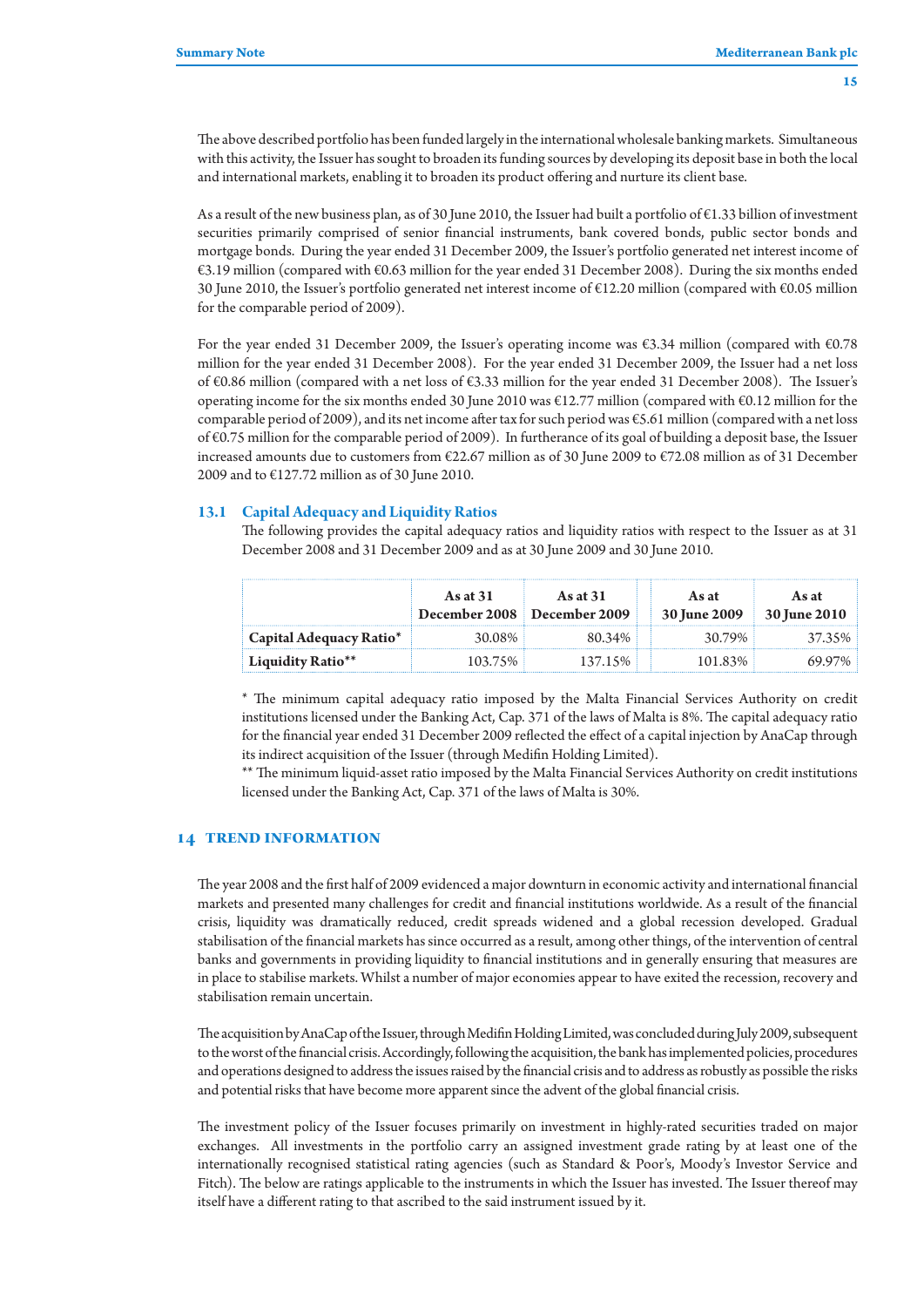The aggregate breakdown of the portfolio, categorised by the highest assigned rating, is as follows:

| AAA rated        | 61% |
|------------------|-----|
| AA rated         | 24% |
| A rated          | 8%  |
| <b>BBB</b> rated | 7%  |

These securities include, among others, senior financial instruments, bank covered bonds, public sector bonds and mortgage bonds. All such securities are denominated in euro and are eligible for financing through facilities provided to European Union banks by the European Central Bank. Most such securities are issued by EU entities. In addition, the deposit base of the Issuer primarily consists of customers located in Malta and other European Union countries, including both retail and corporate clients. As a result of the composition of the Issuer's investment portfolio and deposit base, any broadly negative economic trends affecting the European Union may have an adverse effect on the Issuer. The Directors are not aware of any trends or uncertainties in such markets which would be, during the current financial year, likely to have a material adverse effect on the financial performance of the Issuer.

There has been no material adverse change in the prospects of the Issuer since the date of the last published audited financial statements, that is, 31 December 2009.

## **15 Business Strategy**

The Issuer's ongoing business strategy is based on:

- (i) diversification of its funding sources and building of a stable customer base;
- (ii) development of a range of new products aimed at the mass affluent and high net worth markets;
- (iii) continuing the Issuer's conservative, long-term value-oriented investment philosophy; and
- (iv) maintaining or improving long-term profitability.

As noted above, the Issuer has begun to execute its business strategy by developing a range of funding sources, building a stable customer base, both in Malta and internationally, and investing a portfolio of highly rated investment securities. The Issuer plans to continue its focus on the mass affluent and high net worth markets.

Over the medium term, the Issuer plans to continue to execute its existing strategy. On 30 August 2010, the Issuer established a branch office in Sliema and may in future consider the opening of other branches in Malta and abroad.

The Issuer also began to execute its plans to develop new products for its mass affluent and high net worth customer base through the acquisition by its parent company, Medifin Holding Limited, of Charts Investment Management Service Limited, a premier Maltese stockbroking, wealth management and corporate advisory firm.

#### **16 Historical Financial Information**

Full historical financial information for the two financial years ended 31 December 2008 and 31 December 2009 are set out in the consolidated financial statements of the Issuer as audited by KPMG, available for public inspection. The unaudited consolidated interim financial information for the six months ended 30 June 2009 and 30 June 2010 are also available for public inspection.

The latest audited financial information available in respect of the Issuer relates to the financial year ended on 31 December 2009.

## **17 Legal and Arbitration Proceedings**

On 25 October 2006, civil proceedings were filed by Kevin-James Fenech on behalf of the Mediterranean Bank Network and of its members (the "**Network**") against the Issuer whereby a number of judicial demands were made by the Network against the Issuer requesting the cancellation of trademark numbers 44231 and 44232 and requesting the Court to order the Issuer to desist from any further use of the trademark. These demands were rebutted by the Issuer by the submission in Court of its statement of defence on 20 November 2006 whereby a series of grounds in defence were raised. The proceedings are presently during the stage where the Issuer is submitting its own evidence.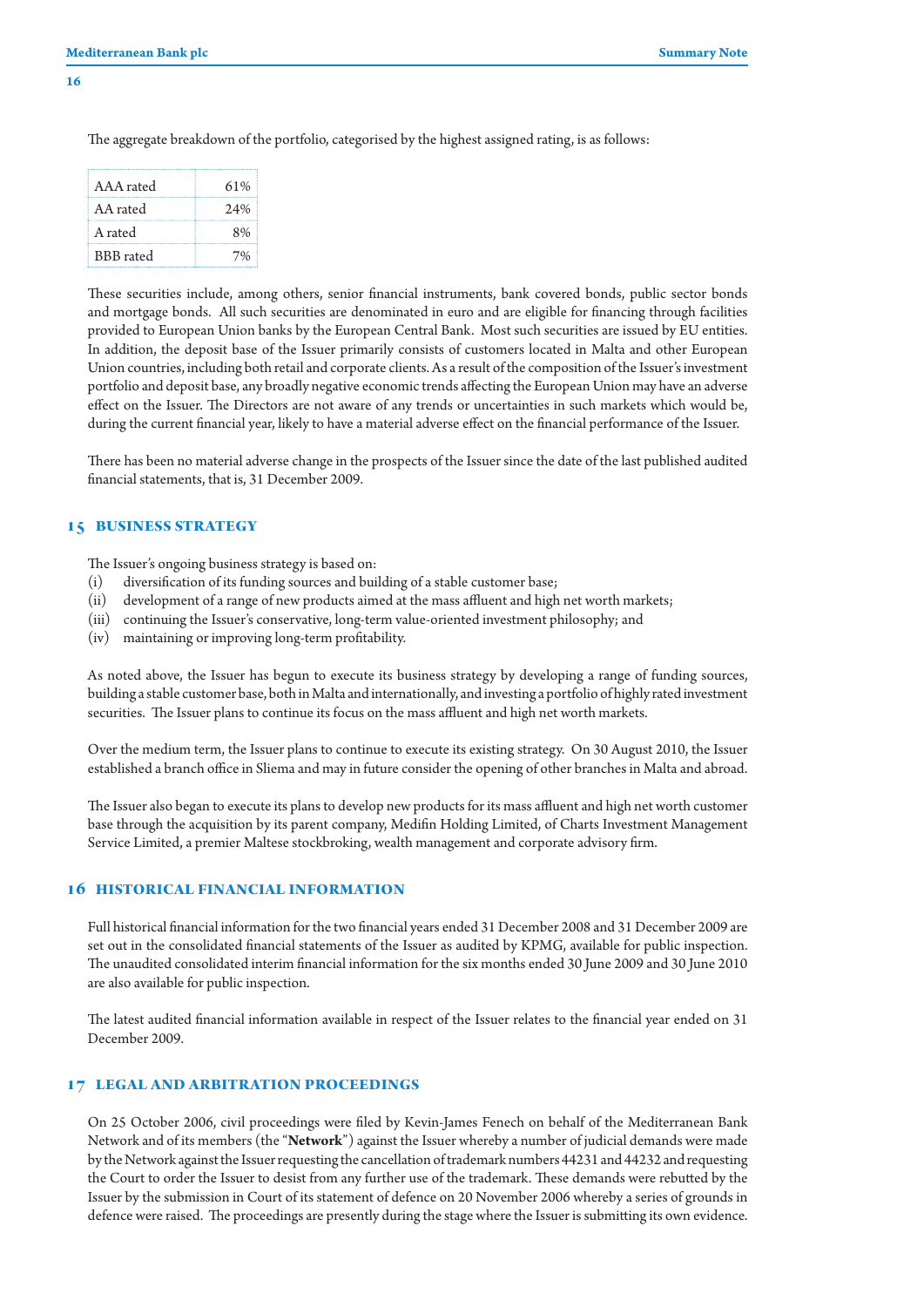# **18 Significant Change in the Issuer's Financial or Trading Position**

There has been no significant change in the financial or trading position of the Issuer or the Group which has occurred since 30 June 2010.

# **19 Material Contracts**

The Issuer has identified a series of contracts which in the view of the Directors are material to the operations of the Issuer, details of which are contained in the section entitled "**Material Contracts**" in the Registration Document.

# **INFORMATION ABOUT THE BONDS**

## **20 Details of the Bond Issue**

| Issuer:                                                      | Mediterranean Bank plc.                                                                                                                                                                                                                                                                                                                                                                                                                                                                                                                                                                                                                                                                                      |
|--------------------------------------------------------------|--------------------------------------------------------------------------------------------------------------------------------------------------------------------------------------------------------------------------------------------------------------------------------------------------------------------------------------------------------------------------------------------------------------------------------------------------------------------------------------------------------------------------------------------------------------------------------------------------------------------------------------------------------------------------------------------------------------|
| Amount:                                                      | €15,000,000.                                                                                                                                                                                                                                                                                                                                                                                                                                                                                                                                                                                                                                                                                                 |
| ISIN Code:                                                   | MT0000551201.                                                                                                                                                                                                                                                                                                                                                                                                                                                                                                                                                                                                                                                                                                |
| Use of Proceeds:                                             | The Issuer shall use the proceeds of the Bond Issue for its general corporate and<br>investment purposes and may include the following without any priority between the<br>same:<br>(i)<br>to grow its investment portfolio in accordance with its investment strategy (as<br>described in section 11 of the Registration Document) by investing in additional<br>investment grade securities;<br>to refinance the Issuer's general liabilities as they become due;<br>(ii)<br>(iii) to enhance the Issuer's available liquidity.                                                                                                                                                                            |
| Interest of Natural &<br>Legal Persons in the<br>Bond Issue: | The Issuer and Charts Investment Management Service Limited, both subsidiary<br>companies of Medifin Holding Limited (C 43111) and consequently under common<br>control, are licensed in terms of the Investment Services Act (Cap. 370, laws of Malta) and<br>are included in the list of Authorised Intermediaries set out in Annex 1 of the Prospectus.<br>Consequently, both the Issuer and Charts Investment Management Service Limited shall<br>act as Authorised Intermediaries and may, on an "execution-only" basis, affect transactions<br>for the account of their respective customers. However they will not be providing any<br>advice to their respective customers in relation to the Bonds. |
| Form:                                                        | The Bonds will be issued in fully registered and dematerialised form and will be<br>represented in uncertificated form by the appropriate entry in the electronic register<br>maintained on behalf of the Issuer at the CSD.                                                                                                                                                                                                                                                                                                                                                                                                                                                                                 |
| Denomination:                                                | Euro $(\epsilon)$ .                                                                                                                                                                                                                                                                                                                                                                                                                                                                                                                                                                                                                                                                                          |
| Minimum Amount<br>per Subscription:                          | Minimum of $€1,000$ and multiples of $€100$ thereafter.                                                                                                                                                                                                                                                                                                                                                                                                                                                                                                                                                                                                                                                      |
| Redemption Date:                                             | 30 October 2015.                                                                                                                                                                                                                                                                                                                                                                                                                                                                                                                                                                                                                                                                                             |
| <b>Bond Issue Price:</b>                                     | €100 (at par).                                                                                                                                                                                                                                                                                                                                                                                                                                                                                                                                                                                                                                                                                               |
| Status of the Bonds:                                         | The Bonds constitute the general, direct, unconditional and unsecured obligations of the<br>Issuer and shall at all times rank pari passu, without any priority or preference among<br>themselves and with other unsecured debt. The Bonds shall rank junior and subsequent<br>to any prior ranking security interest created for the purpose of securing the Issuer's<br>secured interbank funding lines and repurchase agreements. Such interbank funding<br>lines and repurchase agreements are used to finance the Issuer's investment portfolio.                                                                                                                                                        |
| Privileges and<br>Hypothecs:                                 | The Issuer finances its investment portfolio in the interbank market using secured<br>funding lines and repurchase agreements. Pursuant to such arrangements, investment<br>securities being financed are pledged to the financing counterparty. Creditors of the<br>Issuer providing such financing and benefiting from the related pledges would rank prior<br>to Bondholders in respect of the pledged assets.                                                                                                                                                                                                                                                                                            |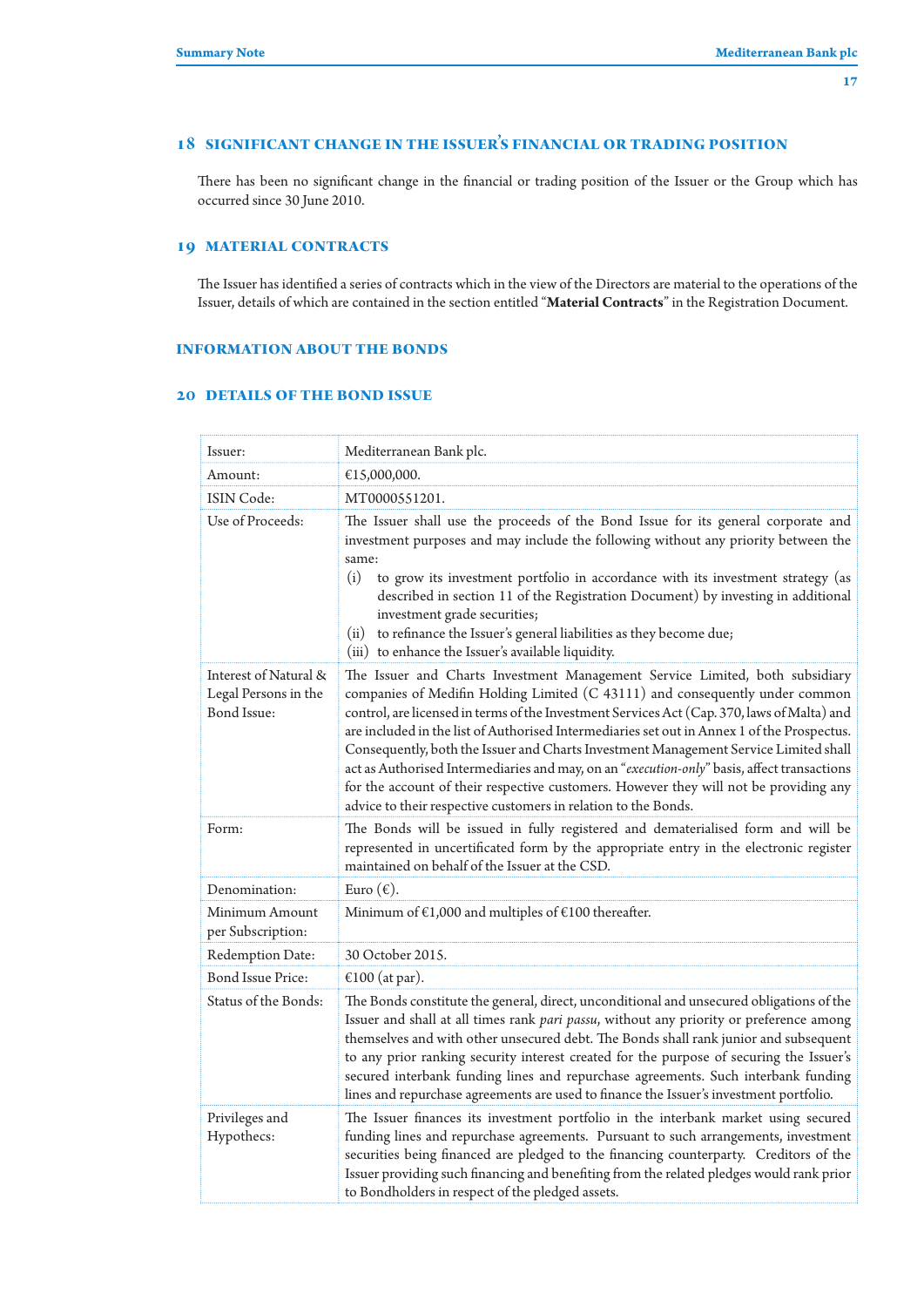| Transferability:                 | The Bonds are freely transferable and once admitted to the Official List of the MSE,<br>shall be transferable in whole in accordance with the rules and regulations of the MSE<br>applicable from time to time.                                                                                                                                                                                                                                                                                                                                                                        |  |
|----------------------------------|----------------------------------------------------------------------------------------------------------------------------------------------------------------------------------------------------------------------------------------------------------------------------------------------------------------------------------------------------------------------------------------------------------------------------------------------------------------------------------------------------------------------------------------------------------------------------------------|--|
| Listing:                         | Application has been made to the Listing Authority for the admissibility of the Bonds<br>to listing and to the Malta Stock Exchange for the Bonds to be listed and traded on its<br>Official List.                                                                                                                                                                                                                                                                                                                                                                                     |  |
| Issue Period:                    | 11 October 2010 to 15 October 2010.                                                                                                                                                                                                                                                                                                                                                                                                                                                                                                                                                    |  |
| Interest:                        | 6.25% per annum.                                                                                                                                                                                                                                                                                                                                                                                                                                                                                                                                                                       |  |
| <b>Interest Payment</b><br>Date: | 30 October of each year from and including 2011 to and including 2015, provided that if<br>any such day is not a Business Day such Interest Payment Date will be carried over to the<br>next following day that is a Business Day.                                                                                                                                                                                                                                                                                                                                                     |  |
| Events of Default:               | The Bonds shall become immediately due and repayable at their principal amount<br>together with accrued interest if any of the following events ("Events of Default") shall<br>occur:                                                                                                                                                                                                                                                                                                                                                                                                  |  |
|                                  | a. the Issuer shall fail to pay any principal and interest on any Bond when due and such<br>failure shall continue for 60 days after written notice thereof shall have been given to<br>the Issuer by any Bondholder; or                                                                                                                                                                                                                                                                                                                                                               |  |
|                                  | b. an order is made or resolution passed or other action taken for the dissolution,<br>termination of existence, liquidation, winding-up or bankruptcy of the Issuer; or<br>c. the Issuer stops or suspends payments (whether of principal or interest) with respect<br>to all or any class of its debts or announces an intention to do so or ceases or threatens<br>to cease to carry on its business or a substantial part of its business; or<br>d. the Issuer is unable, or admits in writing its inability, to pay its debts as they fall due or<br>otherwise becomes insolvent. |  |
| Redemption Value:                | €100 (at par).                                                                                                                                                                                                                                                                                                                                                                                                                                                                                                                                                                         |  |
| Categories of<br>Investors:      | The Bonds are open for subscription to the general public in Malta.                                                                                                                                                                                                                                                                                                                                                                                                                                                                                                                    |  |
| Distribution:                    | The Issuer intends to enter into conditional placement agreements with Authorised<br>Intermediaries on 7 October 2010 whereby a maximum of €9,750,000 (65% of the<br>Bonds) in value of Bonds shall be available for subscription by Authorised Intermediaries.<br>During the Issue Period, Applications for subscription to the Bonds may be made                                                                                                                                                                                                                                     |  |
|                                  | through the Issuer, Sponsor and any of the Authorised Intermediaries.                                                                                                                                                                                                                                                                                                                                                                                                                                                                                                                  |  |
| Allotment Results:               | It is expected that an allotment advice to Applicants will be dispatched within 5 Business<br>Days of the announcement of the allocation policy.                                                                                                                                                                                                                                                                                                                                                                                                                                       |  |
| Underwriting:                    | The Bonds are not underwritten. In the event that the total aggregate principal amount of<br>the Bonds amounting to €15,000,000 is not fully subscribed, the Issuer shall proceed to<br>list the subscribed portion of the Bonds on the Official List, and the subscribed portion<br>of the Bonds shall be allocated to the respective Applicants in accordance with the terms<br>of this Prospectus.                                                                                                                                                                                  |  |
| Expenses:                        | €275,000.                                                                                                                                                                                                                                                                                                                                                                                                                                                                                                                                                                              |  |
| Manager & Registrar:             | Malta Stock Exchange p.l.c.                                                                                                                                                                                                                                                                                                                                                                                                                                                                                                                                                            |  |
| Sponsor:                         | Calamatta Cuschieri and Co. Limited.                                                                                                                                                                                                                                                                                                                                                                                                                                                                                                                                                   |  |
| Terms of Acceptance:             | The contract created by the acceptance of an Application shall be subject to the terms<br>and conditions set out in the Securities Note and the Memorandum and Articles of the<br>Issuer.                                                                                                                                                                                                                                                                                                                                                                                              |  |
| Governing Law of<br>Bonds:       | The Bonds are governed by and shall be construed in accordance with Maltese law.                                                                                                                                                                                                                                                                                                                                                                                                                                                                                                       |  |
| Jurisdiction:                    | The Maltese Courts shall have exclusive jurisdiction to settle any disputes that may arise<br>out of or in connection with the Bonds.                                                                                                                                                                                                                                                                                                                                                                                                                                                  |  |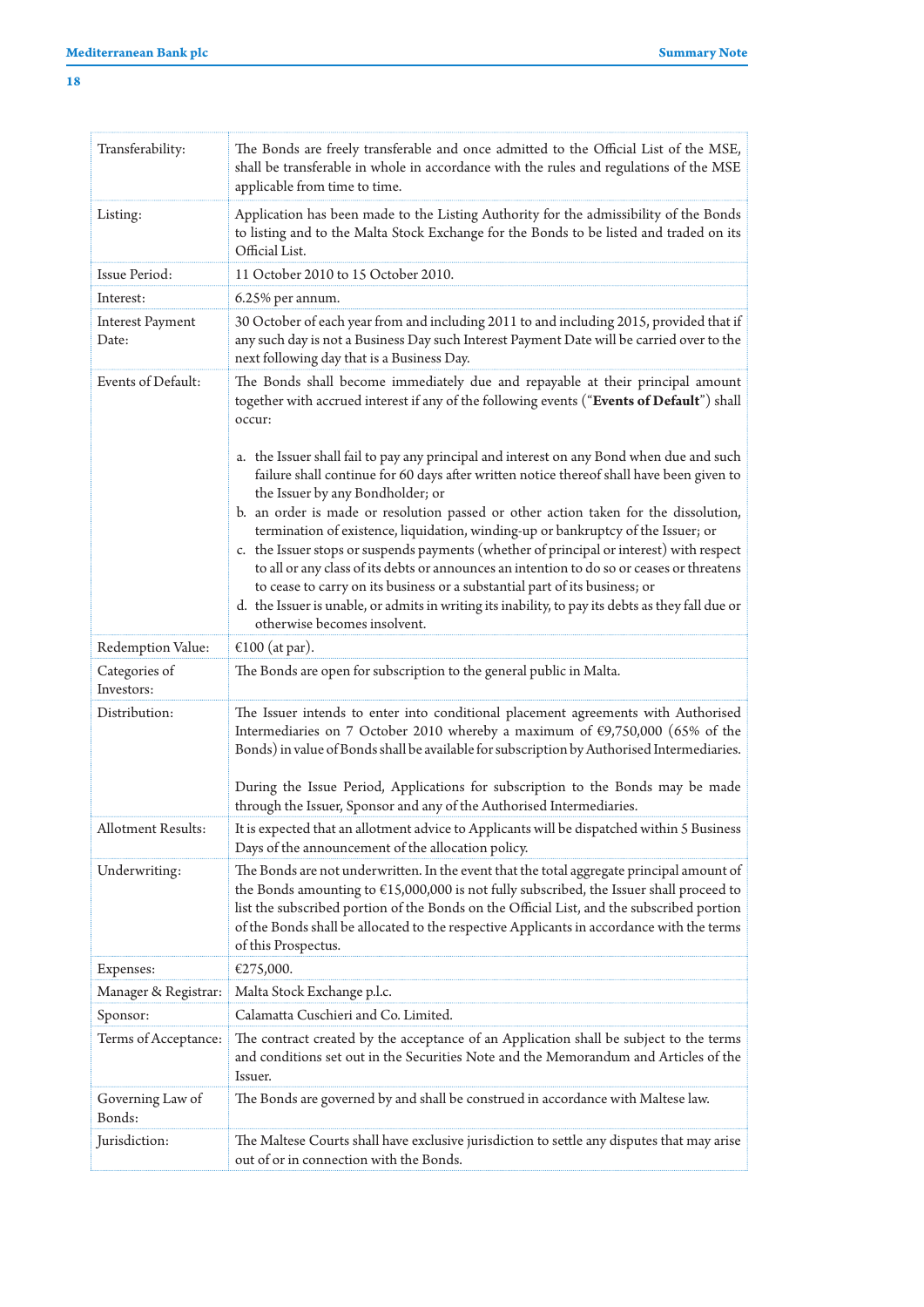# **21 Expected Timetable**

| Issue Period                                                           | 11 October 2010 to 15 October 2010 |
|------------------------------------------------------------------------|------------------------------------|
| Application Forms available                                            | 20 September 2010                  |
| Pre-placement date                                                     | 7 October 2010                     |
| Opening of subscription lists                                          | $11$ October $2010$                |
| Closing of subscription lists                                          | 15 October 2010                    |
| Announcement of basis of acceptance                                    | 22 October 2010                    |
| Commencement of interest on the Bonds                                  | 22 October 2010                    |
| Expected dispatch of allotment advices & refunds of unallocated monies | 29 October 2010                    |
| Admission to trading                                                   | 1 November 2010                    |

The Issuer reserves the right to close the Bond Issue before 15 October 2010 in the event of over-subscription, in which case, the remaining events set out above shall be anticipated in the same chronological order in such a way as to retain the same number of Business Days between the said events.

# **DOCUMENTS ON DISPLAY**

The following documents (or copies thereof) may be inspected at the registered office of the Issuer:

- The memorandum and articles of association of the Issuer;
- The unaudited consolidated interim financial statements of the Issuer for the six months ended 30 June 2009 and 30 June 2010; and
- • The audited consolidated and individual financial statements of the Issuer for each of the financial years ended 31 December 2008 and 31 December 2009.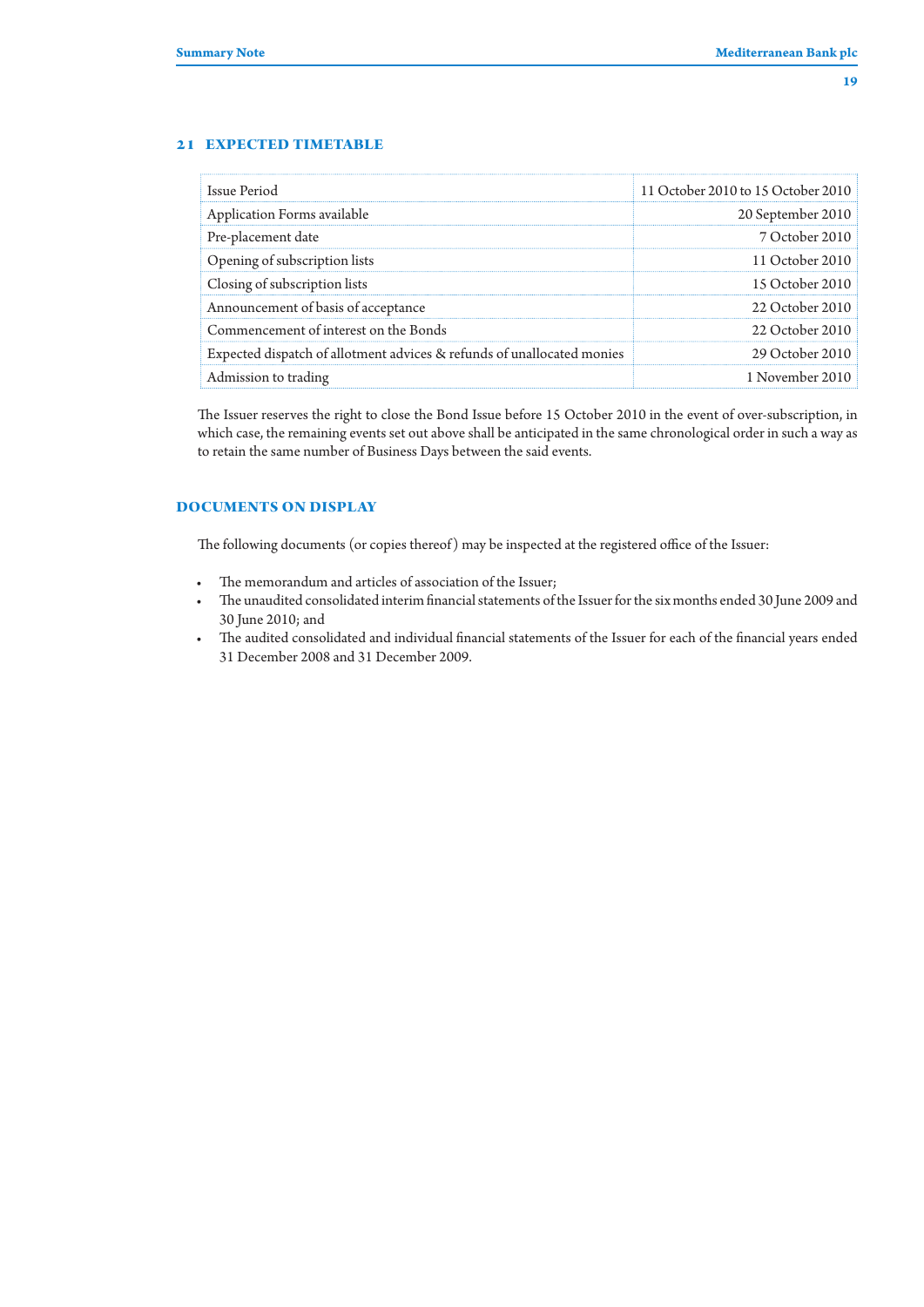$\overline{\mathbf{C}}$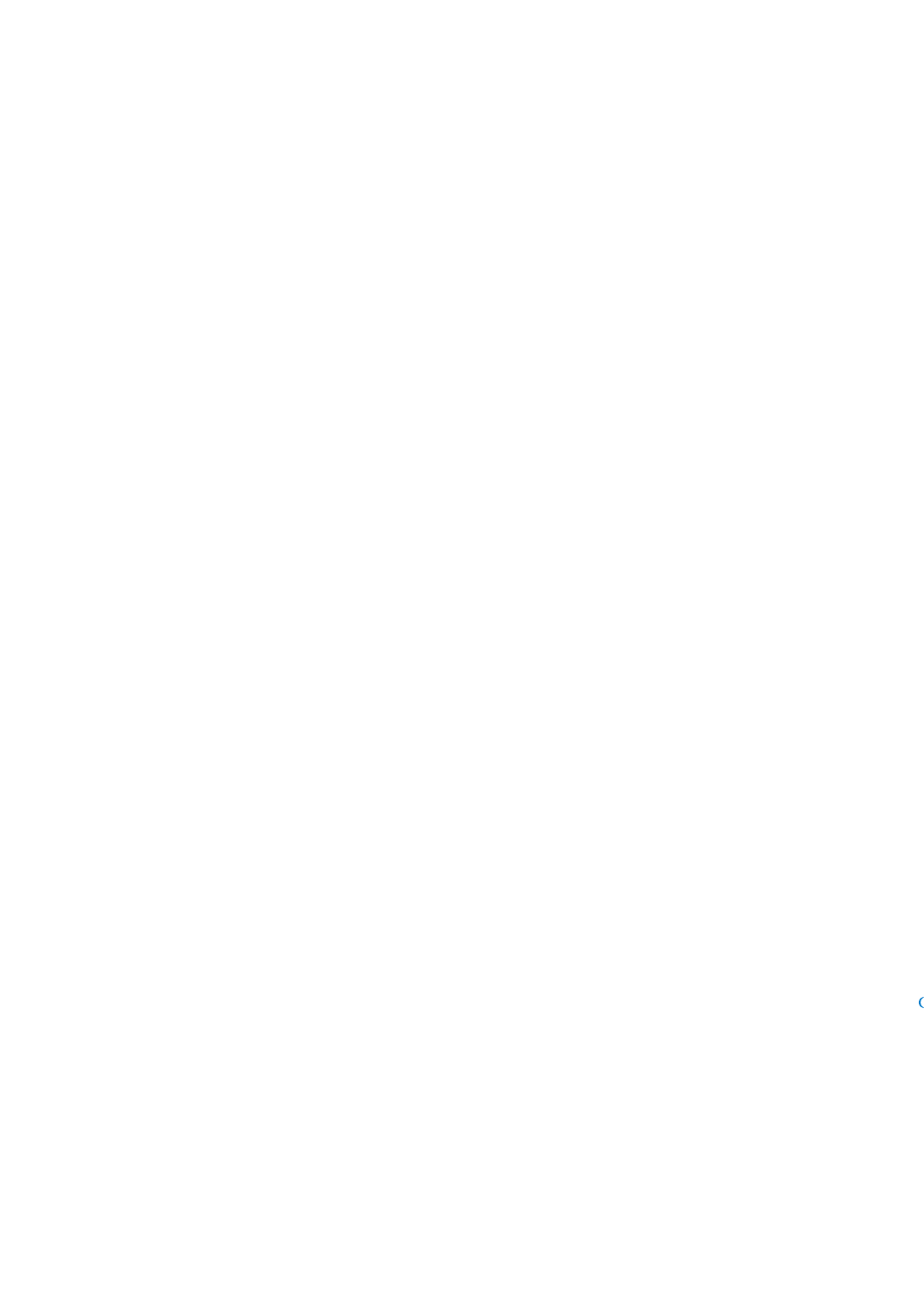

# **Registration Document dated 13 September 2010**

This document is a Registration Document issued in accordance with the provisions of Chapter 6 of the Listing Rules issued by the Listing Authority and in accordance with the provisions of Commission Regulation (EC) No. 809/2004 of 29 April 2004 implementing Directive 2003/71/EC of the European Parliament and of the Council as regards information contained in a prospectus and dissemination of advertisements. This Registration Document is issued pursuant to the requirements of Listing Rule 6.4.2 of the Listing Rules and contains information about

# **Mediterranean Bank plc**

*(registered with limited liability in the Republic of Malta)*

This Registration Document should be read in conjunction with the most updated Securities Note issued from time to time containing information about the securities to which it relates.

**CAMILLERI PREZIOSI** A DAY



Legal Counsel **Sponsor** Sponsor Manager & Registrar

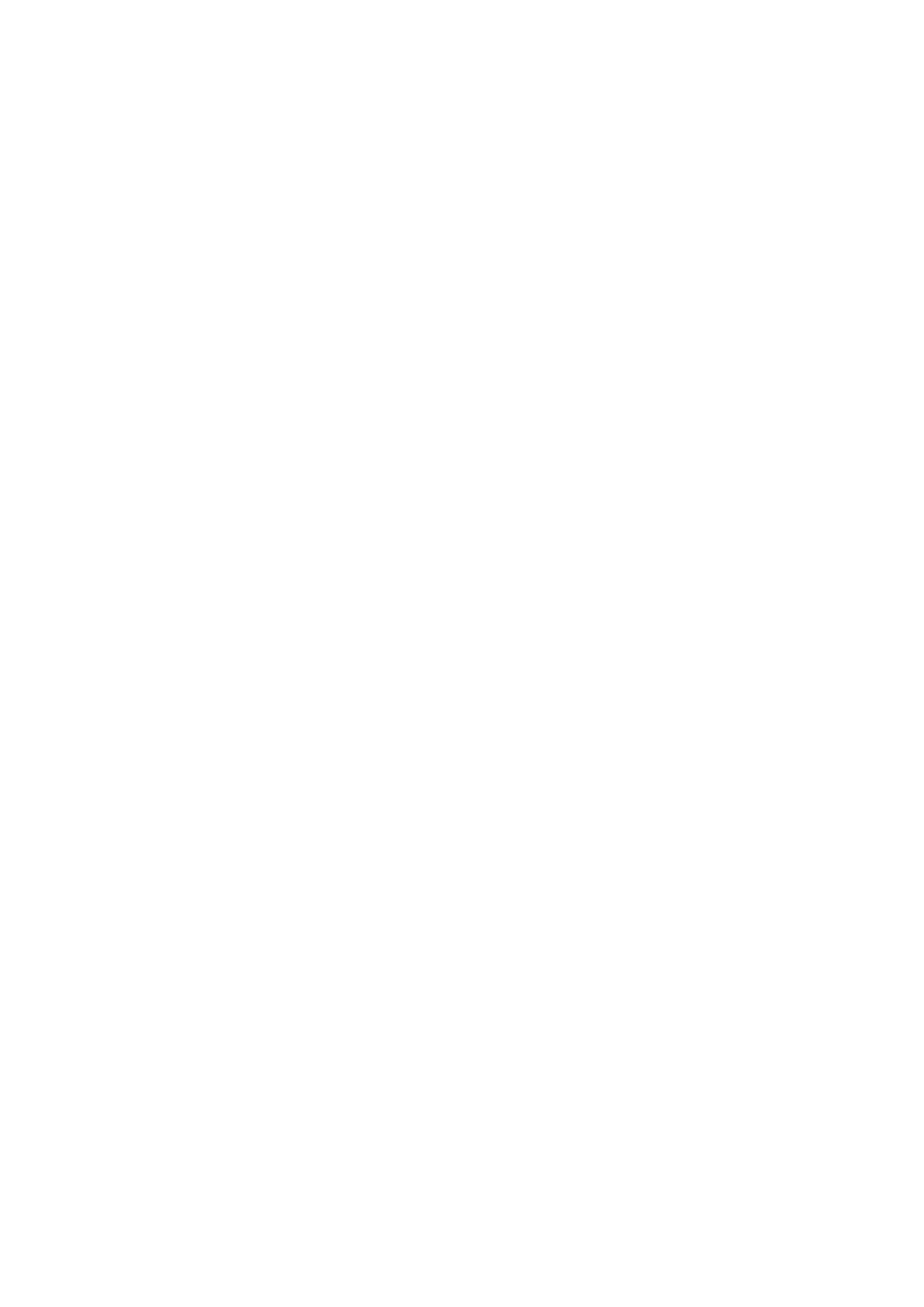# **Table of Contents**

|                | Important Information                                                                         |    |
|----------------|-----------------------------------------------------------------------------------------------|----|
| 2              | Definitions                                                                                   | 26 |
| 3              | Persons Responsible                                                                           | 27 |
| $\overline{4}$ | Statutory Auditors                                                                            |    |
| $\mathcal{S}$  | <b>Risk Factors</b>                                                                           |    |
| 6              | History and Development of the Issuer                                                         | 29 |
| 7              | <b>Business Overview</b>                                                                      | 29 |
| 8              | Selected Financial Information                                                                |    |
| 9              | Organisational Structure                                                                      | 32 |
|                | 10 Trend Information                                                                          | 33 |
|                | 11 Business Strategy                                                                          |    |
|                | 12 Board of Directors and Board Committees                                                    | 34 |
|                | 13 Major Shareholders                                                                         | 38 |
|                | 14 Financial Information                                                                      |    |
|                | 15 Material Contracts                                                                         | 39 |
|                | 16 Documents on Display <b>Section 2018</b> 2014 16 Documents on Display <b>Contract 2018</b> |    |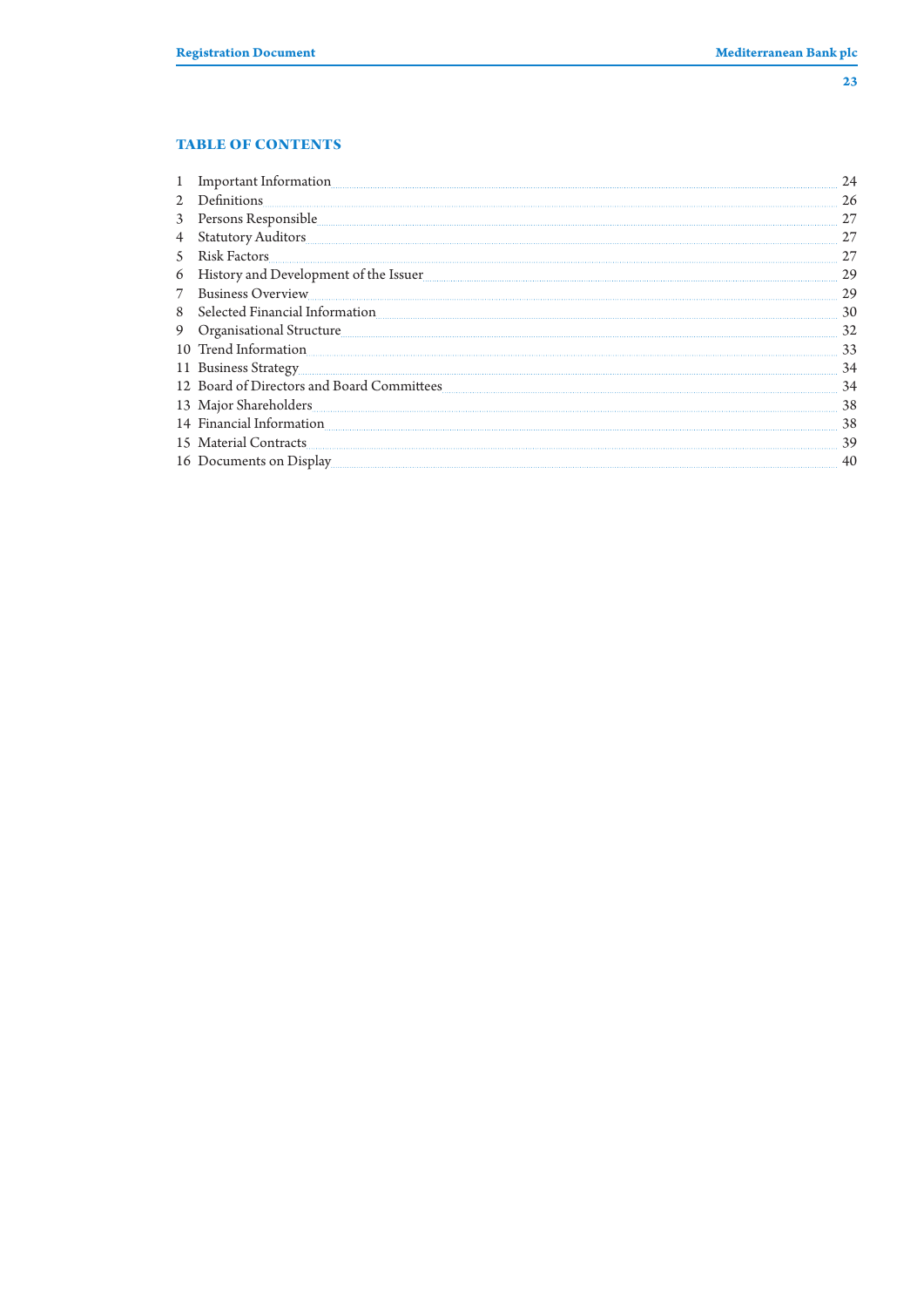## **1 Important Information**

THIS REGISTRATION DOCUMENT FORMS PART OF THE PROSPECTUS AND CONTAINS INFORMATION ON MEDITERRANEAN BANK PLC (THE "**ISSUER**") IN ACCORDANCE WITH THE REQUIREMENTS OF THE LISTING RULES, THE ACT AND THE REGULATION.

NO BROKER, DEALER, SALESMAN OR OTHER PERSON HAS BEEN AUTHORISED BY THE ISSUER OR ITS DIRECTORS, TO ISSUE ANY ADVERTISEMENT OR TO GIVE ANY INFORMATION OR TO MAKE ANY REPRESENTATIONS IN CONNECTION WITH THE SALE OF SECURITIES OF THE ISSUER OTHER THAN THOSE CONTAINED IN THIS PROSPECTUS AND IN THE DOCUMENTS REFERRED TO HEREIN, AND IF GIVEN OR MADE, SUCH INFORMATION OR REPRESENTATIONS MUST NOT BE RELIED UPON AS HAVING BEEN AUTHORISED BY THE ISSUER OR ITS DIRECTORS OR ADVISERS.

## **THE LISTING AUTHORITY ACCEPTS NO RESPONSIBILITY FOR THE CONTENTS OF THIS PROSPECTUS, MAKES NO REPRESENTATIONS AS TO ITS ACCURACY OR COMPLETENESS AND EXPRESSLY DISCLAIMS ANY LIABILITY WHATSOEVER FOR ANY LOSS HOWSOEVER ARISING FROM OR IN RELIANCE UPON THE WHOLE OR ANY PART OF THE CONTENTS OF THIS PROSPECTUS.**

THIS PROSPECTUS DOES NOT CONSTITUTE, AND MAY NOT BE USED FOR PURPOSES OF, AN OFFER OR INVITATION TO SUBSCRIBE FOR SECURITIES BY ANY PERSON IN ANY JURISDICTION (I) IN WHICH SUCH OFFER OR INVITATION IS NOT AUTHORISED OR (II) IN WHICH THE PERSON MAKING SUCH OFFER OR INVITATION IS NOT QUALIFIED TO DO SO OR (III) TO ANY PERSON TO WHOM IT IS UNLAWFUL TO MAKE SUCH OFFER OR INVITATION.

IT IS THE RESPONSIBILITY OF ANY PERSONS IN POSSESSION OF THIS DOCUMENT AND ANY PERSONS WISHING TO APPLY FOR ANY SECURITIES ISSUED BY THE ISSUER TO INFORM THEMSELVES OF, AND TO OBSERVE AND COMPLY WITH, ALL APPLICABLE LAWS AND REGULATIONS OF ANY RELEVANT JURISDICTION. PROSPECTIVE APPLICANTS FOR ANY SECURITIES THAT MAY BE ISSUED BY THE ISSUER SHOULD INFORM THEMSELVES AS TO THE LEGAL REQUIREMENTS OF APPLYING FOR ANY SUCH BONDS AND ANY APPLICABLE EXCHANGE CONTROL REQUIREMENTS AND TAXES IN THE COUNTRIES OF THEIR NATIONALITY, RESIDENCE OR DOMICILE.

SAVE FOR THE ISSUE IN THE REPUBLIC OF MALTA, NO ACTION HAS BEEN OR WILL BE TAKEN BY THE ISSUER THAT WOULD PERMIT A PUBLIC OFFER OF SECURITIES OR THE DISTRIBUTION OF THE PROSPECTUS (OR ANY PART THEREOF) OR ANY OFFERING MATERIAL IN ANY COUNTRY OR JURISDICTION WHERE ACTION FOR THAT PURPOSE IS REQUIRED. IN RELATION TO EACH MEMBER STATE OF THE EUROPEAN ECONOMIC AREA (OTHER THAN MALTA) WHICH HAS IMPLEMENTED DIRECTIVE 2003/71/EC OF THE EUROPEAN PARLIAMENT AND OF THE COUNCIL OF 4 NOVEMBER 2003 ON THE PROSPECTUS TO BE PUBLISHED WHEN SECURITIES ARE OFFERED TO THE PUBLIC OR ADMITTED TO TRADING OR WHICH, PENDING SUCH IMPLEMENTATION, APPLIES ARTICLE 3.2 OF SAID DIRECTIVE, THE SECURITIES CAN ONLY BE OFFERED TO "**QUALIFIED INVESTORS**" (AS DEFINED IN SAID DIRECTIVE) AS WELL AS IN ANY OTHER CIRCUMSTANCES WHICH DO NOT REQUIRE THE PUBLICATION BY THE ISSUER OF A PROSPECTUS PURSUANT TO ARTICLE 3 OF SAID DIRECTIVE.

A COPY OF THIS DOCUMENT HAS BEEN SUBMITTED TO THE LISTING AUTHORITY IN SATISFACTION OF THE LISTING RULES, THE MALTA STOCK EXCHANGE IN SATISFACTION OF THE MALTA STOCK EXCHANGE BYE-LAWS AND HAS BEEN DULY FILED WITH THE REGISTRAR OF COMPANIES, IN ACCORDANCE WITH THE ACT.

STATEMENTS MADE IN THIS PROSPECTUS ARE, EXCEPT WHERE OTHERWISE STATED, BASED ON THE LAW AND PRACTICE CURRENTLY IN FORCE IN MALTA AND ARE SUBJECT TO CHANGES THEREIN.

THE CONTENTS OF THE ISSUER'S WEBSITE OR ANY WEBSITE DIRECTLY OR INDIRECTLY LINKED TO THE ISSUER'S WEBSITE DO NOT FORM PART OF THIS PROSPECTUS. ACCORDINGLY NO RELIANCE OUGHT TO BE MADE BY ANY INVESTOR ON ANY INFORMATION OR OTHER DATA CONTAINED IN SUCH WEBSITES AS THE BASIS FOR A DECISION TO INVEST IN THE BONDS.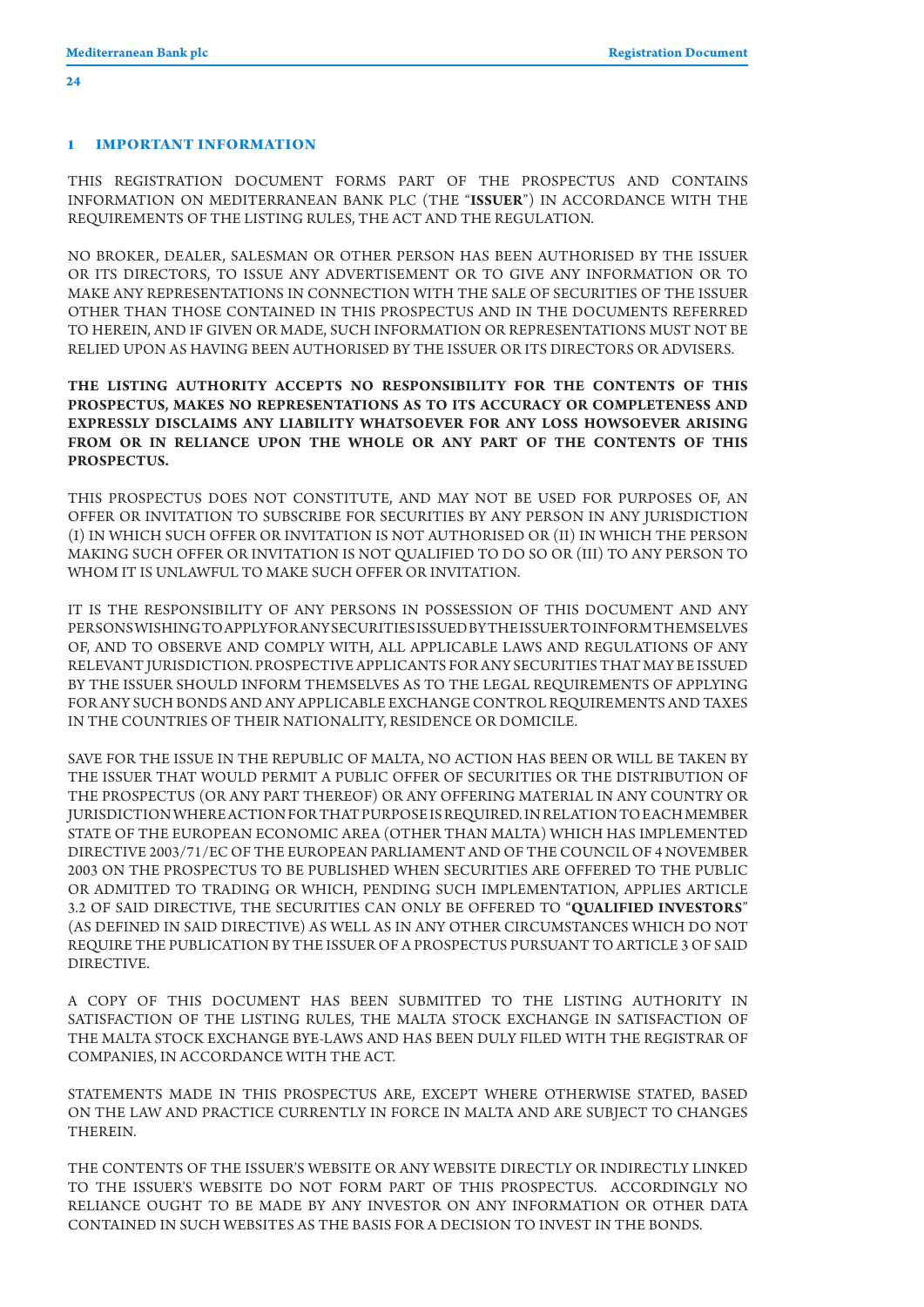THE VALUE OF INVESTMENTS CAN GO UP OR DOWN AND PAST PERFORMANCE IS NOT NECESSARILY INDICATIVE OF FUTURE PERFORMANCE. PROSPECTIVE INVESTORS SHOULD CAREFULLY CONSIDER ALL THE INFORMATION CONTAINED IN THE PROSPECTUS AS A WHOLE AND SHOULD CONSULT THEIR OWN INDEPENDENT FINANCIAL AND OTHER PROFESSIONAL ADVISERS.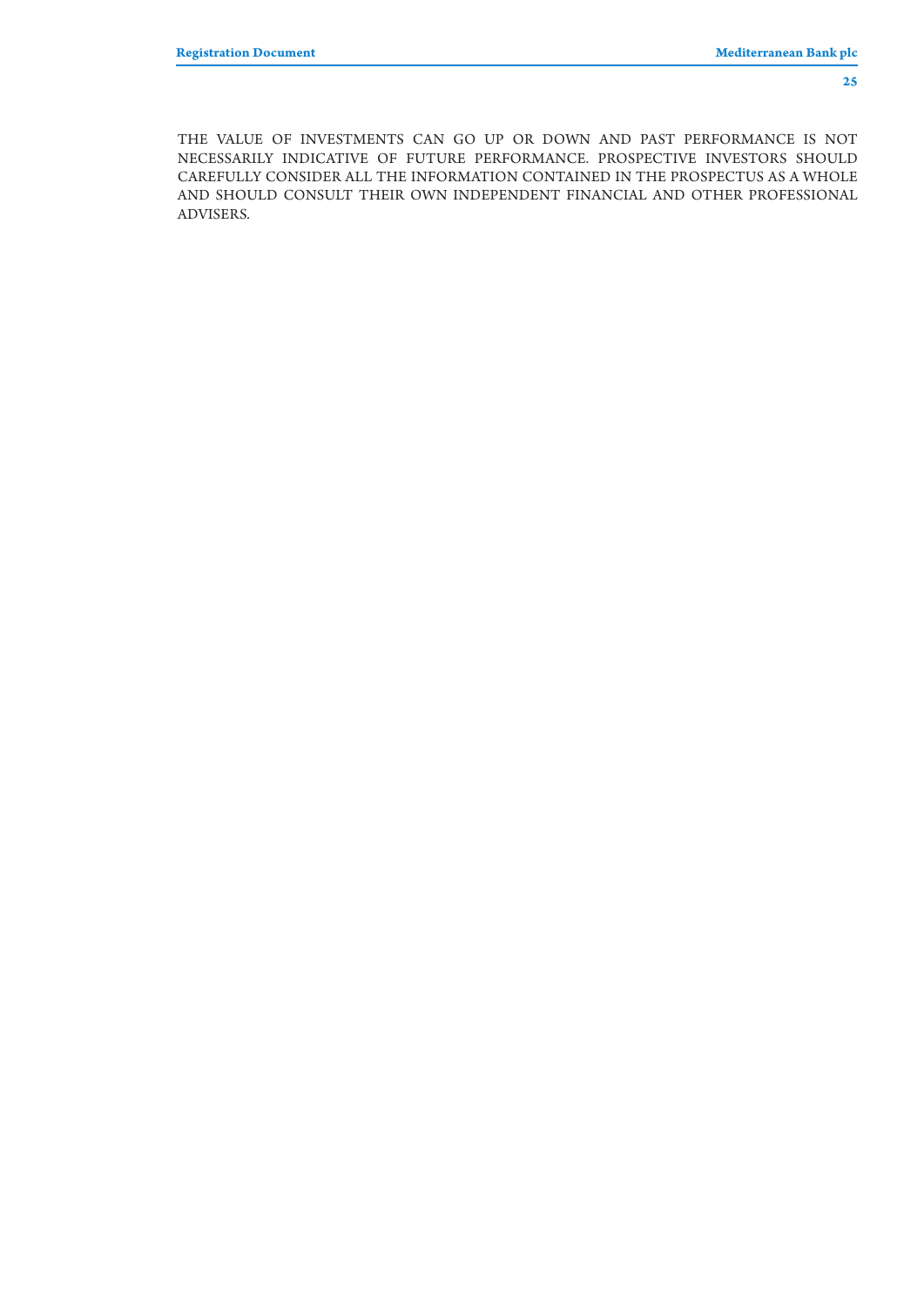# **2 Definitions**

| Act                                             | the Companies Act, Cap. 386 of the laws of Malta;                                                                                                                                                                                                                                            |
|-------------------------------------------------|----------------------------------------------------------------------------------------------------------------------------------------------------------------------------------------------------------------------------------------------------------------------------------------------|
| AnaCap                                          | AnaCap Financial Partners II L.P., a limited liability partnership incorporated under the<br>laws of Guernsey with company number 1027;                                                                                                                                                      |
| $\mathbf{CSD}$                                  | the Central Securities Depository of the Malta Stock Exchange;                                                                                                                                                                                                                               |
| <b>Directors or Board</b>                       | the directors of the Issuer whose names and addresses are set out under the heading<br>"Board of Directors" in section 12.1 of this Registration Document;                                                                                                                                   |
| Euro or $\epsilon$                              | the lawful currency of the Republic of Malta;                                                                                                                                                                                                                                                |
| <b>Issuer or Bank</b>                           | Mediterranean Bank plc, a public limited liability company registered in Malta with<br>company number C 34125 having its registered office at 10, St Barbara Bastion, Valletta,<br>VLT 1000, Malta;                                                                                          |
| <b>Listing Authority</b>                        | the Malta Financial Services Authority, as appointed in terms of the Financial Markets<br>Act, 1990 (Cap. 345 of the laws of Malta);                                                                                                                                                         |
| <b>Listing Rules</b>                            | the listing rules, issued by the Listing Authority;                                                                                                                                                                                                                                          |
| <b>Malta Stock</b><br><b>Exchange</b><br>or MSE | the Malta Stock Exchange p.l.c., as originally constituted in terms of the Financial Markets<br>Act, 1990 (Cap. 345 of the laws of Malta), having its registered office at Garrison Chapel,<br>Castille Place, Valletta VLT 1063, Malta, and bearing company registration number C<br>42525; |
| M&A                                             | the memorandum and articles of association of the Issuer in force at the time of<br>publication of the Prospectus;                                                                                                                                                                           |
| <b>MFSA</b>                                     | the Malta Financial Services Authority, incorporated in terms of the Malta Financial<br>Services Authority Act, Cap. 330 of the laws of Malta;                                                                                                                                               |
| Prospectus                                      | collectively, the Registration Document, the Securities Note and the Summary Note;                                                                                                                                                                                                           |
| Registration<br><b>Document</b>                 | this registration document issued by the Issuer and dated 13 September 2010, forming<br>part of the Prospectus;                                                                                                                                                                              |
| Regulation                                      | Commission Regulation (EC) No. 809/2004 of 29 April 2004 implementing Directive<br>2003/71/EC of the European Parliament and of the Council as regards information<br>contained in a prospectus and dissemination of advertisements;                                                         |
| <b>Securities Note</b>                          | the securities note issued by the Issuer dated 13 September 2010, forming part of the<br>Prospectus;                                                                                                                                                                                         |
| <b>Summary Note</b>                             | the summary note issued by the Issuer dated 13 September 2010, forming part of the<br>Prospectus.                                                                                                                                                                                            |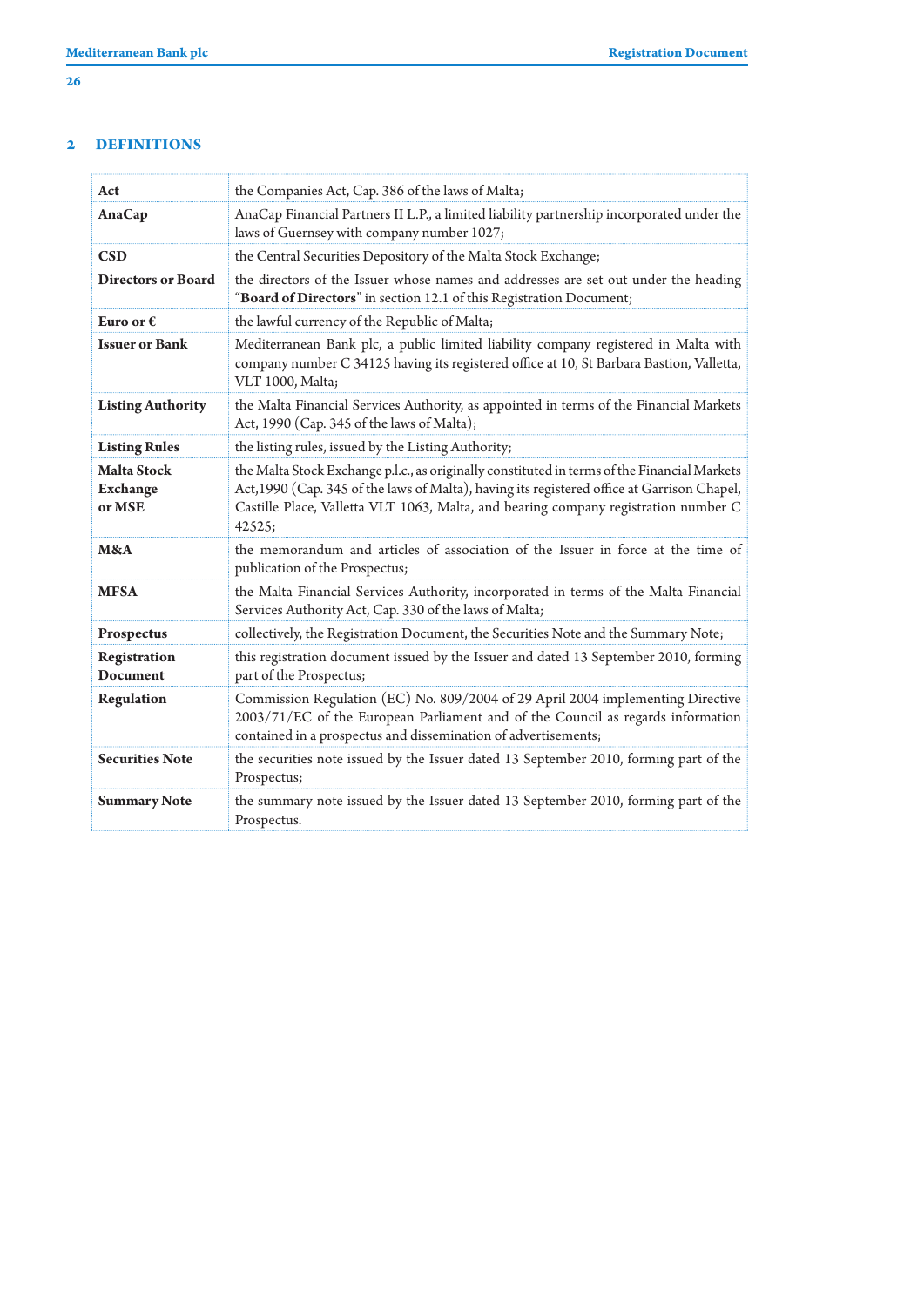# **3 Persons Responsible**

This document includes information given in compliance with the Listing Rules for the purpose of giving information with regard to the Issuer. All of the Directors, whose names appear under heading "**Board of Directors**" of this Registration Document, accept responsibility for the information contained herein.

To the best of the knowledge and belief of the Directors, who have taken all reasonable care to ensure that such is the case, the information contained in this document is in accordance with the facts and does not omit anything likely to affect the import of such information. The Directors accept responsibility accordingly.

## **4 Statutory Auditors**

The annual statutory consolidated financial statements of the Issuer for the financial years ended 31 December 2008 and 31 December 2009 have been audited by KPMG, Certified Public Accountants of Portico Building, Marina Street, Pieta, PTA 9044, Malta. KPMG is a firm of certified public accountants holding a warrant to practice the profession of accountant in terms of the Accountancy Profession Act, 1979 (Cap. 281, laws of Malta).

## **5 Risk Factors**

**An investment in the Issuer involves certain risks including those described below. Prospective investors should carefully consider, with their own independent financial and other professional advisers, the following risk factors and other investment considerations as well as all the other information contained in this Prospectus before deciding to make an investment in the Issuer. Some of these risks are subject to contingencies which may or may not occur and the Issuer is not in a position to express a view on the likelihood of any such contingencies occurring. The sequence in which the risks below are listed is not intended to be indicative of any order of priority or of the extent of their consequences.**

**If any of the risks described below were to materialise, they could have a serious effect on the Issuer's financial results and trading prospects and the ability of the Issuer to fulfil its obligations under the securities issued by it from time to time.**

**The risks and uncertainties discussed below are those identified as such by the Directors, but these risks and uncertainties may not be the only ones that the Issuer faces. Additional risks and uncertainties, including those which the Issuer's Directors are not currently aware of, may well result in a material impact on the financial condition and operational performance of the Issuer. Accordingly prospective investors should make their own independent evaluation of all risk factors, and should consider all other sections in this document.**

#### **5.1 Forward Looking Statements**

**This Registration Document contains "forward looking statements" which include, among others, statements concerning matters that are not historical facts and which may involve projections of future circumstances. These forward looking statements are subject to a number of risks, uncertainties and assumptions and important factors that could cause actual risks to differ materially from the expectations of the Issuer's Directors. No assurance is given that the future results or expectations will be achieved.** 

#### **5.2 Risks Relating to the Issuer**

#### *5.2.1 Credit Risk*

**Risks arising from changes in credit quality and the recoverability of investments, loans and amounts due from counterparties are inherent in the Issuer's business. Adverse changes in the credit quality of the Issuer's borrowers and counterparties or a general deterioration in European or global economic conditions, or arising from systemic risks in the financial systems, could affect the recoverability and value of the Issuer's assets and require an increase in the provision for impairment losses and other provisions.** 

#### *5.2.2 Liquidity Risk*

**Liquidity risk is the risk that the Issuer will encounter difficulty in raising funds to meet financial commitments. Liquidity risk may result from an inability to realise a financial asset quickly at close to its fair value which could have a material adverse affect on the financial performance of the Issuer.**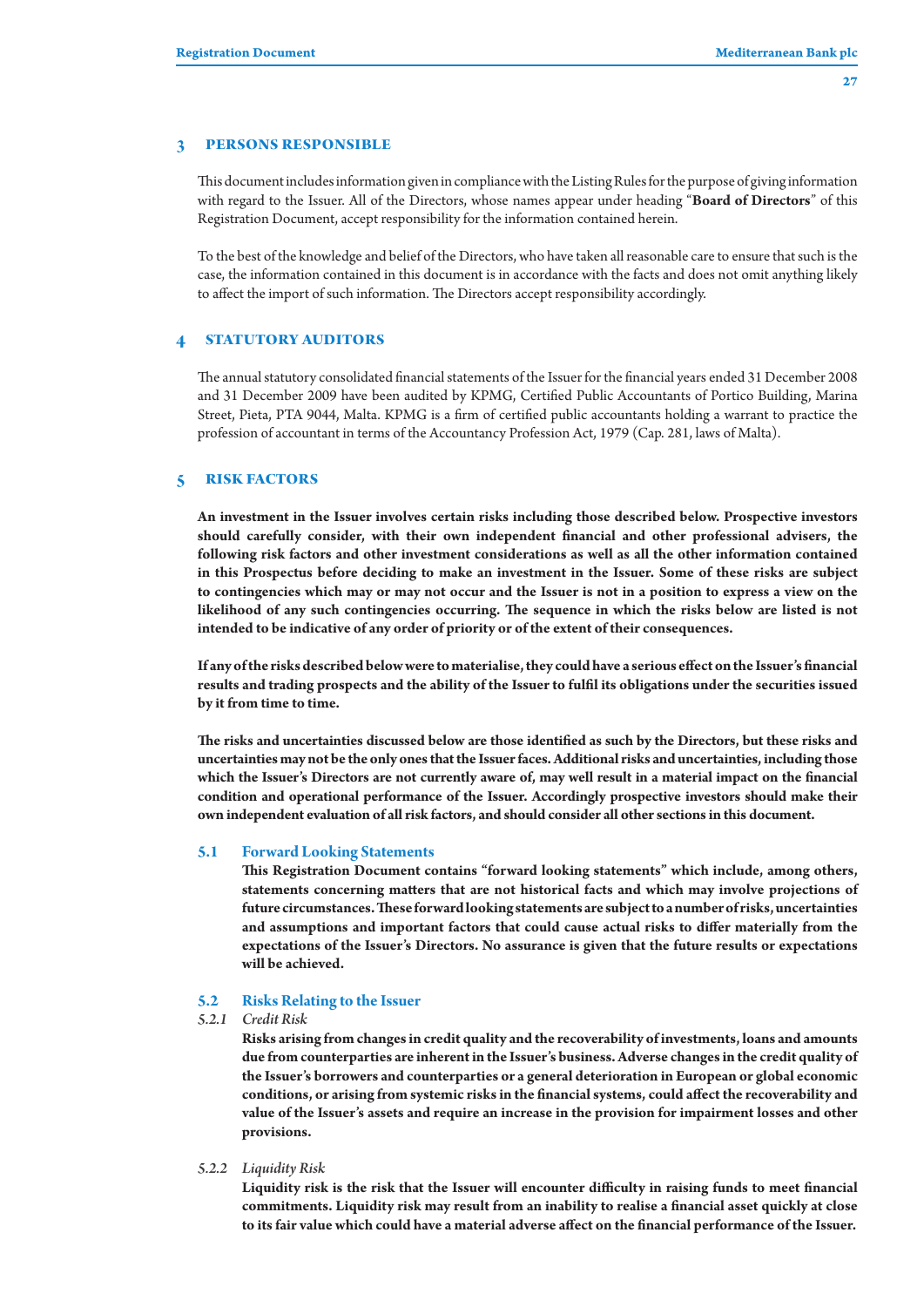#### *5.2.3 Interest Rate Risk*

**Interest rate risk arises from the mismatch between interest rate sensitive assets and liabilities. As is common to all banks, the Issuer runs a mismatch between its liabilities and assets.** 

#### *5.2.4 Concentration Risk*

**The investments made by the Issuer are all denominated in euro and are eligible for financing through facilities provided to European Union banks by the European Central Bank. Most such securities are issued by EU entities. In addition, the deposit base of the Issuer primarily consists of customers located in Malta and other European Union countries. As a result of the composition of the Issuer's investment portfolio and deposit base, any broadly negative economic trends affecting the European Union may have an adverse effect on the Issuer.** 

## *5.2.5 Operational Risk*

**Operational risk covers the losses arising from inadequate or failed internal processes, people and systems or from unforeseen external events. The Issuer was acquired by AnaCap in 2009 and as a result, new management, policies, procedures and systems were, and are, in the process of being implemented, including a disaster recovery plan and a new core banking system. The Issuer is exposed to the risk that such policies, procedures and systems being implemented will not perform to the level expected and may have a negative impact on the financial performance of the Issuer.**

#### *5.2.6 Reputational Risk*

**Reputational risk arises as a result of reputational damage incurred following the occurrence of one of the events described above under Section 5.2.5. Should such events materialise and the reputation of the Issuer is negatively affected, this may result in a material adverse effect on the operations and performance of the Issuer.** 

## *5.2.7 Risks relating to Information Technology*

**The Issuer is dependent upon the adequacy and proper functioning of information technology systems. As noted above, the Issuer is also in the process of implementing a new core banking system. Unexpected losses incurred as a consequence of individual events resulting, among other things, from faulty information technology, difficulties in the implementation of new systems or failure of such systems caused by external events, whether caused deliberately or accidently or by natural circumstances, may have a material adverse effect on the operations and performance of the Issuer.** 

## *5.2.8 Loss of Trademark*

**The Issuer is presently engaged in litigation instituted by Mediterranean Bank Network and its members (the "Network") whereby,** *inter alia***, the Network requested the cancellation of trademark numbers belonging to the Issuer and requested the Court to order the Issuer to desist from any further use thereof. The loss of such trademarks and their use due to a judgment being awarded in favour of the Network, may have a material adverse effect on the Issuer.**

#### *5.2.9 Foreign Exchange Risk*

**Foreign exchange risk arises on monetary assets and liabilities not denominated in the base currency of a company. Currently the Issuer is not exposed to any material foreign exchange risk. However, in the future, the Issuer may decide to hold assets and liabilities not denominated in euro, in which case, subject to maintaining the necessary controls and limitations, the Issuer may be exposed to fluctuations in foreign currency exchange rates.** 

## *5.2.10 External Factors*

**The Issuer's and the Group's overall performance and results may also be adversely affected by external factors beyond the Issuer's control. These include changes in economic conditions, increased level of local and EU-wide regulation, business cycles, volatility in financial markets and increased competitive pressure in the financial services sector.**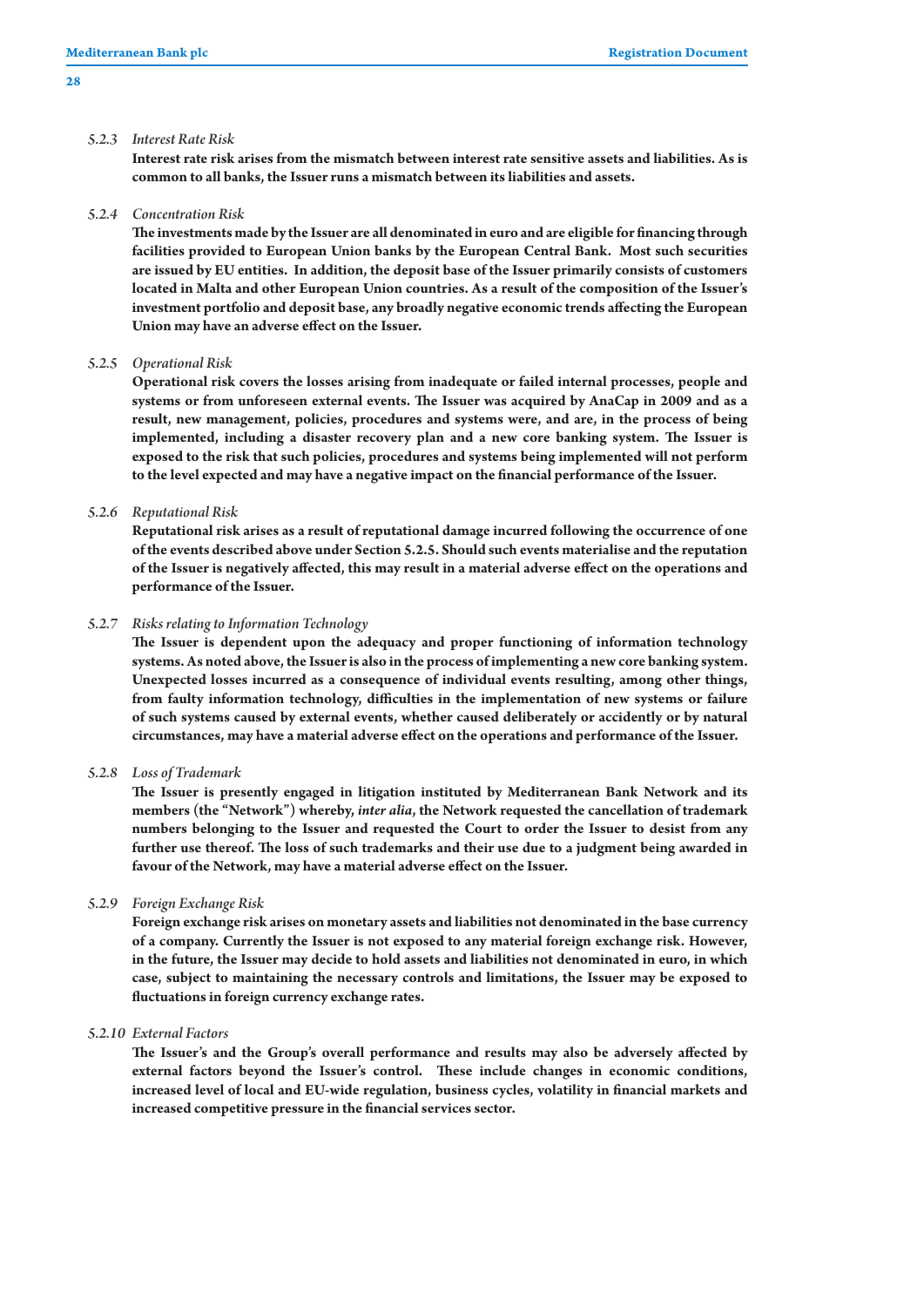| Legal & Commercial Name                 | Mediterranean Bank plc                                                                                                                                            |
|-----------------------------------------|-------------------------------------------------------------------------------------------------------------------------------------------------------------------|
| Place of Registration                   | Malta                                                                                                                                                             |
| <b>Registration Number</b>              | C 34125                                                                                                                                                           |
| Date of Registration                    | 11 June 2004                                                                                                                                                      |
| Domicile                                | Malta                                                                                                                                                             |
| Legal Form                              | Public limited liability company                                                                                                                                  |
| Legislation under which Issuer operates | Companies Act, Cap. 386 of the laws of Malta, the<br>Investment Services Act, Cap. 370 of the laws of Malta<br>and the Banking Act, Cap. 371 of the laws of Malta |
| Country of Incorporation                | Malta                                                                                                                                                             |
| Address & Telephone Number              | 10, St Barbara Bastion, Valletta VLT 1961<br>$+35625574400$                                                                                                       |

## **6 History and Development of the Issuer**

The Issuer was registered under the laws of Malta on 11 June 2004 and was issued a licence in terms of the Banking Act, Cap. 371 of the laws of Malta from the Malta Financial Services Authority on 14 July 2005.

On 3 November 2008, prior to the acquisition and recapitalisation of the Issuer by its current owners, the Issuer breached its obligation to maintain the obligatory level of minimum own funds and as a result, the Malta Financial Services Authority imposed an administrative penalty of €5,124.68 on the Issuer. On 31 December 2008, the Malta Financial Services Authority imposed restrictions on the Issuer's licence, including restrictions on deposit taking, lending facilities and on capital adequacy and liquidity assets ratios.

In July 2009, the Issuer was, indirectly through Medifin Holding Limited, acquired by AnaCap (a private equity firm specialising in financial services and incorporated in Guernsey) and the Issuer's senior management (vide the section entitled "**Major Shareholders**"). As a result of such acquisition the Issuer received a capital injection of €19,154,733 from Medifin Holding Limited represented by 10,000,000 ordinary 'A' shares of a nominal value of €1 per share and issued at a premium of €0.9154733. On 20 July 2009, the Malta Financial Services Authority granted their consent to such acquisition and on 11 August 2009, having noted that the Issuer's own funds level was increased by €19,154,733 and thus becoming compliant with the minimum own funds required of €5,000,000, removed the restrictions to the Issuer's licence.

The issued share capital of the Issuer is as at the date of this Prospectus, €41,030,107 represented by 41,030,106 Ordinary 'A' shares held by Medifin Holding Limited (the ordinary capital of which is described in the section entitled "**Shareholding of Medifin Holding Limited**") and 1 Ordinary 'B' (non-voting) share held by FJV Management Limited.

#### **7 Business Overview**

#### **7.1 Principal Activities & Markets**

The objects clause of the Issuer principally authorises the Issuer to carry on the business of banking from within Malta and to undertake, carry on and execute all kinds of banking operations with persons, companies or entities as may be allowed by the competent authorities, to engage in international financial business, to engage in investment banking business and to provide investment services in terms of the Investment Services Act, Cap. 370 of the laws of Malta.

The Issuer was granted a licence by the Malta Financial Services Authority in terms of the Banking Act, Cap. 371 of the laws of Malta, on 14 July 2005. The Issuer is licensed to, *inter alia*, carry out the business of banking, to undertake money transmission services, to issue and administer means of payment, to issue guarantees and commitments, to trade on own account and/or for the account of customers in a number of instruments, to provide portfolio management and advice and to provide safe keeping services. The Issuer focuses on wealth management, savings and investments. The Issuer also holds a category 2 and category 4 license issued by the Malta Financial Services Authority which authorises the Issuer to provide any investment service, to hold or control clients' money and to act as trustee or custodian of collective investment schemes.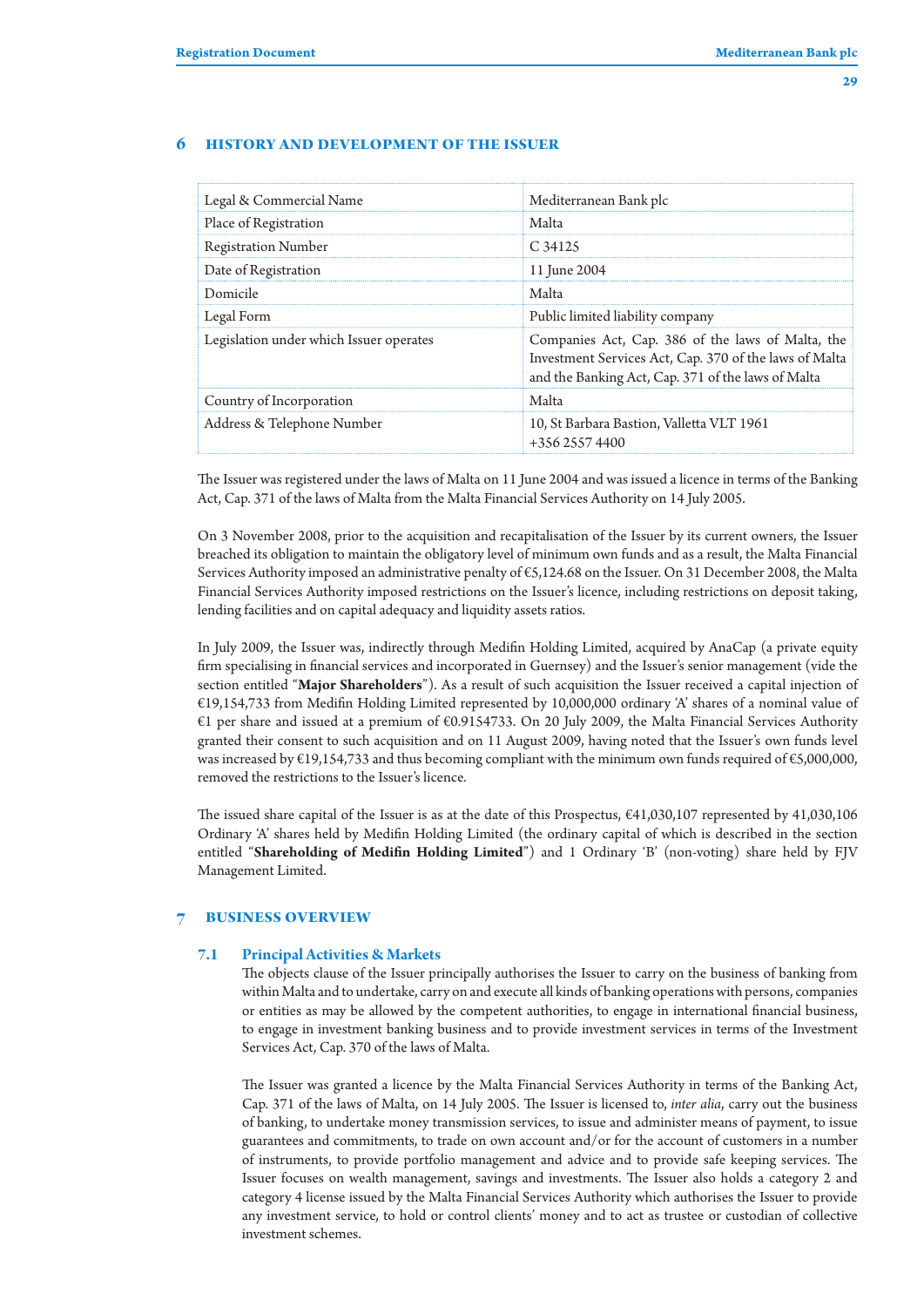The principal activities of the Issuer comprise the following:

- • The receipt and acceptance of customers' monies for deposit in savings and fixed term deposit accounts which may be denominated in euro and other major currencies;
- • Trading for account of customers in foreign exchange;
- • The provision of money transmission services;
- • The provision of safe custody services with a wide range of custom-tailored solutions as well as administration and safekeeping of securities;
- The provision of investment advice to customers of the Issuer;
- • The provision of portfolio management services.

The main market in which the Issuer operates and competes is the Maltese market. The wealth management service of the Issuer is provided to an array of international and Maltese high net worth individuals and corporate clients.

## **8 Selected Financial Information**

The following are extracts from the consolidated audited financial information for the years ended 31 December 2008 and 31 December 2009 and the consolidated unaudited financial information for the six months ended 30 June 2009 and 30 June 2010.

|                                              | <b>AUDITED</b>                                    |                                                          | <b>UNAUDITED</b>                                 |                                                  |
|----------------------------------------------|---------------------------------------------------|----------------------------------------------------------|--------------------------------------------------|--------------------------------------------------|
| <b>Summarised Income</b><br><b>Statement</b> | For the 12<br>months ended<br>31 December<br>2008 | For the 12<br>months ended<br><b>31 December</b><br>2009 | For the 6<br>months ended<br><b>30 June 2009</b> | For the 6<br>months ended<br><b>30 June 2010</b> |
|                                              | €                                                 | €                                                        | €                                                | €                                                |
| Interest income                              | 1,298,497                                         | 4,543,507                                                | 137,615                                          | 17,694,984                                       |
| Interest expense                             | (670,072)                                         | (1,356,058)                                              | (83,733)                                         | (5,495,386)                                      |
| Net interest income                          | 628,425                                           | 3,187,449                                                | 53,882                                           | 12,199,598                                       |
| Fees and commissions income                  | 266,338                                           | 113,635                                                  | 79,883                                           | 59,532                                           |
| Fees and commissions expense                 | (170, 223)                                        | 175,982)                                                 | (73, 525)                                        | (383, 540)                                       |
| Net fee and commission<br>(expense) / income | 96,115                                            | 62,347                                                   | 6,358                                            | 324,008                                          |
| Trading income                               | 52,543                                            | 102,576                                                  |                                                  | 740,414                                          |
| Other operating income                       |                                                   | 116,093                                                  | 64,172                                           | 156,460                                          |
| <b>Operating income</b>                      | 777,083                                           | 3,343,771                                                | 124,412                                          | 12,772,464                                       |
| Impairment loss on financial asset           | (92, 774)                                         |                                                          |                                                  |                                                  |
| Administrative expenses                      | (1,704,720)                                       | (3,255,869)                                              | (650,070)                                        | (2,271,427)                                      |
| Personnel expenses                           | (425,798)                                         | (722, 835)                                               | (122,901)                                        | (2,966,961)                                      |
| Depreciation and amortisation                | (609, 756)                                        | (227, 347)                                               | (105,773)                                        | (143,916)                                        |
| (Loss)/Profit before tax                     | (2,055,965)                                       | (862, 280)                                               | (754, 332)                                       | 7,390,160                                        |
| Tax                                          | (1,273,502)                                       |                                                          |                                                  | (1,781,069)                                      |
| (Loss)/Profit for the period                 | (3,329,467)                                       | (862, 280)                                               | (754, 332)                                       | 5,609,091                                        |
| Basic earnings per share                     | (0.32)                                            | (0.04)                                                   | (0.06)                                           | 0.14                                             |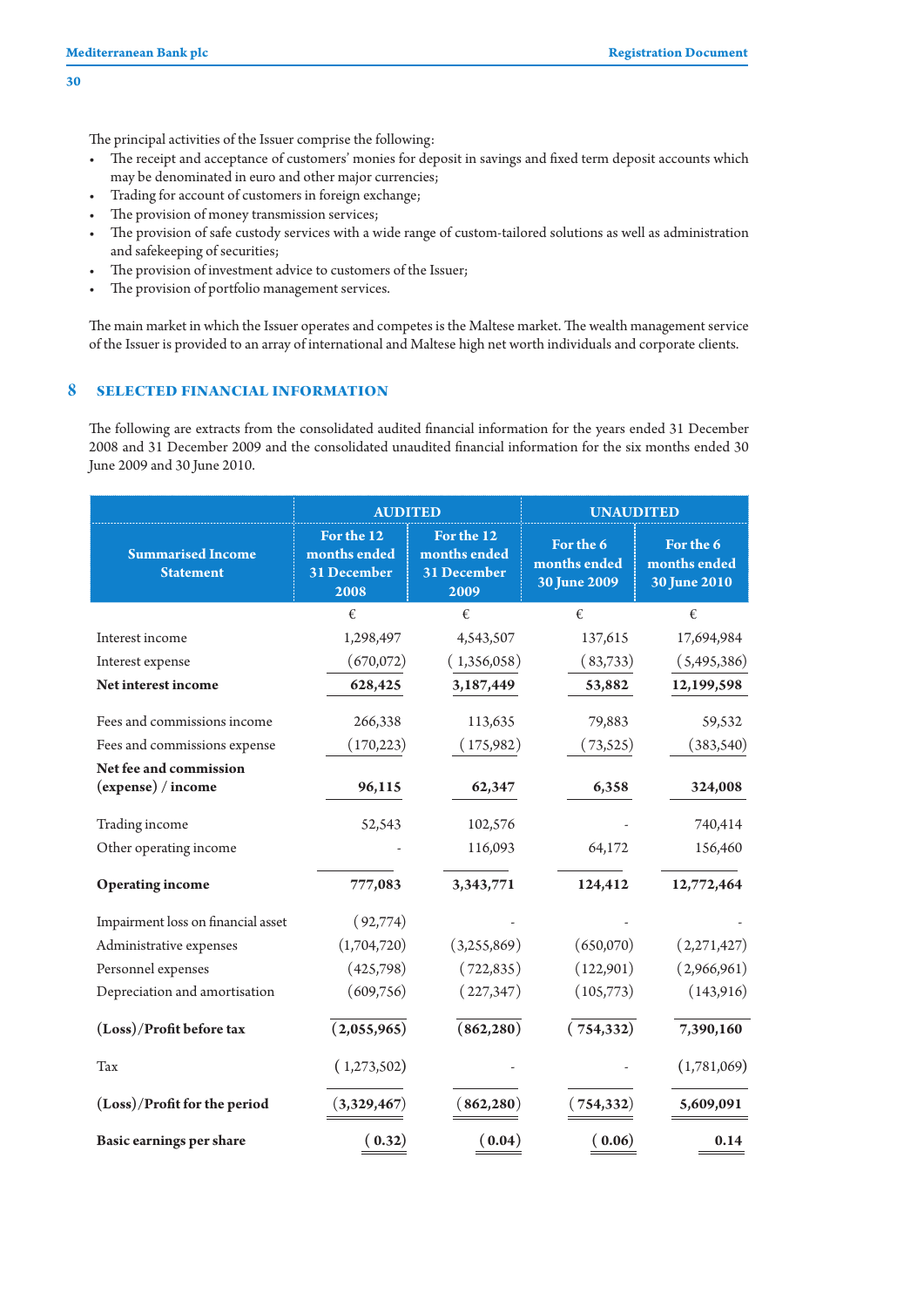|                                                 | <b>AUDITED</b>            |                           | <b>UNAUDITED</b>      |                       |
|-------------------------------------------------|---------------------------|---------------------------|-----------------------|-----------------------|
| <b>Summarised Balance Sheet</b>                 | As at 31<br>December 2008 | As at 31<br>December 2009 | As at 30 June<br>2009 | As at 30 June<br>2010 |
|                                                 | €                         | €                         | €                     | €                     |
| Assets                                          |                           |                           |                       |                       |
| Balances with Central Bank<br>of Malta and cash | 589,602                   | 39,756,534                | 38,252                | 2,018,749             |
| Loans and advances to banks                     | 35,251,390                | 14,045,344                | 23,595,827            | 23,219,360            |
| Loans and advances to customers                 | 2,341                     | 8,709                     | 1,228                 | 254,607               |
| Financial investments                           |                           | 636,322,789               |                       | 1,333,088,647         |
| Other assets                                    | 1,119,295                 | 7,313,798                 | 1,125,359             | 19,392,381            |
| <b>Total assets</b>                             | 36,962,628                | 697,447,174               | 24,760,666            | 1,377,973,744         |
| Liabilities                                     |                           |                           |                       |                       |
| Due to banks                                    | 122,425                   | 578,698,230               | 60,572                | 1,190,472,076         |
| Due to customers                                | 33,824,522                | 72,078,014                | 22,672,492            | 127,719,946           |
| Other liabilities                               | 477,025                   | 2,410,804                 | 238,517               | 9,720,656             |
| <b>Total liabilities</b>                        | 34,423,972                | 653,187,048               | 22,971,581            | 1,327,912,678         |
| Equity                                          |                           |                           |                       |                       |
| <b>Total Equity</b>                             | 2,538,656                 | 44,260,126                | 1,789,085             | 50,061,066            |
| <b>Total Liabilities and Equity</b>             | 36,962,628                | 697,447,174               | 24,760,666            | 1,377,973,744         |

Since its acquisition and recapitalisation in July 2009 by AnaCap and the Issuer's senior management, the Issuer adopted a new business plan, with the aim of positioning the Bank as a savings and wealth management institution, focused both domestically in Malta and internationally.

Management has implemented and continues to implement a business plan which is built to sustain the Issuer's long-term profitability and allow it to develop its customer base in the mass affluent and high net worth market sectors.

Profitability has been achieved through the creation of a high quality, liquid investment portfolio. All investments in the portfolio carry an assigned investment grade rating by at least one of the internationally recognised statistical rating agencies (such as Standard & Poor's, Moody's Investor Service and Fitch).

The aggregate breakdown of the portfolio, categorised by the highest assigned rating, is as follows:

| AAA rated        | 61% |
|------------------|-----|
| AA rated         | 24% |
| A rated          | 8%  |
| <b>BBB</b> rated | 7%  |

The above are ratings applicable to the instruments in which the Issuer has invested. The Issuer thereof may itself have a different rating to that ascribed to the said instrument issued by it.

This portfolio has been funded largely in the international wholesale banking markets. Simultaneous with this activity, the Issuer has sought to broaden its funding sources by developing its deposit base in both the local and international markets, enabling it to broaden its product offering and nurture its client base.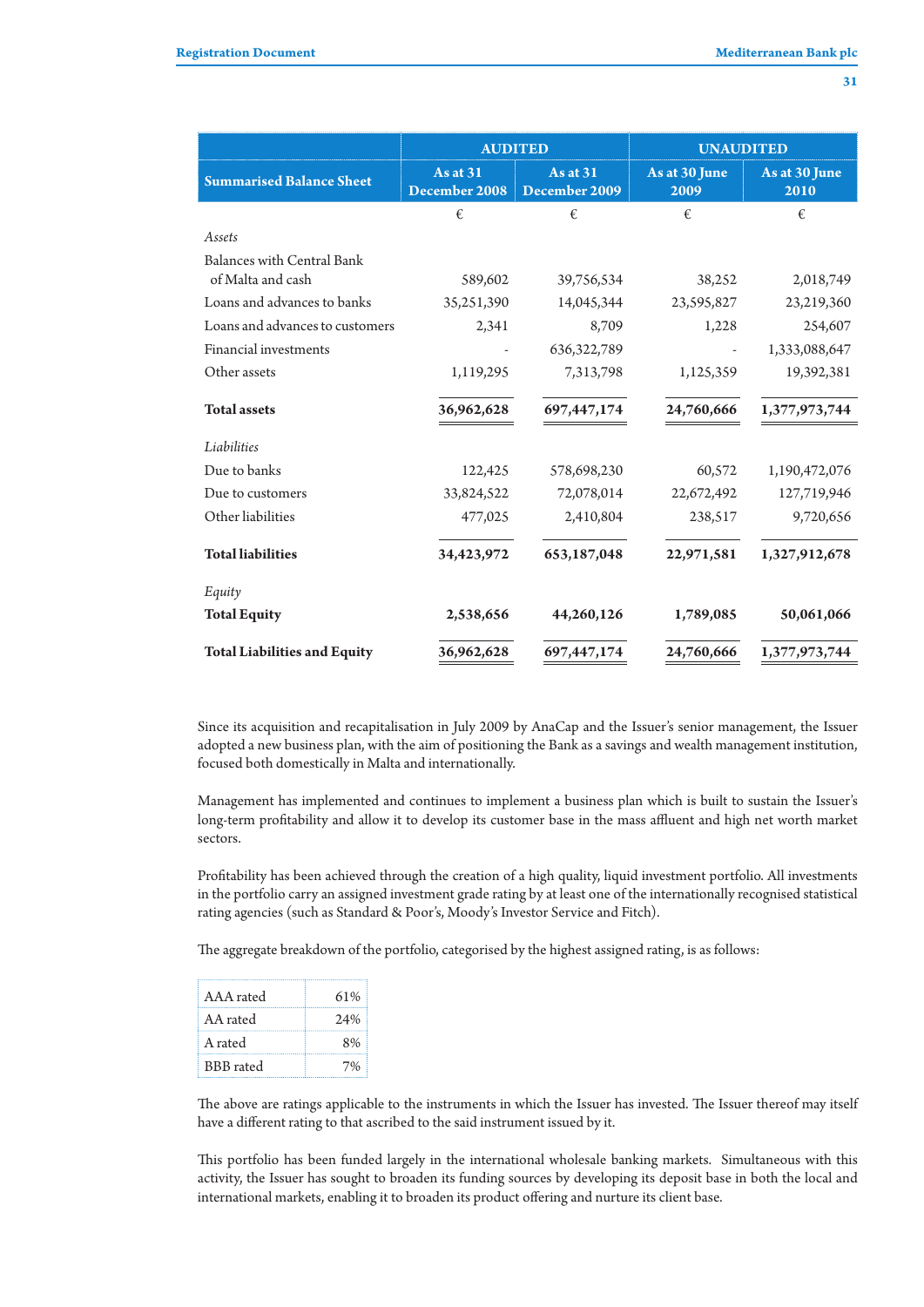As a result of the new business plan, as of 30 June 2010, the Issuer had built a portfolio of €1.33 billion of investment securities primarily comprised of senior financial instruments, bank covered bonds, public sector bonds and mortgage bonds. During the year ended 31 December 2009, the Issuer's portfolio generated net interest income of €3.19 million (compared with €0.63 million for the year ended 31 December 2008). During the six months ended 30 June 2010, the Issuer's portfolio generated net interest income of €12.20 million (compared with €0.05 million for the comparable period of 2009).

For the year ended 31 December 2009, the Issuer's operating income was €3.34 million (compared with €0.78 million for the year ended 31 December 2008). For the year ended 31 December 2009, the Issuer had a net loss of €0.86 million (compared with a net loss of €3.33 million for the year ended 31 December 2008). The Issuer's operating income for the six months ended 30 June 2010 was €12.77 million (compared with €0.12 million for the comparable period of 2009), and its net income after tax for such period was  $\epsilon$ 5.61 million (compared with a net loss of €0.75 million for the comparable period of 2009). In furtherance of its goal of building a deposit base, the Issuer increased amounts due to customers from €22.67 million as of 30 June 2009 to €72.08 million as of 31 December 2009 and to €127.72 million as of 30 June 2010.

## **8.1 Capital Adequacy and Liquidity Ratios**

The following provides the capital adequacy ratios and liquidity ratios with respect to the Issuer as at 31 December 2008 and 31 December 2009 and as at 30 June 2009 and 30 June 2010.

|                                        | As at $31$ | As at $31$<br>December 2008 December 2009 | As at<br><b>30 June 2009</b> | As at<br>30 June 2010 |
|----------------------------------------|------------|-------------------------------------------|------------------------------|-----------------------|
| $\epsilon$ Capital Adequacy Ratio $^*$ | 0.08%      | 80 34%                                    | 30 79%.                      |                       |
| Liquidity Ratio**                      | 03.75%     | 137.15%                                   | 01.83%                       |                       |

\* The minimum capital adequacy ratio imposed by the Malta Financial Services Authority on credit institutions licensed under the Banking Act, Cap. 371 of the laws of Malta is 8%. The capital adequacy ratio for the financial year ended 31 December 2009 reflected the effect of a capital injection by AnaCap through its indirect acquisition of the Issuer (through Medifin Holding Limited).

\*\* The minimum liquid-asset ratio imposed by the Malta Financial Services Authority on credit institutions licensed under the Banking Act, Cap. 371 of the laws of Malta is 30%.

## **9 Organisational Structure**

The Issuer forms part of a group of companies, the parent of which is AnaCap.



## **32**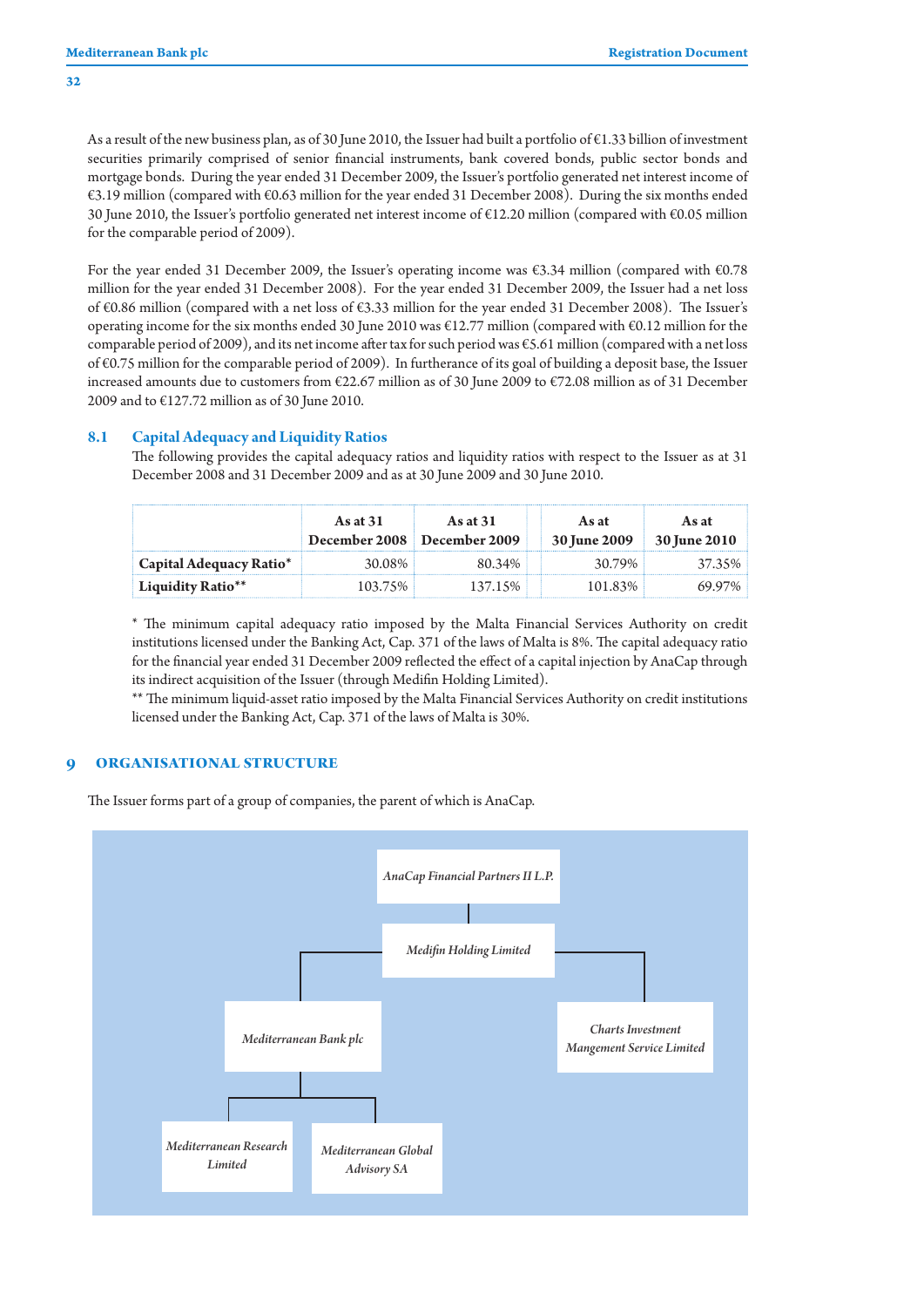- AnaCap Financial Partners II L.P. a specialist private equity firm focused on making investments in the financial services sector across Europe. AnaCap Financial Partners II L.P. is a limited liability partnership incorporated under the laws of Guernsey with company number 1027 and is managed by AnaCap Financial Partners LLP, a limited liability partnership incorporated under the laws of the United Kingdom with company registration number OC 314005.
- Medifin Holding Limited a holding company registered under the laws of Malta as a private limited liability company with company registration number C 34111. The majority of the issued share capital of Medifin Holding Limited is subscribed to by AnaCap Financial Partners II L.P.
- Charts Investment Management Service Limited a company licensed under the Investment Services Act, Cap. 370 of the laws of Malta to provide investment services, to hold and control clients' money and assets, and to deal for its own account or underwrite. Charts Investment Management Service Limited is a private limited liability company registered under the laws of Malta with company registration number C 7944. The majority of the issued share capital of Charts Investment Management Service Limited (65%) is held by Medifin Holding Limited.
- Mediterranean Research Limited a company incorporated to provide investment research services and registered under the laws of the United Kingdom with company number 07084422. Mediterranean Research Limited is a 100% owned subsidiary of the Issuer.
- Mediterranean Global Advisory SA a dormant/inactive company. Mediterranean Global Advisory SA is a company incorporated under the laws of Switzerland with company number CH-501.3.006.804-8 and is a 100% owned subsidiary of the Issuer.

## **10 Trend Information**

The year 2008 and the first half of 2009 evidenced a major downturn in economic activity and international financial markets and presented many challenges for credit and financial institutions worldwide. As a result of the financial crisis, liquidity was dramatically reduced, credit spreads widened and a global recession developed. Gradual stabilisation of the financial markets has since occurred as a result, among other things, of the intervention of central banks and governments in providing liquidity to financial institutions and in generally ensuring that measures are in place to stabilise markets. Whilst a number of major economies appear to have exited the recession, recovery and stabilisation remain uncertain.

The acquisition by AnaCap of the Issuer, through Medifin Holding Limited, was concluded during July 2009, subsequent to the worst of the financial crisis. Accordingly, following the acquisition, the bank has implemented policies, procedures and operations designed to address the issues raised by the financial crisis and to address as robustly as possible the risks and potential risks that have become more apparent since the advent of the global financial crisis.

The investment policy of the Issuer focuses primarily on investment in highly-rated securities traded on major exchanges. All investments in the portfolio carry an assigned investment grade rating by at least one of the internationally recognised statistical rating agencies (such as Standard & Poor's, Moody's Investor Service and Fitch).

The aggregate breakdown of the portfolio, categorised by the highest assigned rating, is as follows:

| AAA rated        | 61% |
|------------------|-----|
| AA rated         | 24% |
| A rated          | 8%  |
| <b>BBB</b> rated | 7%  |

The above are ratings applicable to the instruments in which the Issuer has invested. The Issuer thereof may itself have a different rating to that ascribed to the said instrument issued by it.

These securities include, among others, senior financial instruments, bank covered bonds, public sector bonds and mortgage bonds. All such securities are denominated in euro and are eligible for financing through facilities provided to European Union banks by the European Central Bank. Most such securities are issued by EU entities. In addition, the deposit base of the Issuer primarily consists of customers located in Malta and other European Union countries, including both retail and corporate clients. As a result of the composition of the Issuer's investment portfolio and deposit base, any broadly negative economic trends affecting the European Union may have an adverse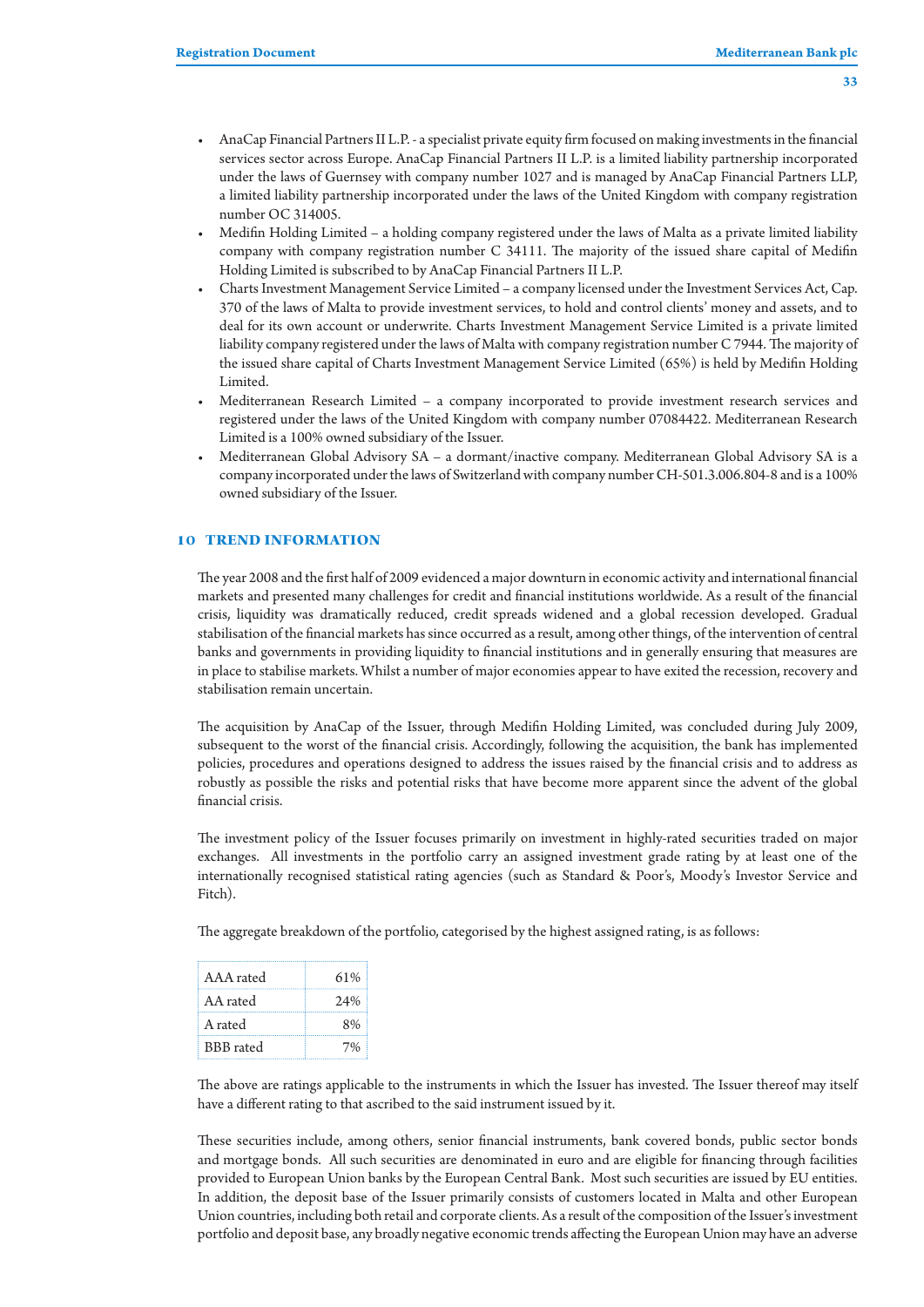effect on the Issuer. The Directors are not aware of any trends or uncertainties in such markets which would be, during the current financial year, likely to have a material adverse effect on the financial performance of the Issuer.

There has been no material adverse change in the prospects of the Issuer since the date of the last published audited financial statements, that is, 31 December 2009.

## **11 Business Strategy**

The Issuer's ongoing business strategy is based on:

- (i) diversification of its funding sources and building of a stable customer base;
- (ii) development of a range of new products aimed at the mass affluent and high net worth markets;
- (iii) continuing the Issuer's conservative, long-term value-oriented investment philosophy; and
- (iv) maintaining or improving long-term profitability.

As noted above, the Issuer has begun to execute its business strategy by developing a range of funding sources, building a stable customer base, both in Malta and internationally, and investing in a portfolio of highly rated investment securities. The Issuer plans to continue its focus on the mass affluent and high net worth markets.

Over the medium term, the Issuer plans to continue to execute its existing strategy. On 30 August 2010, the Issuer established a branch office in Sliema and may in future consider the opening of other branches in Malta and abroad.

The Issuer also began to execute its plans to develop new products for its mass affluent and high net worth customer base through the acquisition by its parent company, Medifin Holding Limited, of Charts Investment Management Service Limited, a premier Maltese stockbroking, wealth management and corporate advisory firm.

## **12 Board of Directors and Board Committees**

## **12.1 Board of Directors**

The Board of Directors of the Issuer consists of a minimum of two and a maximum of eleven members. The Board meets regularly to establish and review the policies and strategies of the Issuer and to monitor the implementation thereof and the overall performance of the Issuer.

As at the date of this Registration Document the Board of Directors of the Issuer is composed of the following persons:

#### **Francis J. Vassallo**

#### *Chairman & Non-Executive Director*

Francis J. Vassallo occupied various senior positions with Chase Manhattan Bank worldwide in a career that spanned 28 years and which also included being on the Board of Directors of the bank's operations in the Channel Islands, Luxembourg and Spain. Mr Vassallo also occupied the post of Directeur General of Chase Manhattan Private Bank in Switzerland and later General Manager of Chase Manhattan Bank in Spain. In September 1993, Mr Vassallo was appointed Governor of the Central Bank of Malta. During his tenure as Governor, Mr Vassallo was a founding member of the Board of Governors of the Malta Financial Services Authority at the time of the restructuring of this vital sector in Malta. Francis J. Vassallo is President of Francis J. Vassallo & Associates Limited and Chairman of FJV Fiduciary Limited and FJV Management Limited. He also acted as Chairman of the Malta Development Corporation, between 1999 and 2000, a government corporation with a mandate to attract foreign direct investment to Malta. Mr Vassallo is a non-executive board member of various listed and un-listed companies, and is a member of the Board of Directors of FIMBank plc. He is also a member of the Board of Directors of major international SICAVs registered in Malta, namely, the Celsius Fund (owned by Barclays Bank plc) and Altma Fund (owned by National Bank of Canada (Global) Limited). He is also a member of the International Tax Planning Association and the Institute of Financial Services Practitioners, and is a member of the Sovereign Military Order of the Knights of St John.

## **Finlay S. McFadyen**

# *Non-Executive Director*

Finlay was a founding partner of AnaCap Financial Partners LLP, and previously a Managing Director at Terra Firma Capital Partners. Finlay is a highly experienced private equity investor and currently works as a non-executive director for private equity owned investments. Prior to this, Finlay worked in the Structured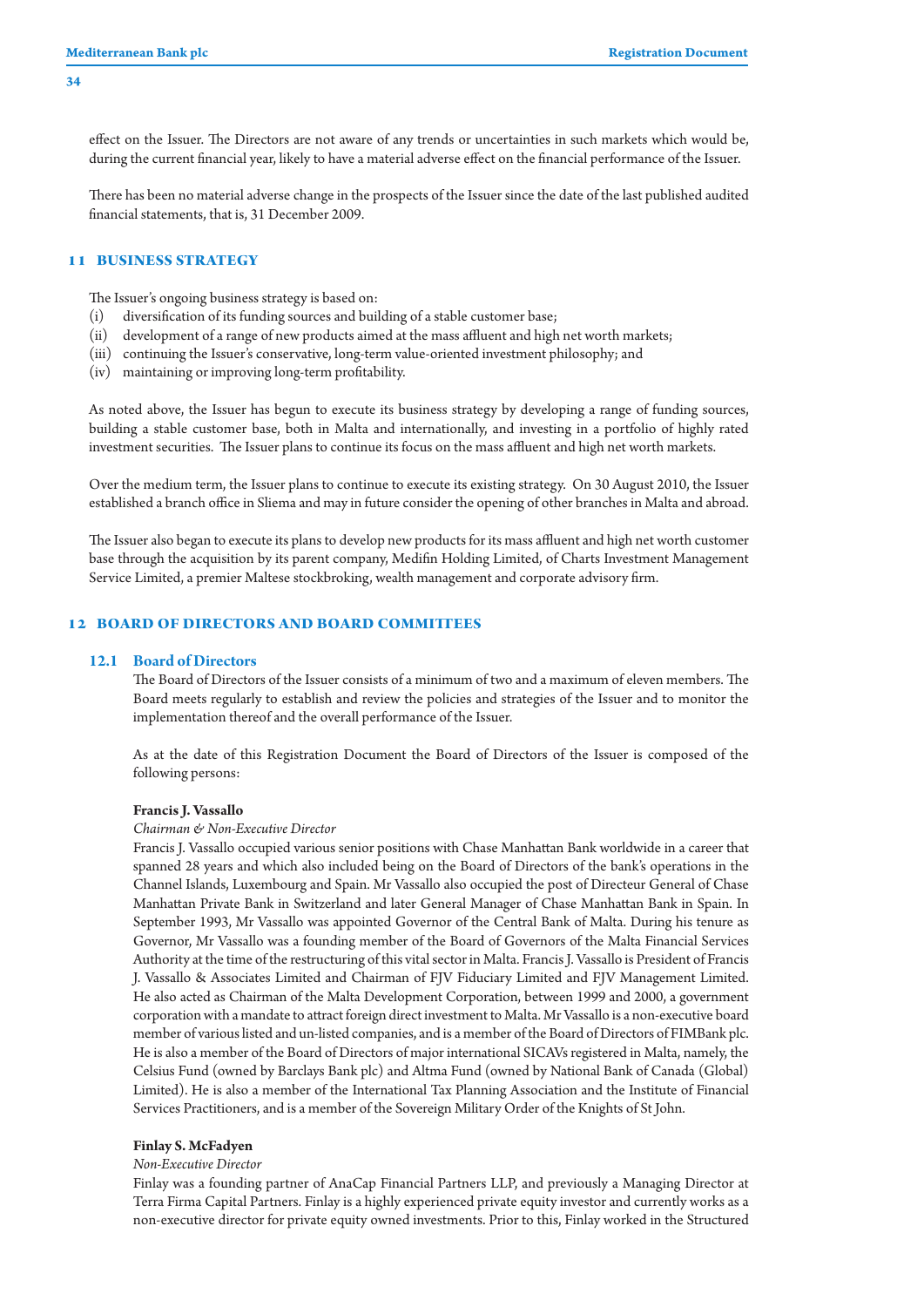Products Group at Morgan Stanley & Co and in the Structured Finance Group at Banque Paribas Capital Markets. Finlay holds an LLB (Hons) from Glasgow University and is a solicitor by training, having worked previously at Dundas & Wilson in Edinburgh and at Freshfields in London. Finlay currently lives in France.

## **Peter B. Cartwright**

#### *Non-Executive Director*

Peter has spent his entire career in the financial services sector and was one of the founding partners of AnaCap Financial Partners LLP, a European Private Equity firm specialising in financial services, where he is the Business Services Principal responsible for the development of AnaCap's portfolio company investments. Prior to AnaCap, Peter was Commercial Director within a specialty insurance services provider backed by a UK-based private equity firm, and between 1999 and 2003 was the Sales & Marketing Director and Operations Director for GMAC UK and On:line Finance, respectively, having previously worked for GE Capital. Peter is an experienced business builder and operational specialist and holds various non executive and Supervisory Board roles within banks and financial services companies across Europe.

#### **Mark A. Watson**

#### *Executive Director – Chief Executive Officer*

Mark A. Watson joined Salomon Brothers in 1985 and completed the New York training programme before returning to London to join the Eurobond desk. In London, he traded a variety of European credit and government bonds. In 1991, Mark joined Salomon Brothers Tokyo with responsibility for overnight trading of European products. In 1993, he returned to London to join the Syndicate Desk and later took responsibility for the European primary credit business. Starting in 1996, Mark was given responsibility for all credit trading in Europe and later also became co-head of European Origination functions. In 2004, he became head of European Fixed Income at Citigroup, in charge of all Origination and Markets functions for Europe, Middle East and Africa. Mark was a member of Citigroup's European Operating Committee and the Global Fixed Income Management Group. In 2007, he was appointed co-head of Global Credit Markets. Mark holds a BSc in Business Finance from Cass Business School.

#### **Henry C. Schmeltzer**

#### *Executive Director - Chief Operating Officer*

Prior to Mediterranean Bank, Henry Schmeltzer founded and managed the European ABS and Illiquid Credit structuring and execution businesses at UBS, including development of the synthetic ABS and ABS derivatives businesses, non-recourse senior funding structures and asset origination strategies and structures. Before joining UBS, he ran credit structuring and origination businesses at Swiss Re London, Merrill Lynch London and Lehman Brothers London and New York. Prior to becoming a banker, Henry was an attorney in New York, leaving the law firm of Brown & Wood as a partner. Henry holds an MBA (Finance) from New York University, a Juris Doctor from the University of Chicago and a Bachelor of Arts degree (magna cum laude) from the Woodrow Wilson School of Princeton University. He was awarded CFA designation and is a member of the bar of the State of New York.

#### **Joaquin Vicent**

#### *Executive Director - Head Credit & Investments*

Prior to Mediterranean Bank, Joaquin established and built from scratch UBS London's integrated European residential real estate and ABS platform, including cash and derivative trading, structuring, whole loan servicing, hedging and asset origination. He was a member of UBS's European Fixed Income Management Committee. Before joining UBS, Joaquin was head of European ABS trading at Citigroup London and managed Citigroup's Spanish securitisation business in Madrid. Joaquin Vicent holds a Bachelor of Science in Economics from the Wharton School of the University of Pennsylvania.

## **Frédéric Villa**

#### *Executive Director – Head of Private Banking*

Frédéric Villa is a Swiss and Italian national and is a founder of Mediterranean Bank plc. In 2005, he moved to Malta from Switzerland to set up the bank, obtain the Banking and Investment services Category 2 and 4 licenses and manage the bank as CEO until September 2009. Prior to Mediterranean Bank, he worked with prime banking institutions in Switzerland in the private banking sector. In 1996, he joined Banca Commerciale Italiana (Suisse) in Zurich and then moved to Swiss Bank Corporation in Lugano in 1998, which later became UBS. Frédéric was responsible for a group of private bankers and developed part of the Italian market. Frédéric holds an honours degree in Banking and Financial Markets from the University of Lausanne and the University of St Gallen, both in Switzerland. He is also a member of the investment committee of Integradvisory, an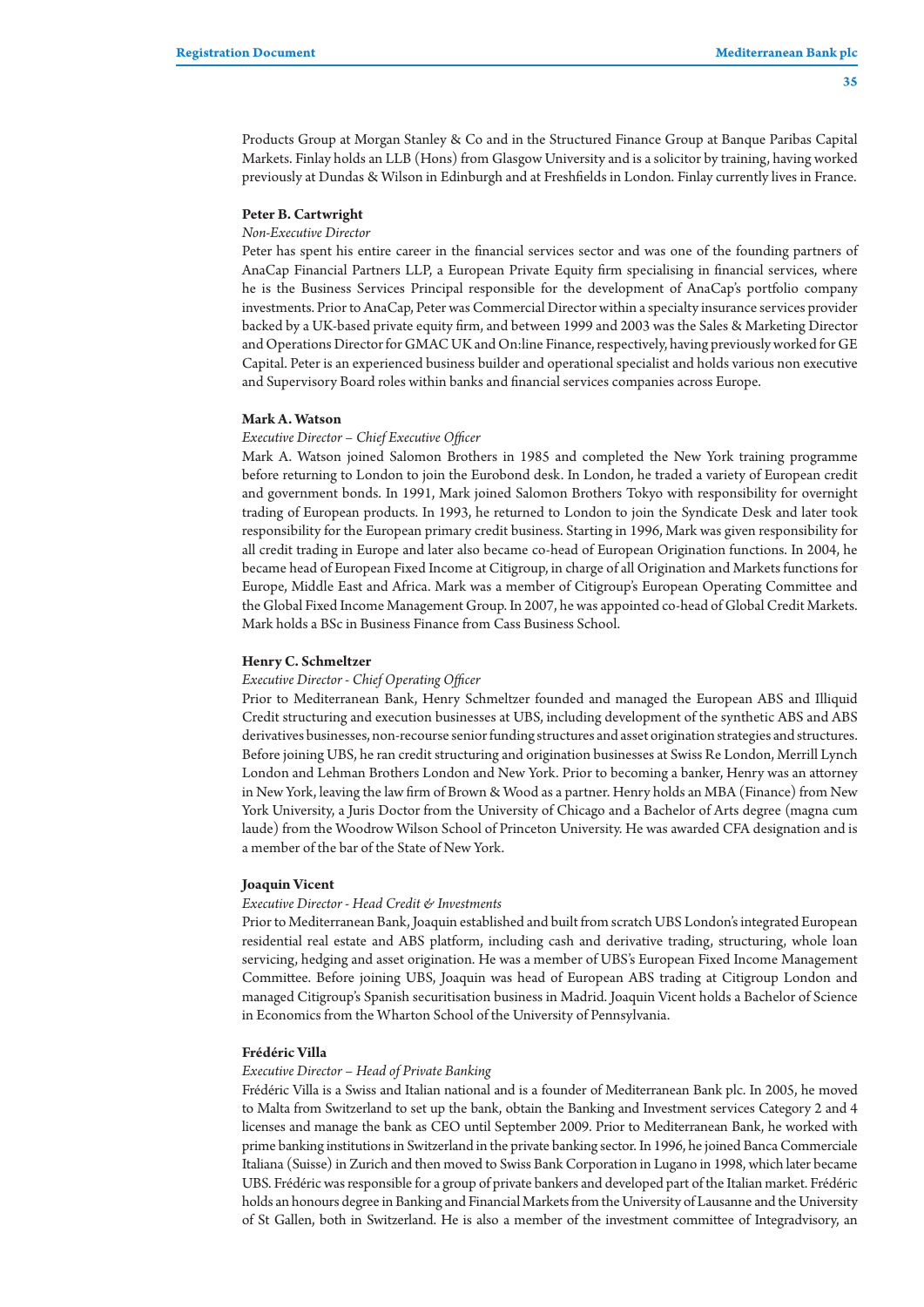investment advisory firm in Malta and of the Institute of Financial Services Practitioners.

The business address of each Director is that of the Issuer.

#### *12.1.1 Conflict of Interest*

Francis J. Vassallo is a member of the board of directors of FIMBank plc, a credit institution licensed in terms of the Banking Act, Cap. 371 of the laws of Malta and is the president of Francis J. Vassallo & Associates Limited and Chairman of FJV Fiduciary Limited and FJV Management Limited. Francis J. Vassallo & Associates Limited and the Issuer have entered into an agreement regulating the terms and conditions upon which Francis J. Vassallo & Associates Limited ("Vassallo Associates") may from time to time introduce customers to the Issuer. Any potential conflict of interest that this may present has been addressed as follows:

- a) Pursuant to the introducer agreement, the Issuer reserves the right, in its sole discretion and without providing a reason, not to accept customers introduced by Vassallo Associates;
- b) The memorandum and articles of association of the Issuer provides that in the event that a director has a material interest, either directly or indirectly, in any contract or arrangement with the Issuer, such director is not entitled to vote on any decisions taken in connection therewith; and
- c) The Companies Act, Cap. 386 of the laws of Malta provides that directors are obliged, in addition to complying with their general fiduciary obligations as directors, to ensure that their personal interests do not conflict with the interests of the Issuer.

Other than as disclosed herein, to the extent known to the Issuer as at the date of this Prospectus, there are no other potential conflicts of interest between the duties to the Issuer and their private duties or other duties of the Directors and members of senior management of the Issuer.

## **12.2 Board Committees**

The Board of Directors has established the following Committees:

## *12.2.1 Audit & Risk Committee*

The mandate of the Audit & Risk Committee is primarily to:

- • review and approve the annual audit plan and subsequent revisions and monitoring progress against the annual audit plan;
- ensure that the scope of work performed in accordance with the audit plan is adequate and appropriate;
- review work performed on all audit engagements;
- monitor the effectiveness of the Issuer's internal control and risk management systems;
- monitor and review the external auditors' independence, and in particular, the provision of additional services to the Issuer;
- develop and implement a policy on the engagement of the external auditors to supply non-audit services; and
- review and interact with external auditors on the annual statutory audit.

The members of the Audit & Risk Committee are Peter B. Cartwright (Committee Chairman), Francis J. Vassallo and Finlay S. McFadyen. Meetings are to be held four times a year or additionally at the request of any committee member and at least annually, the committee is required to meet with the external auditors without the presence of an executive director. The Issuer determined that the member of the Audit & Risk Committee who is independent and competent in auditing and/or accounting, as required by the Listing Rules, is Francis J. Vassallo.

## *12.2.2 Nomination & Remuneration Committee*

The purpose of the Nomination & Remuneration Committee is to review the setting of remuneration levels within the Issuer and to approve or otherwise performance related bonus awards and long term incentive plan awards. Furthermore, the committee is responsible to identify and nominate for board approval, candidates for appointment as members of the board and the various board committees and has authority from the directors to review candidates for the executive management committee and other senior management positions. The committee is also responsible to regularly review the succession planning of the Issuer and review the structure, size and composition of the non-executive directors, the independent non-executive directors and the executive management committee. The members of the committee are Francis J. Vassallo (Committee Chairman), Peter B. Cartwright and Mark A. Watson. Meetings are to be held at least annually or more frequently if required.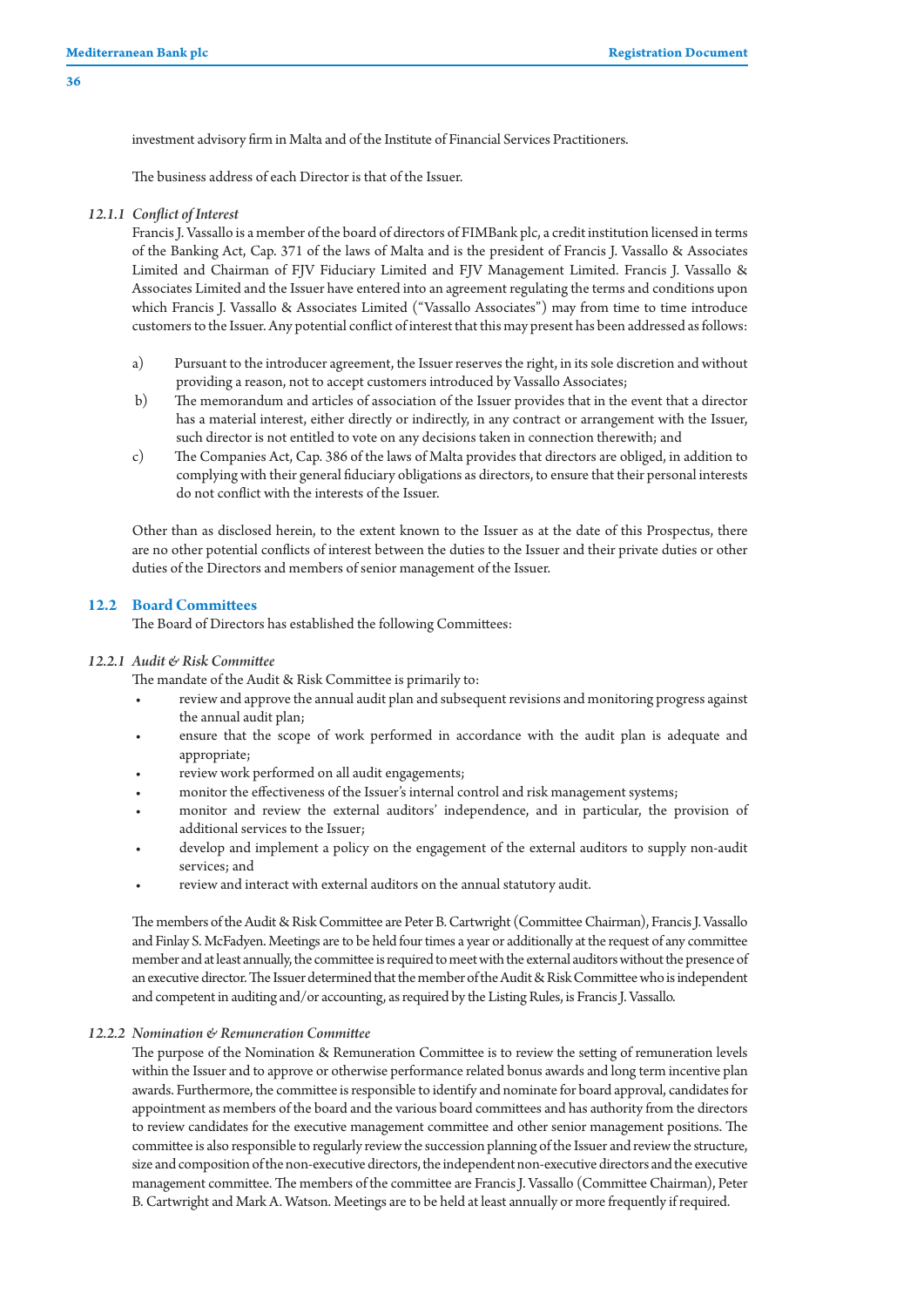#### *12.2.3 Management Credit Committee*

The Management Credit Committee is responsible for approving credit recommendations and making other credit decisions under its delegated authority. This includes decisions on individual credits, reviewing and recommending credit and large exposures to the board of directors, considering credit hedging strategies, recommending other concentration limits for approval of the board of directors and delegating credit approval responsibility to the credit and investment department of the Issuer. The Committee also reviews provisions and lending policies, monitors the health of the Issuer's portfolio and reviews management information reports. The members of the committee are Mark A. Watson (Committee Chairman), Edward Jaccarini (Chief Financial Officer), and Joaquin Vicent (Head of Credit & Investment). The frequency of meetings is not fixed.

#### *12.2.4 Management Assets & Liabilities Committee*

The Management Asset & Liability Committee sets and reviews overall policies and objectives for asset and liability management, capital management and allocation, capital usage and efficiency, transfer pricing, risk management, and underwriting, dealing and trading activities in various instruments according to the risk appetite set by the board of directors. The members of the committee are Mark A. Watson (Committee Chairman), Edward Jaccarini (Chief Financial Officer), Deo Catania (Head of Treasury) and Joaquin Vicent (Head of Credit & Investment). Meetings are to be held at least on a monthly basis.

## **12.3 Management Executive Committee**

The board of directors has established a management executive committee of the Issuer to which it has delegated certain day-to-day management responsibilities. The executive committee consists of Mark A. Watson (Chief Executive Officer) and Henry C. Schmeltzer (Chief Operating Officer). The committee is authorised to:

- Approve the establishment and modification of bank accounts / banking relationships;
- Waive specific provisions of the Issuer's compliance requirements;
- Deal with day-to-day operational matters; and
- Issue certified extracts of Board resolutions.

## **12.4 Management Team**

The day-to-day operation of the Issuer is managed by a management team who report to the Chief Executive Officer of the Issuer and is organised as follows:

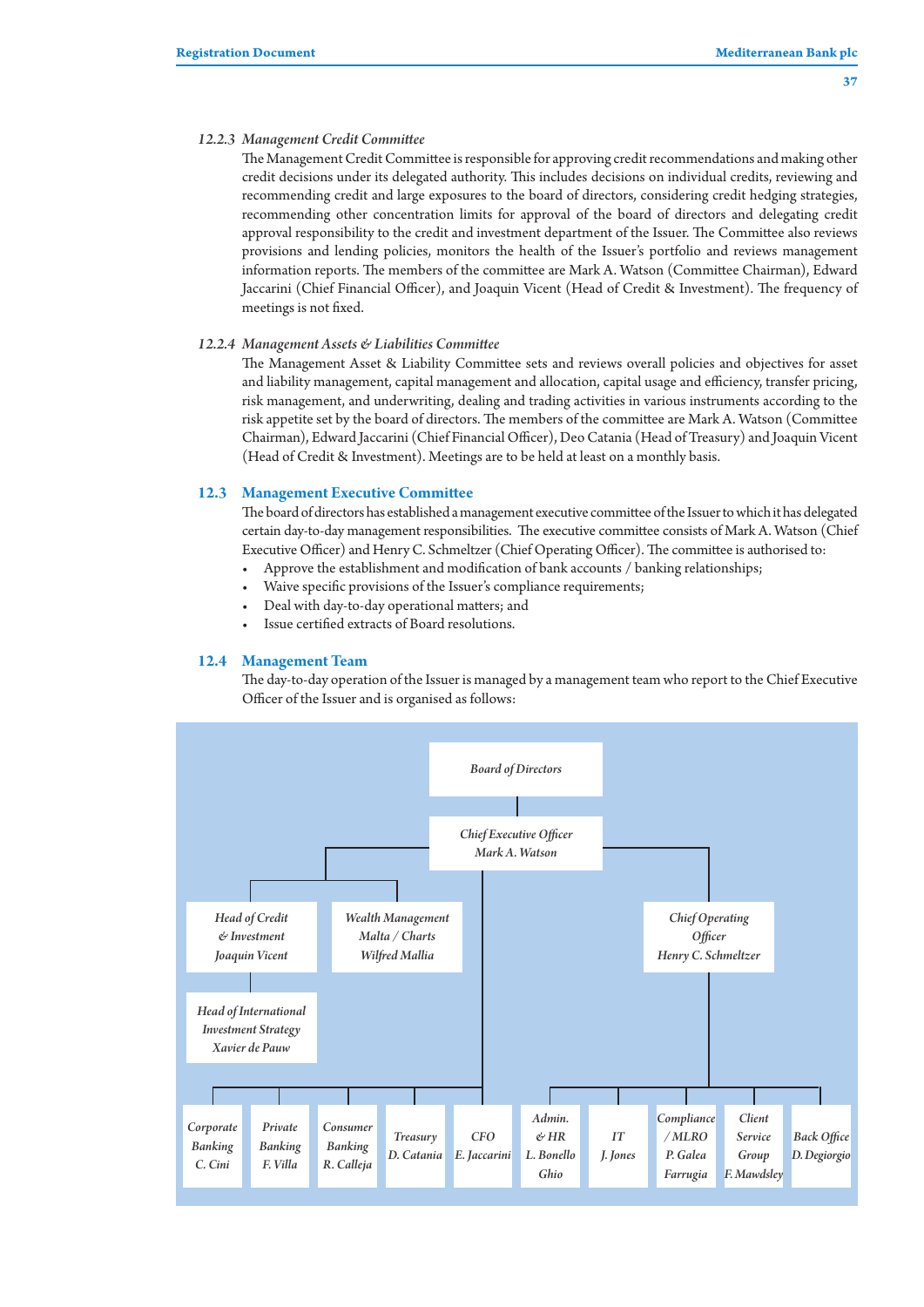## **13 Major Shareholders**

#### **13.1 Shareholding of the Issuer**

As at the date of this Registration Document, Medifin Holding Limited (a Maltese limited liability company with registration number C 34111) holds 99.9% of the issued share capital of the Issuer.

## **13.2 Shareholding of Medifin Holding Limited**

The issued share capital of Medifin Holding Limited is held as follows:

- *•* AnaCap Financial Partners II L.P. (a limited partnership registered under the laws of Guernsey with registration number 1027) holding 40,188,556 ordinary 'A' shares;
- *•* Mark Watson Holdings Limited (a limited liability company registered under the laws of the British Virgin Islands with registration number 1570918) holding 627,854 ordinary 'B' shares and 1,170,000 ordinary 'C' shares;
- *•* HCS Holdings Limited (a limited liability company registered under the laws of the British Virgin Islands with registration number 1568277) holding 224,233 ordinary 'B' shares and 540,000 ordinary 'C' shares;
- *•* JVP Holdings Limited (a limited liability company registered under the laws of the British Virgin Islands with registration number 1570979) holding 362,903 ordinary 'B' shares and 840,000 ordinary 'C' shares; and
- *•* Mark A. Watson (holder of British passport number 800653051) holding one ordinary 'B' share.

Pursuant to the memorandum and articles of Medifin Holding Limited, holders of the ordinary 'A' shares and of the ordinary 'B' shares are entitled to the right to receive notice of, and to attend, speak and vote at all general meetings. The majority of such voting shares are held by AnaCap Financial Partners II L.P. Furthermore, in terms of the said articles of association, the holders of ordinary 'A' shares are entitled to nominate persons to act as directors of Medifin Holding Limited. Accordingly, indirect control of the Issuer is vested in AnaCap Financial Partners II L.P.

In the event that, as a result of the shareholding structure and resultant rights described above, potential conflicts were to arise, the Issuer, through its Audit Committee and independent Non-Executive Directors, has the necessary measures in place to ensure the appropriate management and resolution of such conflicts in the best interests of the Issuer. Furthermore, in terms of the memorandum and articles of association of the Issuer, in the event that a director has a material interest, either directly or indirectly, in any contract or arrangement with the Issuer, such director is not entitled to vote on any decisions taken in connection therewith.

The Issuer is not aware of any existing arrangements between the Issuer and any potential acquirer which may result in a change of control. However, AnaCap Financial Partners II L.P., the controlling shareholder of Medifin Holding Limited, may at some point exit all or part of its investment in the Issuer, in which case there may be a change of control in the Issuer.

## **14 Financial Information**

#### **14.1 Historical Financial Information**

Full historical financial information for the two financial years ended 31 December 2008 and 31 December 2009 are set out in the consolidated financial statements of the Issuer as audited by KPMG and are available for public inspection. The unaudited consolidated interim financial information for the six months ended 30 June 2009 and 30 June 2010 are also available for public inspection.

The latest audited financial information available in respect of the Issuer relates to the financial year ended on 31 December 2009.

## **14.2 Legal and Arbitration Proceedings**

On 25 October 2006, civil proceedings were filed by Kevin-James Fenech on behalf of the Mediterranean Bank Network and of its members (the "**Network**") against the Issuer whereby a number of judicial demands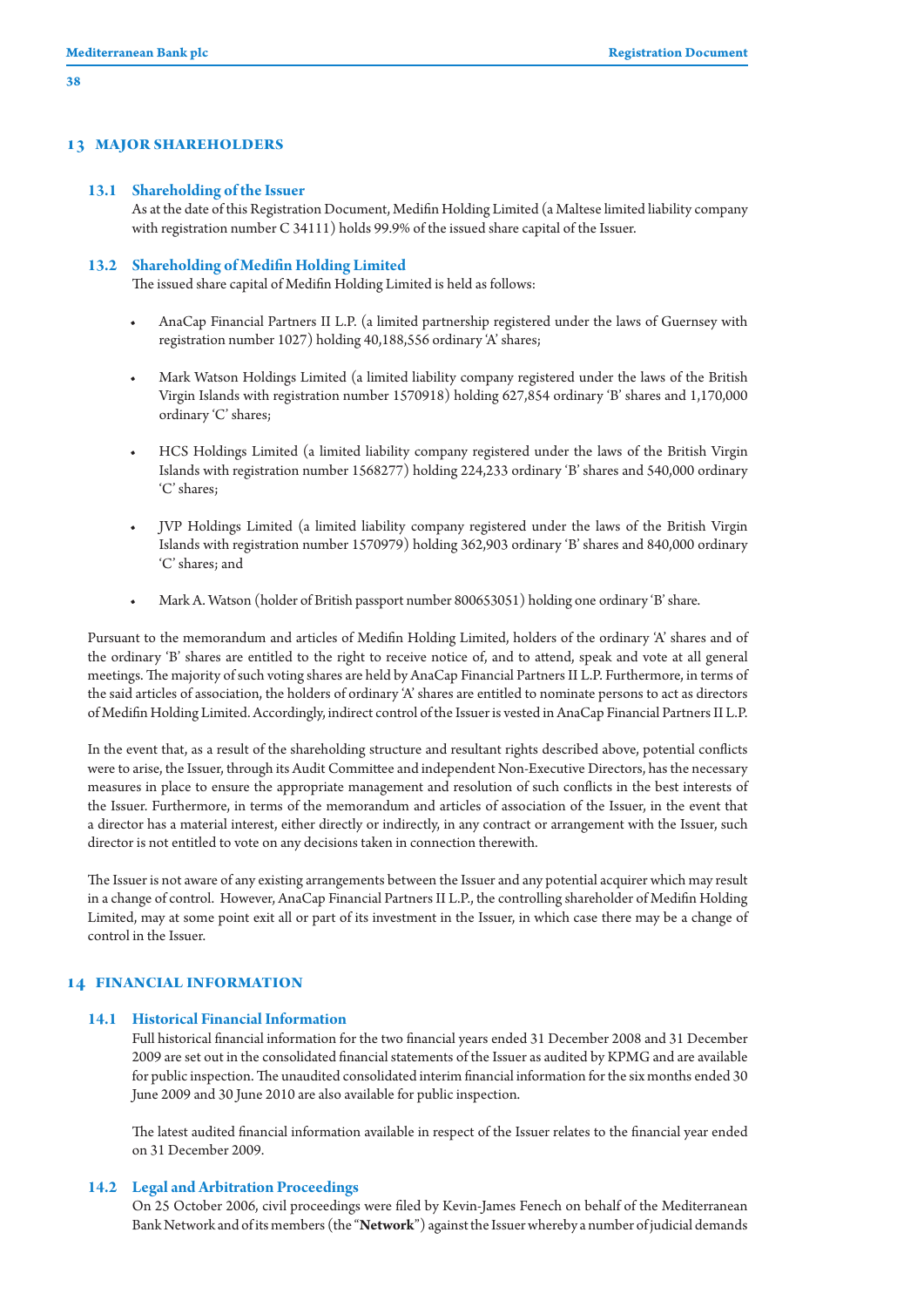were made by the Network against the Issuer requesting the cancellation of trademark numbers 44231 and 44232 and requesting the Court to order the Issuer to desist from any further use of the trademark. These demands were rebutted by the Issuer by the submission in Court of its statement of defence on 20 November 2006 whereby a series of grounds in defence were raised. The proceedings are presently during the stage where the Issuer is submitting its own evidence.

#### **14.3 Significant Change in the Issuer's Financial or Trading Position**

There has been no significant change in the financial or trading position of the Issuer or the Group which has occurred since 30 June 2010.

## **15 Material Contracts**

#### **15.1 Non-discretionary Investment Advisory Agreement**

On 6 August 2009, the Issuer entered into an agreement with Citadel Europe LLP, whereby the Issuer sought the assistance of Citadel Europe LLP in connection with the construction and monitoring of a portfolio of European asset-backed securities subject to the terms and conditions contained therein. The term of this agreement is linked to the longest final maturity of the approved securities in the portfolio. The services which are the subject of this agreement include investment advice, portfolio review, advice in respect of the Issuer's credit approval process, sourcing and arranging for purchase of approved securities and portfolio surveillance. The agreement may be terminated by the Issuer at any time on written notice with immediate effect and may be terminated by Citadel Europe LLP by giving at least six months prior written notice if given during the first year of the agreement and by giving at least three months written notice at any other time. The agreement also contemplates a series of termination events linked to each of the Issuer and Citadel Europe LLP, whereby upon their occurrence, the agreement may be terminated with immediate effect and may require the payment of fees to Citadel Europe LLP. This Agreement is governed by English law and is subject to the exclusive jurisdiction of the English courts.

#### **15.2 Outsourcing Agreement**

On 1 January 2005, the Issuer and Boss Lab SA entered into an agreement pursuant to which the Issuer outsourced its information technology (IT) (or a portion thereof) and its back office administration (or portion thereof) to Boss Lab SA. The term of the contract is indefinite; however either party may terminate the agreement at the end of June and December of any given year with a prior 12 months' written notice period. In the event that prescribed events, such as the insolvency of a party, prohibition by law of the performance of the contract and change of ownership of a party which change endangers its competitive position, the contract may be terminated with immediate effect. Furthermore, the contract regulates the conditions by which such termination takes place. The services provided by Boss Lab SA relate to application services, data centre services, back office administration and related implementation services. Under the terms of this agreement, Boss Lab is required to provide a manual describing the operating processes and procedures relating to the provision of the data centre services. The Issuer is required to pay the aggregate charges and annual charges, as described in the said agreement, within 30 days from the invoice date. In the event of termination of the agreement, Boss Lab SA is required to provide the necessary assistance to the client to transfer the client data to another services provider or to the Issuer. Boss Lab SA are required to regularly report to the Issuer on the performance of the services and on any problems incurred or forecasted and are further required to provide the Malta Financial Services Authority with all information and documents in relation to the outsourced business area that it requires for its supervisory activities.

Under the terms of this agreement, Boss Lab SA is liable only for direct damages resulting from gross negligence and wilful misconduct.

#### **15.3 Professional Services Agreement & Software Licence Agreement**

On 10 August 2010, Infosys Technologies Limited ("**Infosys**") and the Issuer entered into an agreement pursuant to which Infosys (a) granted the Issuer a license to use its proprietary software Finacle (a banking software product) in accordance with the terms of the Software License Agreement; and (b) agreed to provide the Issuer with services in relation to the installation, customisation, development, parameterisation, training, testing and implementation of the licensed software, subject to the terms and conditions contained in the said agreement.

On 10 August 2010, Infosys and the Issuer entered into the Software License Agreement pursuant to which Infosys granted the Issuer a non-exclusive, non-transferable, limited license to use the Finacle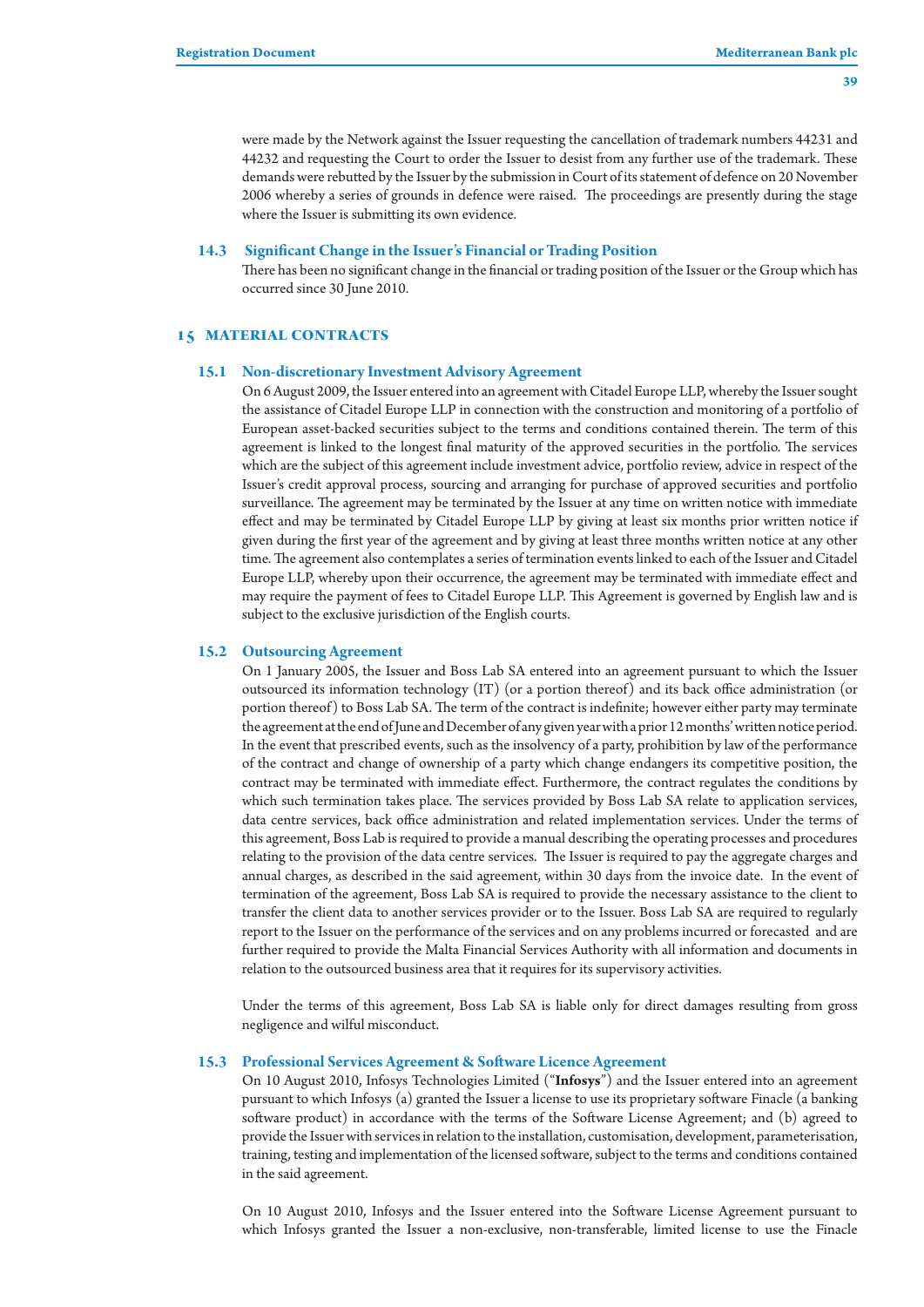banking software product subject to the payment of a license fee and maintenance fees and other terms and conditions contained in the said agreement. Unless otherwise terminated by either party, the term of the agreement is indefinite.

The Professional Services Agreement is valid for a period of one year, and unless otherwise terminated beforehand, is automatically extended for a further period of one year.

Both the Professional Services Agreement and the Software Licence Agreement contain indemnity and limitation of liability clauses effectively limiting the liability of either party thereunder. Both agreements may terminate as follows: (i) either party has the right to terminate the agreement if the other breaches or is in default of any obligation thereunder (which default is incapable of cure or, if curable, is not cured within 30 calendar days after receipt of notice of default); (ii) either party may terminate the agreement by written notice to the other in the event of insolvency or bankruptcy, inability to pay its debts as they become due, or in the event that the other party makes an assignment for the benefit of creditors or the other party sells all or substantially all of its assets; (iii) in the case of the Professional Services Agreement, the Issuer is entitled to terminate any individual work order issued pursuant to the agreement by providing 60 days' written notice (unless such notice period is otherwise set forth in the work order); and (iv) either party may terminate the agreement without cause by providing 60 days' written notice provided that such notice will not affect the completion of any work order. Following termination, the Issuer is required to pay Infosys charges for the services and deliverable provided to the Issuer up to the date of termination.

The agreements are governed by the laws of England and any disputes arising thereunder are to be finally settled by arbitration conducted in accordance with the rules of the United Nations Commission and International Trade Law.

## **15.4 Software License Agreement**

On 14 August 2009, SunGard Front Arena AB ("**SunGard**") and the Issuer entered into an agreement pursuant to which SunGard provided a personal, non-transferable, non-exclusive, limited-scope, term license in favour of the Issuer, subject to the payment of a license fee, yearly support fees, as well as professional services fees, expense reimbursements and taxes, all as specified in the agreement. The licence provided to the Issuer relates to the Front Arena trading and risk management system under which the Issuer can enter and execute new trades, manage asset and liability risk and perform risk and portfolio management. The initial license term duration is five years from the specified date, after which the renewed license term will continue unless terminated by either party giving the other party not less than 6 months' prior notice. The Issuer or SunGard may immediately terminate the Agreement by giving a written notice of termination, upon the occurrence of certain events set forth in the agreement.

## **16 Documents on Display**

The following documents (or copies thereof) may be inspected at the registered office of the Issuer:

- The memorandum and articles of association of the Issuer:
- The unaudited consolidated interim financial statements of the Issuer for the six months ended 30 June 2009 and 30 June 2010; and
- The audited consolidated and individual financial statements of the Issuer for each of the financial years ended 31 December 2008 and 31 December 2009.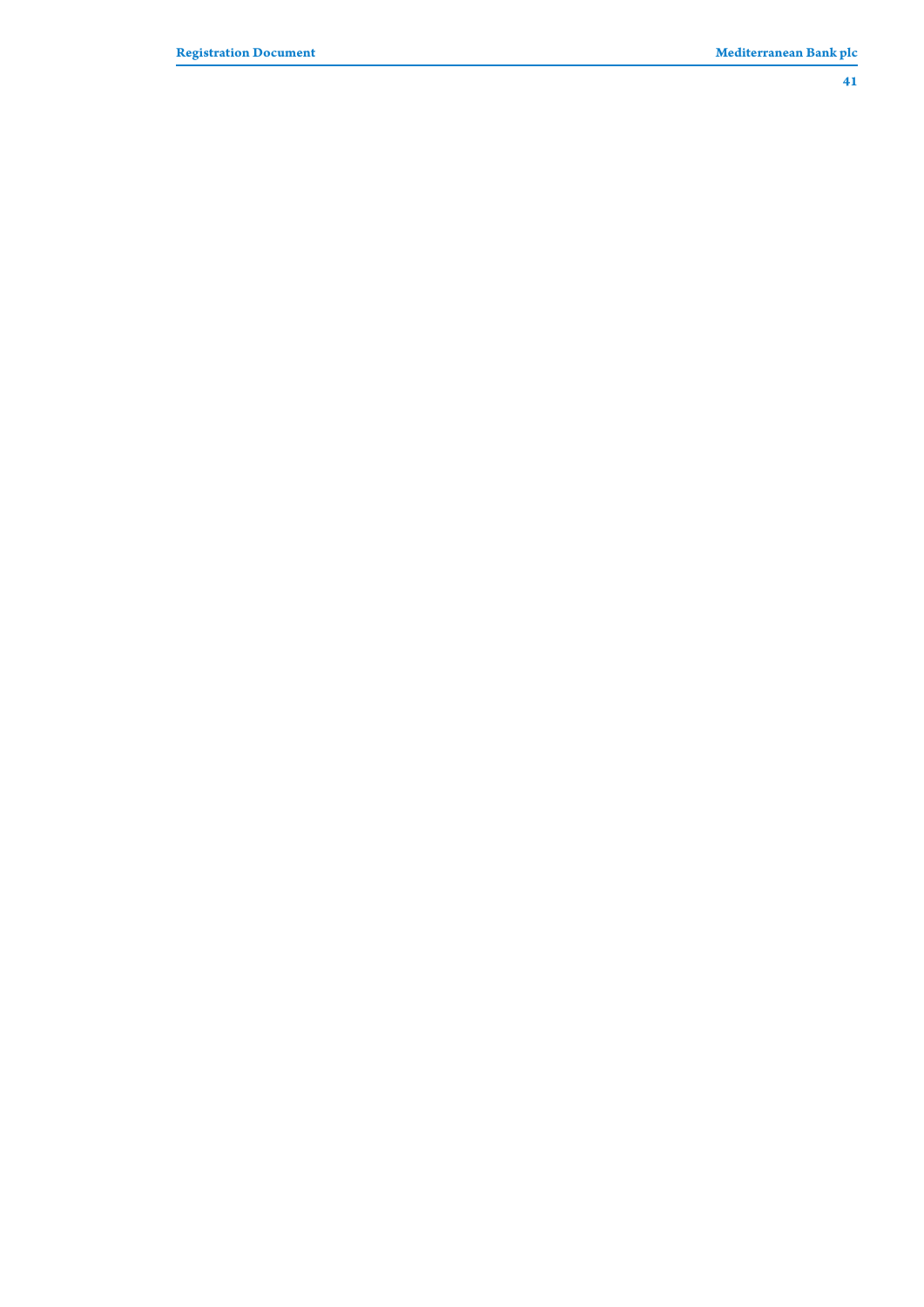$\overline{\mathbf{C}}$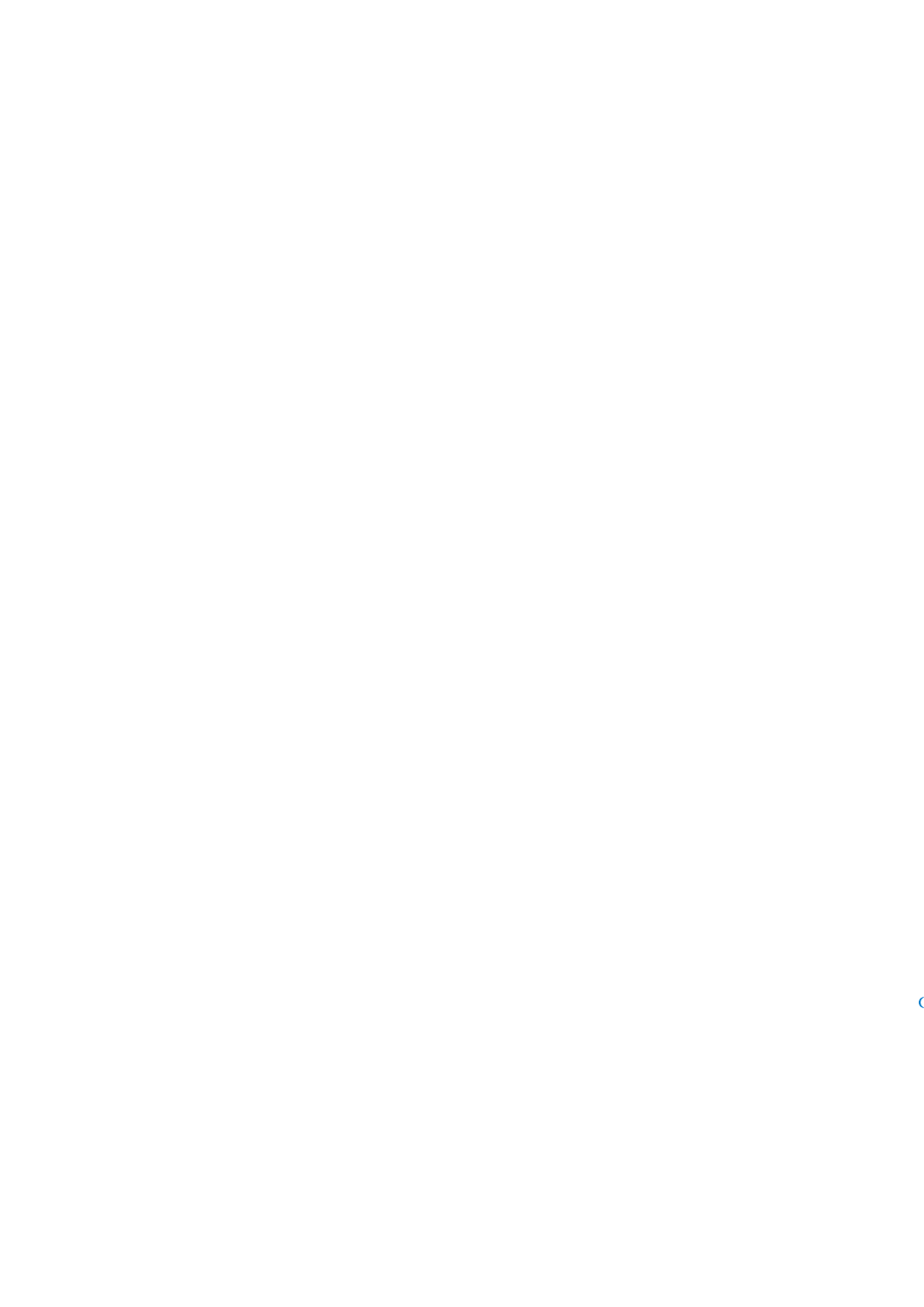

# **Securities Note dated 13 September 2010**

This document is a Securities Note issued in accordance with the provisions of Chapter 6 of the Listing Rules issued by the Listing Authority and in accordance with the provisions of Commission Regulation (EC) No. 809/2004 of 29 April 2004 implementing Directive 2003/71/EC of the European Parliament and of the Council as regards information contained in a prospectus and dissemination of advertisements. This Securities Note is issued pursuant to the requirements of Listing Rule 6.4.3 of the Listing Rules and contains information about

# **€15,000,000 6.25% Bonds due 2015**

to be issued by **Mediterranean Bank plc** *(registered with limited liability in the Republic of Malta)*

This Securities Note should be read in conjunction with the most updated Registration Document issued from time to

time containing information about the Issuer.

**CAMILLERI PREZIOSI** 



Legal Counsel Sponsor Manager & Registrar

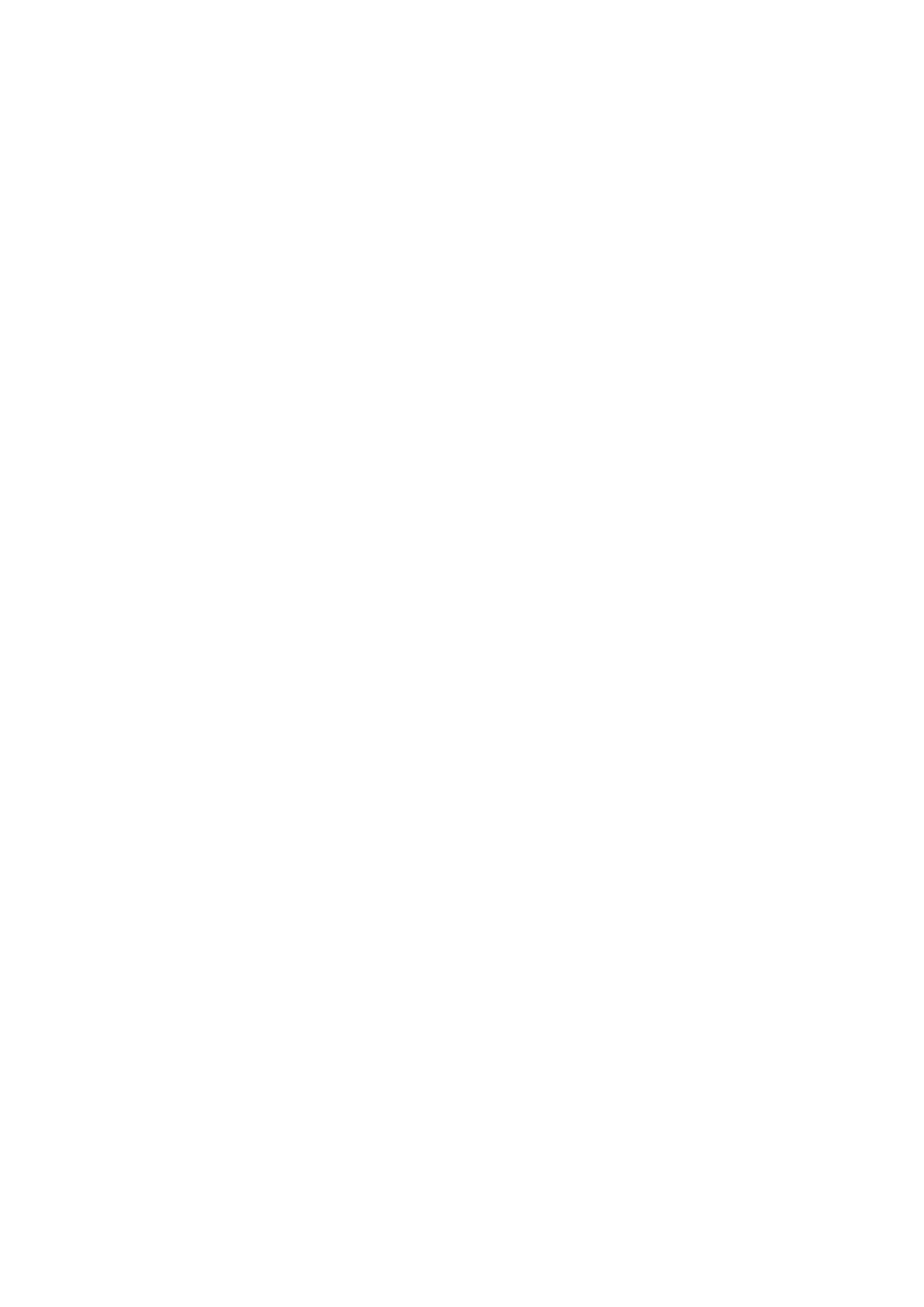# **Table of Contents**

|   | <b>Important Information</b>             |  |
|---|------------------------------------------|--|
|   | 2 Definitions                            |  |
|   | 3 Persons Responsible                    |  |
|   | 4 Advisers to the Issuer                 |  |
|   | 5 Risk Factors                           |  |
| 6 | Key Information                          |  |
|   | 7 Terms and Conditions of the Bonds      |  |
|   | 8 Terms and Conditions of the Bond Issue |  |
|   | 9 Expected Timetable                     |  |
|   | 10 Admission to Trading                  |  |
|   | Annex 1 - Authorised Intermediaries      |  |
|   | Annex 2 - Specimen Application Form      |  |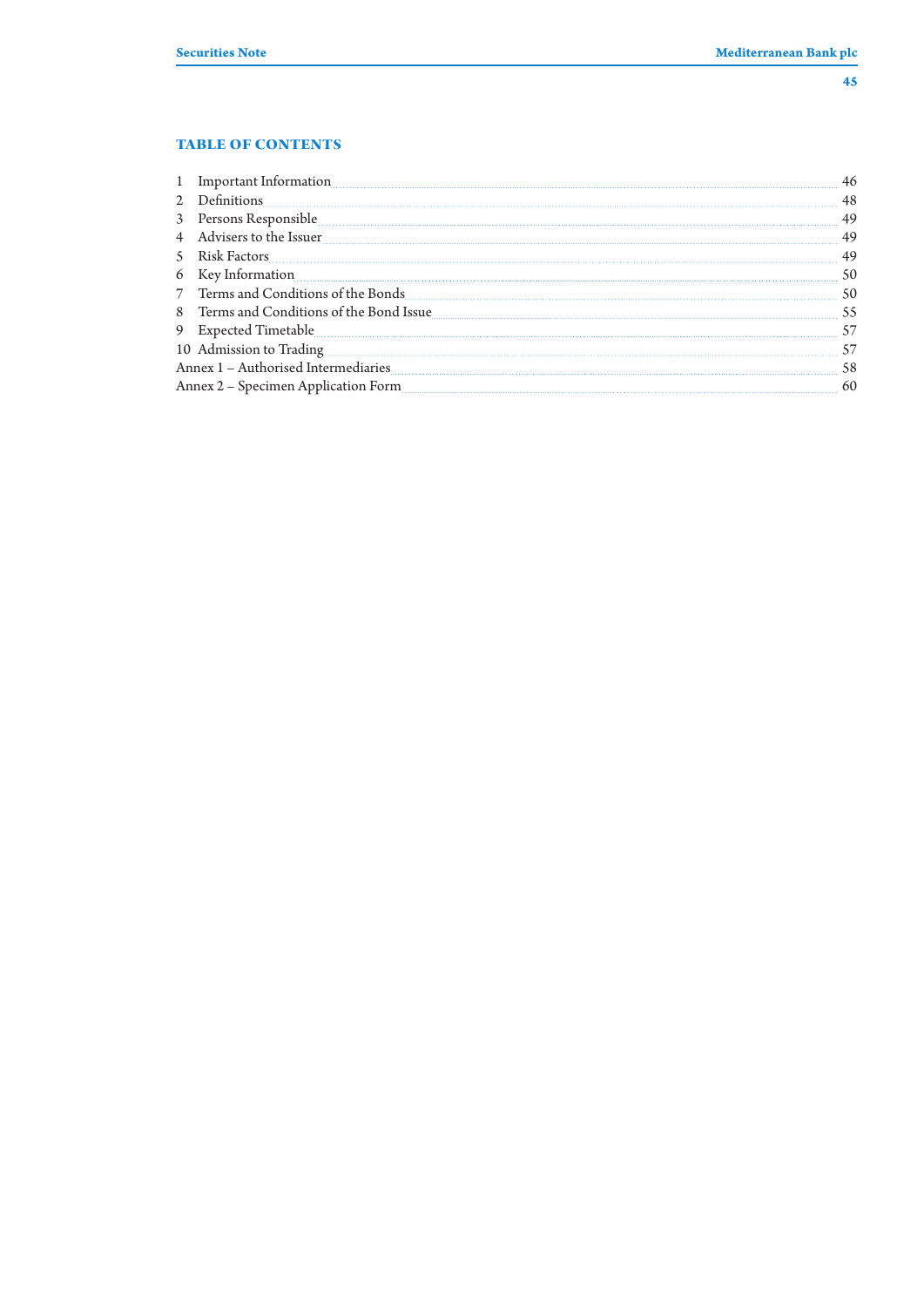## **1 Important Information**

THIS SECURITIES NOTE CONTAINS INFORMATION ABOUT THE ISSUER AND THE BONDS IN ACCORDANCE WITH THE REQUIREMENTS OF THE LISTING RULES, THE ACT, AND THE REGULATION.

NO BROKER, DEALER, SALESMAN OR OTHER PERSON HAS BEEN AUTHORISED BY THE ISSUER OR ITS DIRECTORS, TO ISSUE ANY ADVERTISEMENT OR TO GIVE ANY INFORMATION OR TO MAKE ANY REPRESENTATIONS IN CONNECTION WITH THE SALE OF BONDS OF THE ISSUER OTHER THAN THOSE CONTAINED IN THE PROSPECTUS AND IN THE DOCUMENTS REFERRED TO HEREIN IN CONNECTION, AND IF GIVEN OR MADE, SUCH INFORMATION OR REPRESENTATIONS MUST NOT BE RELIED UPON AS HAVING BEEN AUTHORISED BY THE ISSUER OR ITS DIRECTORS OR ADVISERS.

**THE LISTING AUTHORITY ACCEPTS NO RESPONSIBILITY FOR THE CONTENTS OF THIS PROSPECTUS, MAKES NO REPRESENTATIONS AS TO ITS ACCURACY OR COMPLETENESS AND EXPRESSLY DISCLAIMS ANY LIABILITY WHATSOEVER FOR ANY LOSS HOWSOEVER ARISING FROM OR IN RELIANCE UPON THE WHOLE OR ANY PART OF THE CONTENTS OF THIS PROSPECTUS.**

THIS PROSPECTUS DOES NOT CONSTITUTE, AND MAY NOT BE USED FOR PURPOSES OF, AN OFFER OR INVITATION TO SUBSCRIBE FOR BONDS BY ANY PERSON IN ANY JURISDICTION (I) IN WHICH SUCH OFFER OR INVITATION IS NOT AUTHORISED OR (II) IN WHICH THE PERSON MAKING SUCH OFFER OR INVITATION IS NOT QUALIFIED TO DO SO OR (III) TO ANY PERSON TO WHOM IT IS UNLAWFUL TO MAKE SUCH OFFER OR INVITATION.

IT IS THE RESPONSIBILITY OF ANY PERSONS IN POSSESSION OF THIS DOCUMENT AND ANY PERSONS WISHING TO APPLY FOR ANY BONDS ISSUED BY THE ISSUER TO INFORM THEMSELVES OF, AND TO OBSERVE AND COMPLY WITH, ALL APPLICABLE LAWS AND REGULATIONS OF ANY RELEVANT JURISDICTION. PROSPECTIVE APPLICANTS FOR ANY SECURITIES THAT MAY BE ISSUED BY THE ISSUER SHOULD INFORM THEMSELVES AS TO THE LEGAL REQUIREMENTS OF APPLYING FOR ANY SUCH BONDS AND ANY APPLICABLE EXCHANGE CONTROL REQUIREMENTS AND TAXES IN THE COUNTRIES OF THEIR NATIONALITY, RESIDENCE OR DOMICILE.

SAVE FOR THE ISSUE IN THE REPUBLIC OF MALTA, NO ACTION HAS BEEN OR WILL BE TAKEN BY THE ISSUER THAT WOULD PERMIT A PUBLIC OFFERING OF THE BONDS OR THE DISTRIBUTION OF THE PROSPECTUS (OR ANY PART THEREOF) OR ANY OFFERING MATERIAL IN ANY COUNTRY OR JURISDICTION WHERE ACTION FOR THAT PURPOSE IS REQUIRED. IN RELATION TO EACH MEMBER STATE OF THE EUROPEAN ECONOMIC AREA (OTHER THAN MALTA) WHICH HAS IMPLEMENTED DIRECTIVE 2003/71/EC OF THE EUROPEAN PARLIAMENT AND OF THE COUNCIL OF 4 NOVEMBER 2003 ON THE PROSPECTUS TO BE PUBLISHED WHEN SECURITIES ARE OFFERED TO THE PUBLIC OR ADMITTED TO TRADING OR WHICH, PENDING SUCH IMPLEMENTATION, APPLIES ARTICLE 3.2 OF SAID DIRECTIVE, THE BONDS CAN ONLY BE OFFERED TO "**QUALIFIED INVESTORS**" (AS DEFINED IN SAID DIRECTIVE) AS WELL AS IN ANY OTHER CIRCUMSTANCES WHICH DO NOT REQUIRE THE PUBLICATION BY THE ISSUER OF A PROSPECTUS PURSUANT TO ARTICLE 3 OF SAID DIRECTIVE.

THE BONDS HAVE NOT BEEN NOR WILL THEY BE REGISTERED UNDER THE UNITED STATES SECURITIES ACT, 1933 AS AMENDED, OR UNDER ANY FEDERAL OR STATE SECURITIES LAW AND MAY NOT BE OFFERED, SOLD OR OTHERWISE TRANSFERRED, DIRECTLY OR INDIRECTLY, IN THE UNITED STATES OF AMERICA, ITS TERRITORIES OR POSSESSIONS, OR ANY AREA SUBJECT TO ITS JURISDICTION (THE "U.S.") OR TO OR FOR THE BENEFIT OF, DIRECTLY OR INDIRECTLY, ANY U.S. PERSON (AS DEFINED IN REGULATION "S" OF THE SAID ACT). FURTHERMORE THE ISSUER WILL NOT BE REGISTERED UNDER THE UNITED STATES INVESTMENT COMPANY ACT, 1940 AS AMENDED AND INVESTORS WILL NOT BE ENTITLED TO THE BENEFITS SET OUT THEREIN.

A COPY OF THIS DOCUMENT HAS BEEN SUBMITTED TO THE LISTING AUTHORITY IN SATISFACTION OF THE LISTING RULES, THE MALTA STOCK EXCHANGE IN SATISFACTION OF THE MALTA STOCK EXCHANGE BYE-LAWS AND HAS BEEN DULY FILED WITH THE REGISTRAR OF COMPANIES, IN ACCORDANCE WITH THE ACT.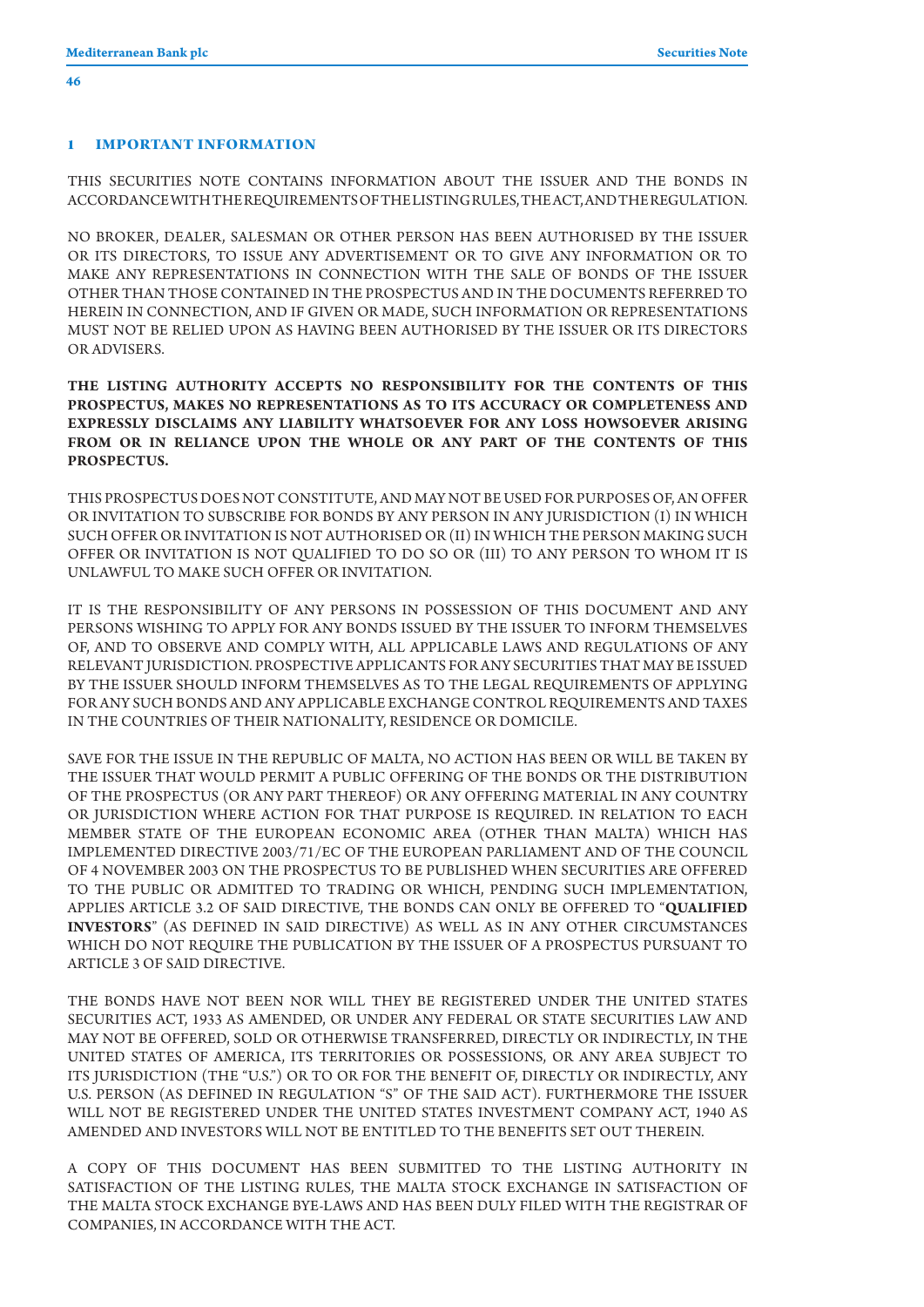STATEMENTS MADE IN THIS PROSPECTUS ARE, EXCEPT WHERE OTHERWISE STATED, BASED ON THE LAW AND PRACTICE CURRENTLY IN FORCE IN MALTA AND ARE SUBJECT TO CHANGES THEREIN.

THE CONTENTS OF THE ISSUER'S WEBSITE OR ANY WEBSITE DIRECTLY OR INDIRECTLY LINKED TO THE ISSUER'S WEBSITE DO NOT FORM PART OF THIS PROSPECTUS. ACCORDINGLY NO RELIANCE OUGHT TO BE MADE BY ANY INVESTOR ON ANY INFORMATION OR OTHER DATA CONTAINED IN SUCH WEBSITES AS THE BASIS FOR A DECISION TO INVEST IN THE BONDS.

ALL THE ADVISERS TO THE ISSUER NAMED IN THE PROSPECTUS UNDER THE HEADING "**ADVISERS TO THE ISSUER**" OF THIS SECURITIES NOTE HAVE ACTED AND ARE ACTING EXCLUSIVELY FOR THE ISSUER IN RELATION TO THIS ISSUE AND HAVE NO CONTRACTUAL, FIDUCIARY OR OTHER OBLIGATION TOWARDS ANY OTHER PERSON AND WILL ACCORDINGLY NOT BE RESPONSIBLE TO ANY INVESTOR OR ANY OTHER PERSON WHOMSOEVER IN RELATION TO THE TRANSACTIONS PROPOSED IN THE PROSPECTUS.

THE VALUE OF INVESTMENTS CAN GO UP OR DOWN AND PAST PERFORMANCE IS NOT NECESSARILY INDICATIVE OF FUTURE PERFORMANCE. THE NOMINAL VALUE OF THE BONDS WILL BE REPAYABLE IN FULL UPON MATURITY. PROSPECTIVE INVESTORS SHOULD CAREFULLY CONSIDER ALL THE INFORMATION CONTAINED IN THE PROSPECTUS AS A WHOLE AND SHOULD CONSULT THEIR OWN INDEPENDENT FINANCIAL AND OTHER PROFESSIONAL ADVISERS BEFORE DECIDING TO MAKE AN INVESTMENT IN THE BONDS.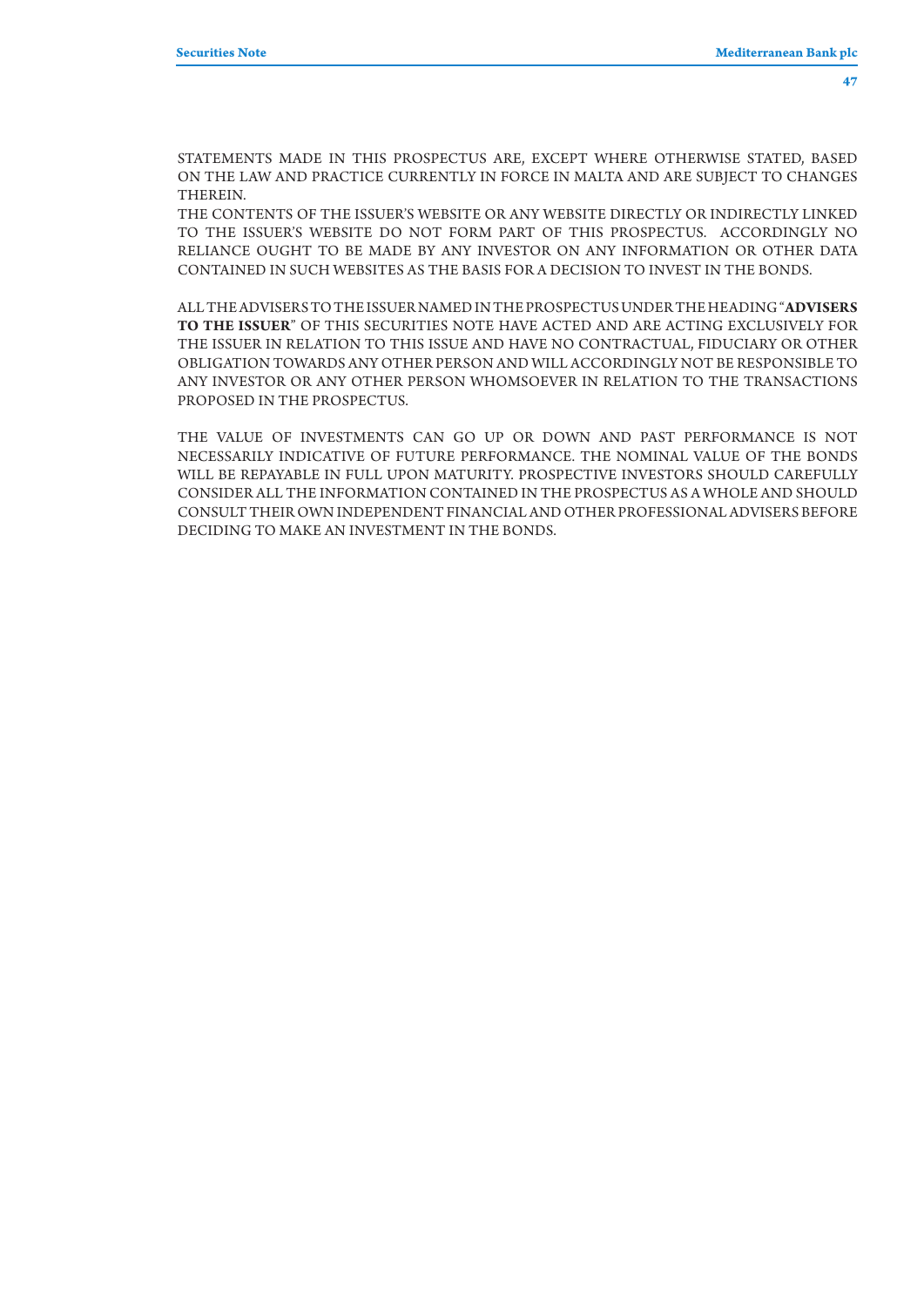# **2 Definitions**

Words and expressions and capitalised terms used in this Securities Note shall, except where the context otherwise requires and except where otherwise defined herein, bear the same meaning as the meaning given to such words, expressed and capitalised terms as indicated in the Registration Document.

| <b>Applicant</b>                    | a person or persons whose name or names (in the case of joint applicants) appear in the<br>registration details of an Application Form;                                                                                                                                                         |
|-------------------------------------|-------------------------------------------------------------------------------------------------------------------------------------------------------------------------------------------------------------------------------------------------------------------------------------------------|
| <b>Application</b>                  | the application to subscribe for Bonds made by an Applicant by completing an Application<br>Form and delivering it to the Registrar or to any of the Authorised Intermediaries;                                                                                                                 |
| <b>Application Form</b>             | the form of application of subscription for Bonds, a specimen of which is contained in<br>Annex 2 of this Securities Note;                                                                                                                                                                      |
| Authorised<br><b>Intermediaries</b> | the persons referred to in Annex 1 of this Prospectus;                                                                                                                                                                                                                                          |
| Bond(s)                             | the $£15,000,000$ bonds due 2015 of a face value of $£100$ per bond redeemable on the<br>Redemption Date, bearing interest at the rate of 6.25% per annum and redeemable at<br>their nominal value issued pursuant to, and subject to the terms and conditions contained<br>in this Prospectus; |
| Bondholder                          | a holder of Bonds;                                                                                                                                                                                                                                                                              |
| <b>Bond Issue</b>                   | the issue of the Bonds;                                                                                                                                                                                                                                                                         |
| <b>Bond Issue Price</b>             | the price of €100 per Bond;                                                                                                                                                                                                                                                                     |
| <b>Business Day</b>                 | any day between Monday and Friday (both days included) on which commercial banks<br>in Malta settle payments and are open for normal banking business;                                                                                                                                          |
| <b>Interest Payment</b><br>Date     | 30 October of each year from and including 2011 to and including 2015, provided that if<br>any such day is not a Business Day such Interest Payment Date will be carried over to the<br>next following day that is a Business Day;                                                              |
| <b>Issue Date</b>                   | expected to be 1 November 2010;                                                                                                                                                                                                                                                                 |
| <b>Issue Period</b>                 | the period between 11 October 2010 and 15 October 2010 (or such earlier date as may<br>be determined by the Issuer in the event of over-subscription) during which time the<br>Bonds are in issue;                                                                                              |
| <b>Official List</b>                | the list prepared and published by the Malta Stock Exchange as its official list in<br>accordance with the Malta Stock Exchange Bye-Laws;                                                                                                                                                       |
| <b>Redemption Date</b>              | 30 October 2015;                                                                                                                                                                                                                                                                                |
| <b>Redemption Value</b>             | the nominal value of each Bond;                                                                                                                                                                                                                                                                 |
| Registration<br><b>Document</b>     | the registration document issued by the Issuer dated 13 September 2010, forming part<br>of the Prospectus;                                                                                                                                                                                      |
| <b>Summary Note</b>                 | the summary note issued by the Issuer dated 13 September 2010, forming part of the<br>Prospectus;                                                                                                                                                                                               |
| Terms and<br>Conditions             | the terms and conditions of the Bonds contained in this Prospectus under the heading<br>"Terms and Conditions of the Bonds."                                                                                                                                                                    |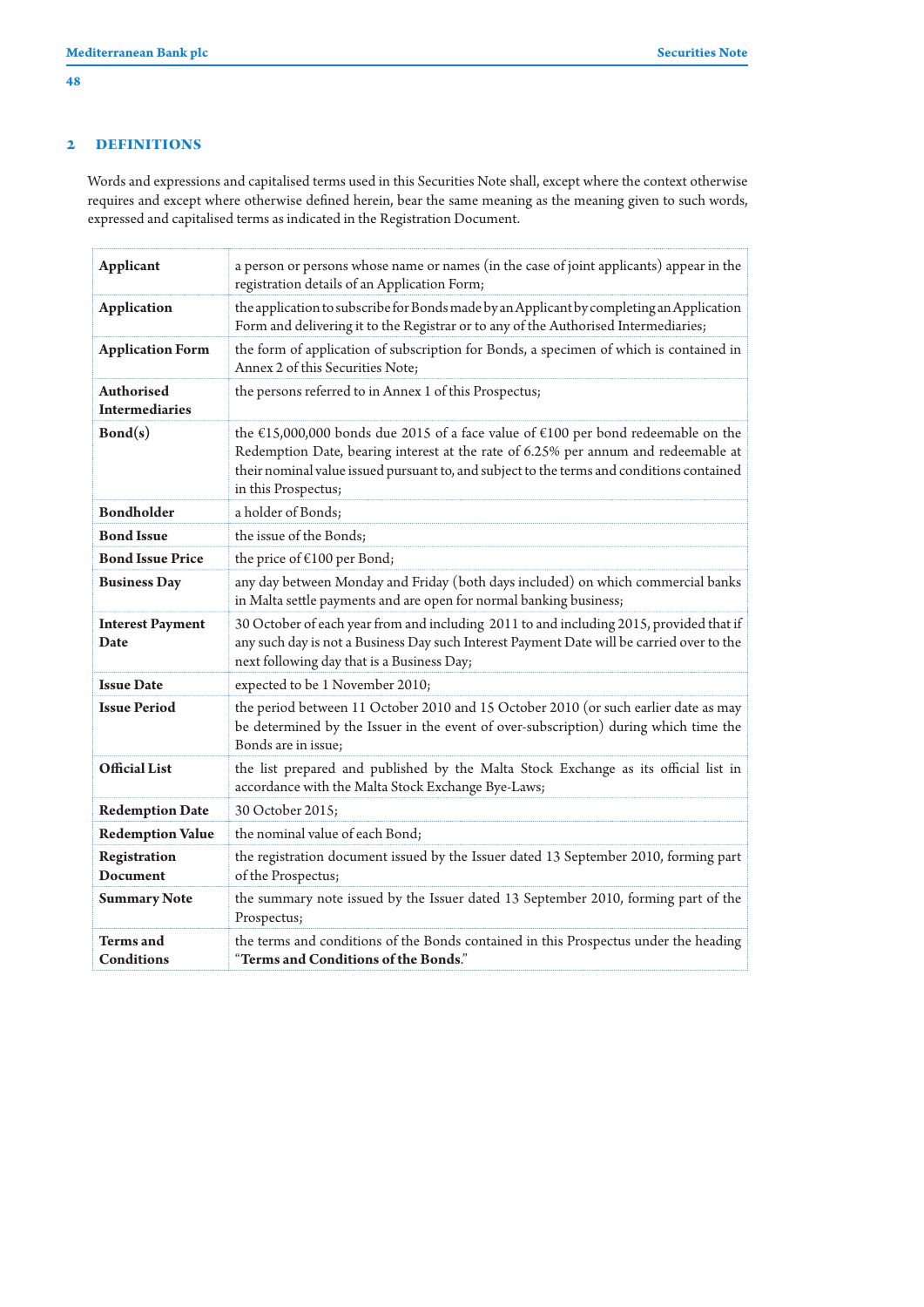## **3 Persons Responsible**

This document includes information given in compliance with the Listing Rules for the purpose of giving information with regard to the Issuer and the Bonds. All of the Directors, whose names appear under the heading "**Board of Directors**" of the Registration Document, accept responsibility for the information contained herein.

To the best of the knowledge and belief of the Directors, who have taken all reasonable care to ensure that such is the case, the information contained in this document is in accordance with the facts and does not omit anything likely to affect the import of such information. The Directors accept responsibility accordingly.

## **4 Advisers to the Issuer**

| Legal Counsel | Camilleri Preziosi<br>Level 3, Valletta Buildings, South Street,<br>Valletta, VLT 1103, Malta                    |
|---------------|------------------------------------------------------------------------------------------------------------------|
| Sponsor       | Calamatta Cuschieri and Co. Limited<br>3rd Floor, Valletta Buildings, South Street,<br>Valletta, VLT 1103, Malta |

## **5 Risk Factors**

**The value of investments can go up or down and past performance is not necessarily indicative of future performance. The nominal value of the Bonds will be repayable in full upon maturity. An investment in the Bonds involves certain risks including those described below. Prospective investors should carefully consider, with their own independent financial and other professional advisers, the following risk factors and other investment considerations as well as all the other information contained in this Prospectus before deciding to make an investment in the Bonds. The sequence in which the risks below are listed is not intended to be indicative of any order of priority or of the extent of their consequences.**

**Neither this Securities Note, nor any other parts of the Prospectus or any other information supplied in connection with the Bonds: (i) is intended to provide the basis of any credit or other evaluation; or (ii) should be considered as a recommendation by the Issuer or the Sponsor or Authorised Intermediaries that any recipient of this Securities Note (or any other part of the Prospectus or any other information supplied in connection with the Prospectus or any Bonds) should purchase any Bonds.**

**Accordingly prospective investors should make their own independent evaluation of all risk factors, and should consider all other sections in this document.**

#### **5.1 Forward Looking Statements**

**This Securities Note contains "forward looking statements" which include, among others, statements concerning matters that are not historical facts and which may involve projections of future circumstances. These forward looking statements are subject to a number of risks, uncertainties and assumptions and important factors that could cause actual risks to differ materially from the expectations of the Issuer's Directors. No assurance is given that the future results or expectations will be achieved.** 

## **5.2 Risks Relating to the Bonds**

- *5.2.1* **The existence of an orderly and liquid market for the Bonds depends on a number of factors, including the presence of willing buyers and sellers of the Issuer's Bonds at any given time. Such presence is dependent upon the individual decisions of investors over which the Issuer has no control. Accordingly, there can be no assurance that an active secondary market for the Bonds will develop, or, if it develops, that it will continue. Furthermore, there can be no assurance that an investor will be able to sell the Bonds at or above the Bond Issue Price or at all.**
- *5.2.2* **Prior to the Bond Issue, there has been no public market or trading record for the Bonds within or outside Malta. Due to the absence of any prior market for the Bonds, there can be no assurance that the Bond Issue Price will correspond to the price at which the Bonds will trade in the market subsequent to the Bond Issue.**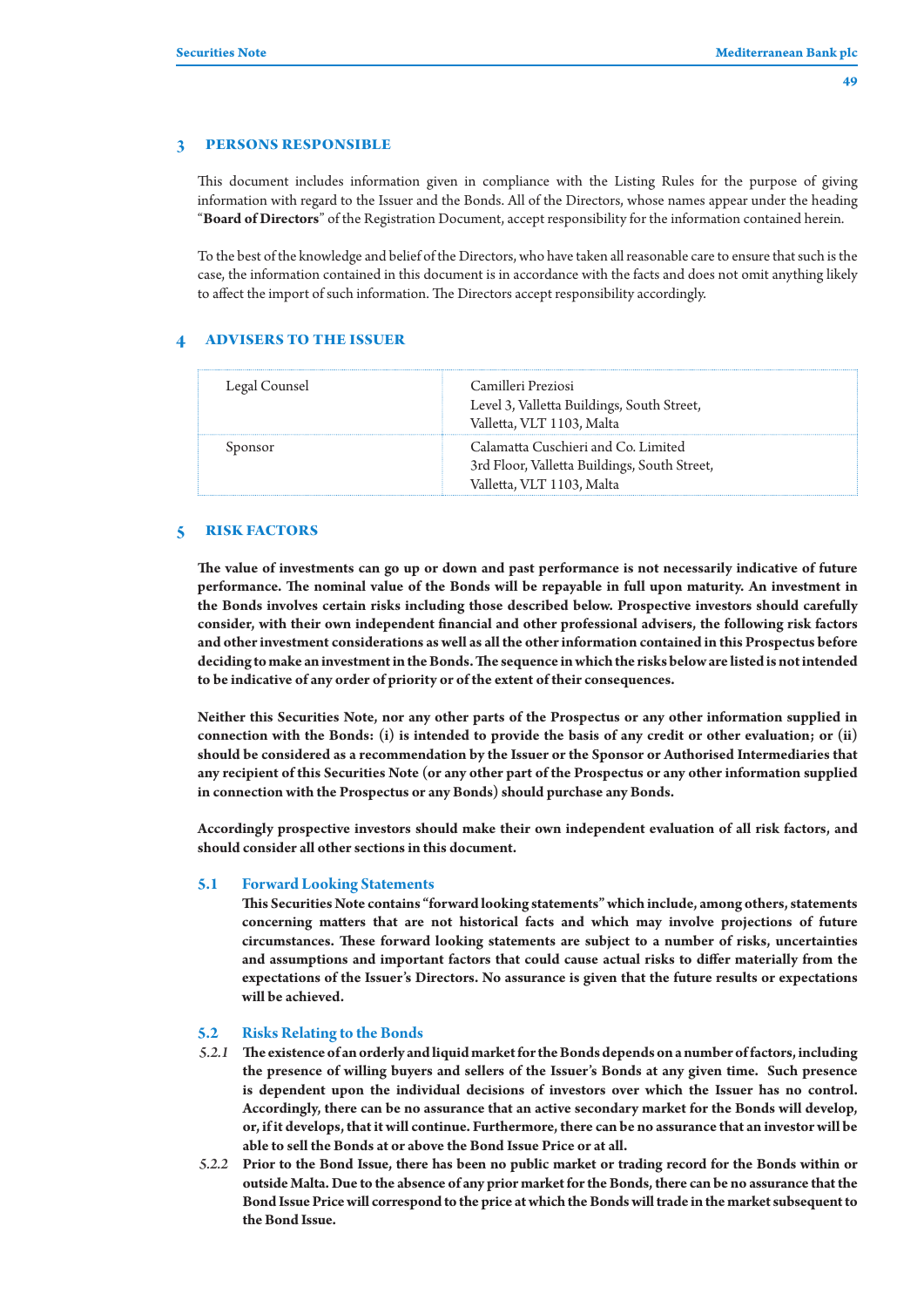- *5.2.3* **Investment in the Bonds involves the risk that subsequent changes in market interest rates may adversely affect the value of the Bonds.**
- *5.2.4* **A Bondholder will bear the risk of any fluctuations in exchange rates between the currency of denomination of the Bonds (€) and the Bondholder's currency of reference, if different.**
- *5.2.5* **No prediction can be made about the effect which any future public offerings of the Issuer's securities, or any takeover or merger activity involving the Issuer, will have on the market price of the Bonds prevailing from time to time.**
- *5.2.6* **In the event that the Issuer wishes to amend any of the Terms and Conditions of the Bonds, it shall call a meeting of Bondholders. Defined majorities of Bondholders may bind all Bondholders including those that did not attend and vote at the relevant meeting and Bondholders who attended and voted in a manner contrary to the majority.**
- *5.2.7* **The Bonds are unsecured. The Bonds constitute the general, direct, unconditional, and unsecured obligations of the Issuer and shall at all times rank** *pari passu***, without any priority or preference among themselves and with other unsecured debt. The Bonds shall rank junior and subsequent to any prior ranking security interest created for the purpose of securing the Issuer's secured interbank funding lines and repurchase agreements. Such interbank funding lines and repurchase agreements are used to finance the Issuer's investment portfolio.**
- *5.2.8* **The terms and conditions of this Bond Issue are based on Maltese law in effect as at the date of this Prospectus. No assurance can be given as to the impact of any possible judicial decision or change in Maltese law or administrative practice after the date of this Prospectus.**

## **6 Key Information**

## **6.1 Interest of Natural & Legal Persons in the Bond Issue**

The Issuer and Charts Investment Management Service Limited are both subsidiary companies of Medifin Holding Limited (C 43111) and consequently under common control, are licensed in terms of the Investment Services Act (Cap. 370, laws of Malta) and are included in the list of Authorised Intermediaries set out in Annex 1 of this Prospectus. Consequently, both the Issuer and Charts Investment Management Service Limited shall act as Authorised Intermediaries and may, on an "*execution-only*" basis, affect transactions for the account of their respective customers. The Issuer and Charts Investment Management Service Limited will not be providing any advice to their respective customers in relation to the Bonds.

#### **6.2 Reasons for the Issue and Use of Proceeds**

The Issuer shall use the proceeds of the Bond Issue for its general corporate and investment purposes and may include the following without any priority between the same:

- (i) to grow its investment portfolio in accordance with its investment strategy (as described in section 11 of the Registration Document) by investing in additional investment grade securities;
- (ii) to refinance the Issuer's general liabilities as they become due;
- (iii) to enhance the Issuer's available liquidity.

## **6.3 Expenses**

Professional fees, costs related to publicity, advertising, printing, listing, registration, sponsorship, management, and registrar fees, a 1% selling commission, and other miscellaneous expenses in connection with this Bond Issue, are estimated not to exceed €275,000, and shall be borne by the Issuer.

The overall amount of the placing commission payable to Authorised Intermediaries entering into conditional subscription agreements in terms of section 8.3 of this Securities Note will not exceed  $\epsilon$ 97,500.

## **7 Terms and Conditions of the Bonds**

## **7.1 General**

- *7.1.1* Each Bond forms part of a duly authorised issue of 6.25% Bonds due 2015 of a nominal value of €100 per Bond issued by the Issuer at par up to the principal amount of  $£15,000,000$  (except as otherwise provided under section "**Further Issues**").
- *7.1.2* The Bonds are not underwritten. In the event that the total aggregate principal amount of the Bonds amounting to €15,000,000 is not fully subscribed, the Issuer shall proceed to list the subscribed portion of the Bonds on the Official List, and the subscribed portion of the Bonds shall be allocated to the respective Applicants in accordance with the terms of this Prospectus.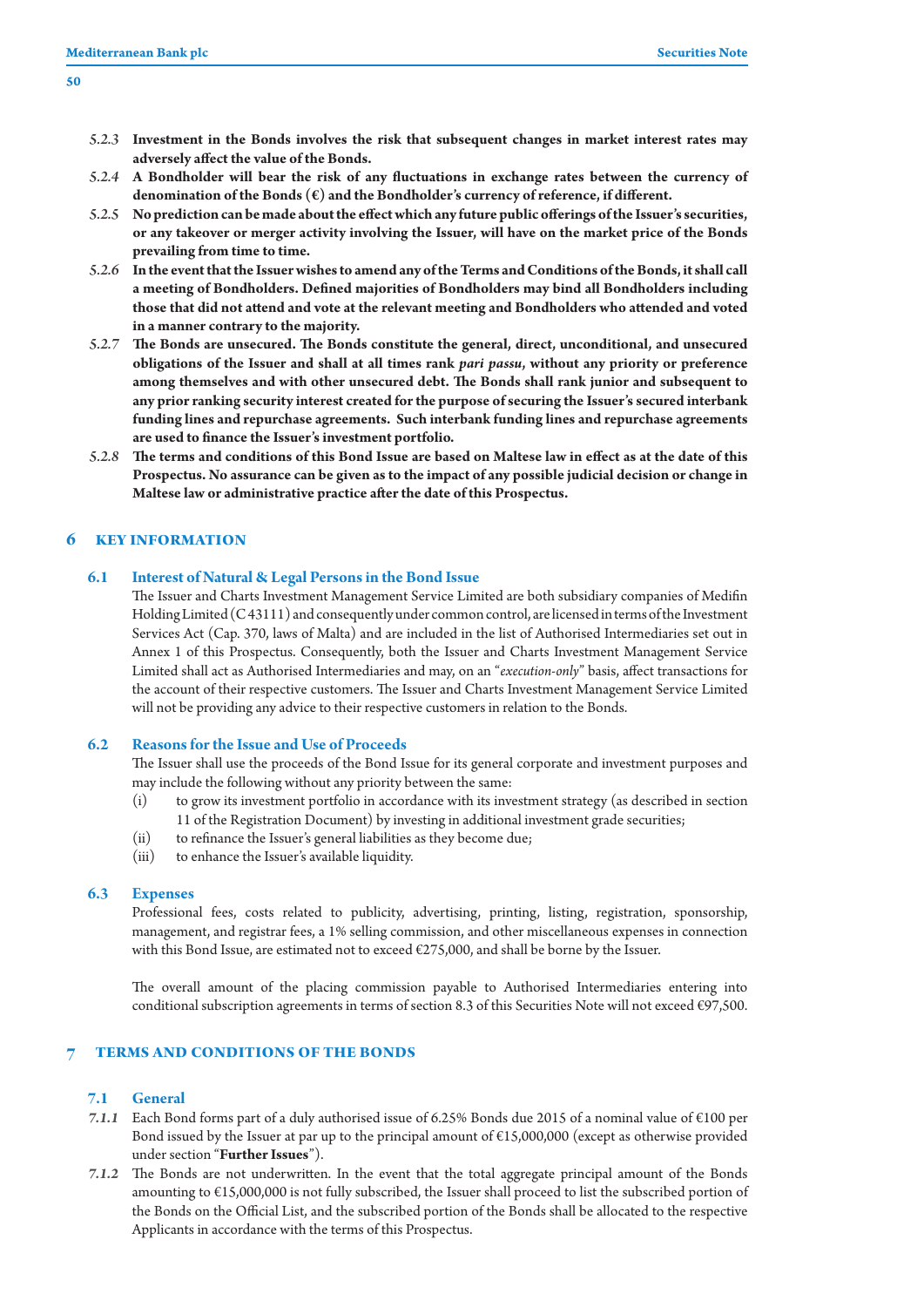*7.1.3* The Bonds have been assigned the following ISIN: MT0000551201.

#### **7.2 Legislation under which the Bonds are Created**

The issue of the Bonds is made in accordance with the requirements of the Listing Rules, the Act, and the Regulation.

## **7.3 Registration, Form, Denomination & Title**

- *7.3.1* Certificates will not be delivered to Bondholders in respect of the Bonds pursuant to the fact that the entitlement to Bonds will be represented in an uncertificated form by the appropriate entry in the electronic register maintained on behalf of the Issuer at CSD. There will be entered in such electronic register the names, addresses, identity card numbers (in the case of natural persons), registration numbers (in the case of companies) and MSE account numbers of the Bondholders and particulars of the Bonds held by them respectively and a copy of such register will, at all reasonable times during business hours, be open to the inspection of the Bondholders at the registered office of the Issuer.
- *7.3.2* The CSD will issue a statement of holdings at the request of Bondholders evidencing their respective entitlement to Bonds held in the register kept by the CSD.
- *7.3.3* The Bonds will be issued in fully registered form, without interest coupons, in denominations of any integral multiple of  $\epsilon$ 100 provided that on subscription the Bonds will be issued for a minimum of  $\epsilon$ 1,000.
- *7.3.4* Any person in whose name a Bond is registered may (to the fullest extent permitted by applicable law) be deemed and treated at all times, by all persons and for all purposes (including the making of any payments) as the absolute owner of such Bond. Title to the Bonds may be transferred as provided below under the heading "**Transferability of the Bonds**".

## **7.4 Currency of the Bonds**

The currency of the Bonds is euro  $(\epsilon)$ .

### **7.5 Status of the Bonds**

The Bonds constitute the general, direct, unconditional and unsecured obligations of the Issuer and shall at all times rank *pari passu*, without any priority or preference among themselves and with other unsecured debt. The Bonds shall rank junior and subsequent to any prior ranking security interest created for the purpose of securing the Issuer's secured interbank funding lines and repurchase agreements. Such interbank funding lines and repurchase agreements are used to finance the Issuer's investment portfolio.

## **7.6 Privileges and Hypothecs**

The Issuer finances its investment portfolio in the interbank market using secured funding lines and repurchase agreements. Pursuant to such arrangements, investment securities being financed are pledged to the financing counterparty. Creditors of the Issuer providing such financing and benefiting from the related pledges would rank prior to bondholders in respect of the pledged assets.

#### **7.7 Rights Attached to the Bonds**

There are no special rights attached to the Bonds other than the right of the Bondholders to payment of capital and interest and in accordance with the ranking as provided in this Securities Note.

#### **7.8 Interest**

- *7.8.1* The Bonds shall bear interest from and including 22 October 2010 at the rate of 6.25% per annum on the nominal value thereof, payable annually in arrears on each "**Interest Payment Date**", the first Interest Payment Date being on 30 October 2011. Provided that any Interest Payment Date which falls on a day other than a Business Day, will be carried over to the next following day that is a Business Day.
- *7.8.2* When interest is required to be calculated in respect of a period of less than a full year, it shall be calculated on the basis of the actual number of days in such period divided by the actual number of days (365 or 366) in the respective year.

## **7.9 Payments of Redemption Value & Interest**

- *7.9.1* Payment of the principal amount of a Bond will be made in euro by the Issuer to the person in whose name such Bonds are registered at the close of business on the Redemption Date, with interest accrued to the Redemption Date, by direct credit transfer into such bank account as the Bondholder may designate, from time to time, which is denominated in euro and held with any licensed bank in Malta. The Issuer shall not be responsible for any loss or delay in transmission.
- *7.9.2* Upon payment of the Redemption Value the Bonds shall be redeemed and the appropriate entry made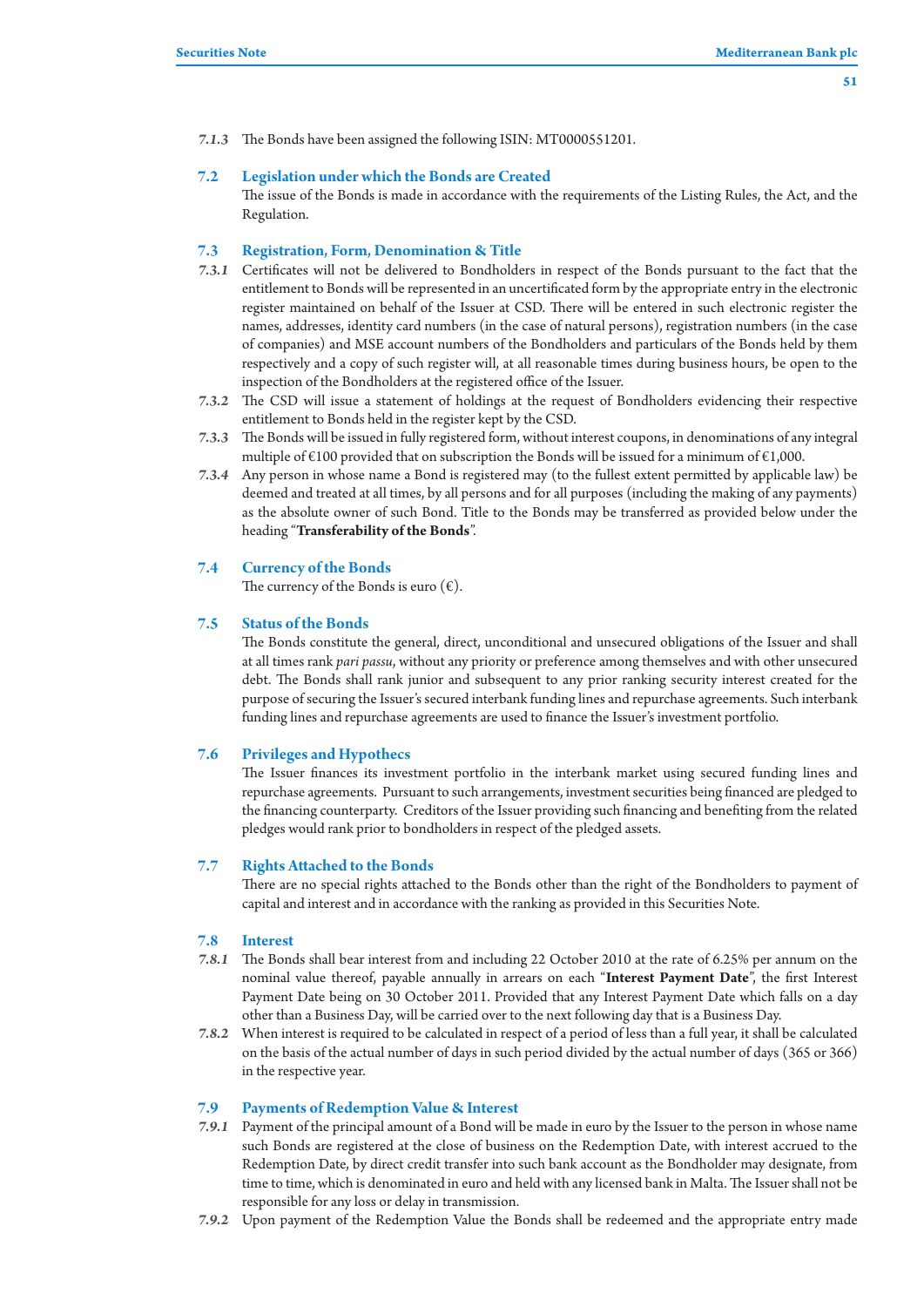in the electronic register of the Bonds at the CSD. Provided that where the Bondholder's bank account number is not known, the principal amount is retained by the Issuer for collection by the Bondholder or remittance when the bank account number of the said Bondholder is made known to the Issuer. In the case of Bonds held subject to usufruct, payment will be made against the joint instructions of all bare owners and usufructuaries. Before effecting payment the Issuer and/or the CSD shall be entitled to request any legal documents deemed necessary concerning the entitlement of the bare owner/s and the usufructuary/ies to payment of the Bonds.

- *7.9.3* Payment of any instalment of interest on a Bond will be made to the person in whose name such Bond is registered at the close of business 15 days prior to the Interest Payment Date by means of a direct credit transfer into such bank account as the Bondholder may designate, from time to time, which is denominated in euro and held with any licensed bank in Malta. The Issuer shall not be responsible for any loss or delay in transmission. Provided that where the Bondholder's bank account number is not known, the interest is retained by the Issuer for collection by the Bondholder entitled to such interest or remittance when the bank account number of the said Bondholder is made known to the Issuer.
- *7.9.4* All payments with respect to the Bonds are subject in all cases to any applicable fiscal or other laws and regulations prevailing in Malta. In particular, but without limitation, all payments of principal and interest by or on behalf of the Issuer in respect of the Bonds shall be made net of any amount which the Issuer is compelled by law to deduct or withhold for or on account of any present or future taxes, duties, assessments or other government charges of whatsoever nature imposed, levied, collected, withheld or assessed by or within the Republic of Malta or any authority thereof or therein having power to tax.
- *7.9.5* No commissions or expenses shall be charged by the Issuer to Bondholders in respect of such payments.
- *7.9.6* Unless previously purchased and cancelled as provided below, the Issuer will redeem the Bonds (together with payment of interest accrued thereon) at their nominal value on Redemption Date.
- *7.9.7* Subject to the provisions of section 7.9.8, the Issuer may at any time purchase Bonds in the open market or otherwise and at any price. If purchases are made by tender, tenders shall be made available to all Bondholders alike.
- *7.9.8* All Bonds purchased by the Issuer on its own account will be cancelled forthwith and may not be re-issued or resold.

## **7.10 Yield**

The gross yield calculated on the basis of the Interest, the Bond Issue Price and the Redemption Value of the Bonds at Redemption Date is six point two five per cent (6.25%).

## **7.11 Meetings of Bondholders**

- *7.11.1* The Terms and Conditions contained herein may be amended with the approval of Bondholders at a meeting called for that purpose in accordance with the terms hereunder.
- *7.11.2* In the event that the Issuer wishes to amend any of the Terms and Conditions of Issue of the Bond it shall call a meeting of Bondholders by giving such Bondholders not less than 14 days' notice, in writing setting out in the notice the time, place and date set for the meeting and the matters to be discussed thereat.
- *7.11.3* A meeting of Bondholders shall only validly and properly proceed to business if there is a quorum present at the commencement of the meeting. For this purpose a quorum shall be considered present if there are Bondholders present, in person or by proxy, accounting for at least 50% in nominal value of the Bonds then outstanding.
- *7.11.4* Once a quorum is declared present by the Chairman of the meeting (who shall be the person who in accordance with the regulations of the Issuer would chair a general meeting of shareholders), the meeting may then proceed to business and the directors or their representative shall present to the Bondholders the reasons why it is deemed necessary or desirable and appropriate that the Terms and Conditions of Issue of the Bonds ought to be amended as proposed by the Issuer. The meeting shall allow reasonable and adequate time to Bondholders to present their views to the Issuer and the other Bondholders. The meeting shall then put the matter as proposed by the Issuer to a vote of the Bondholders present.
- *7.11.5* The voting process shall be managed by the Company Secretary under the supervision and scrutiny of the Auditors of the Issuer.
- *7.11.6* The proposal placed before a meeting of Bondholders shall only be considered approved if at least 75% in nominal value of the Bondholders present at the meeting shall have voted in favour of the proposal.
- *7.11.7* Save for the above, the rules generally applicable to the Issuer during general meetings of shareholders shall apply.

## **7.12 Authorisations & Approvals**

*7.12.1* The board of directors of the Issuer authorised the Bond Issue pursuant to a board of directors' resolution passed on 3 September 2010.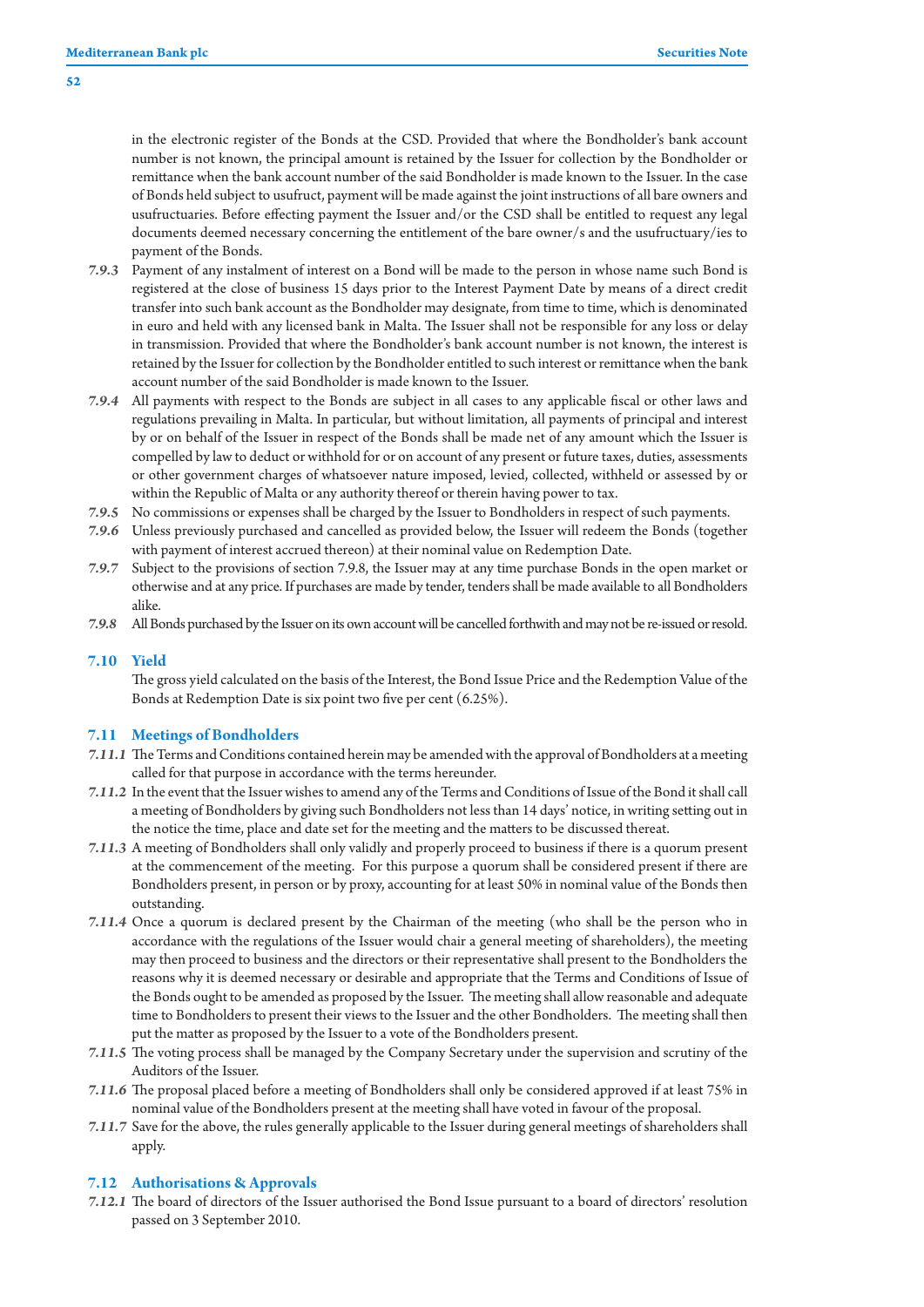- *7.12.2* The Listing Authority has authorised the Bonds as admissible to Listing pursuant to the Listing Rules by virtue of a letter dated 13 September 2010.
- *7.12.3* Application has been made to the Malta Stock Exchange for the Bonds being issued pursuant to this Prospectus to be listed and traded on the Official List of the Malta Stock Exchange.
- *7.12.4* The Bonds are expected to be admitted to the Malta Stock Exchange with effect from 1 November 2010 and trading is expected to commence on 2 November 2010.

## **7.13 Issue Date**

The Issue Date of the Bonds is expected to be 1 November 2010.

#### **7.14 Transferability of the Bonds**

- *7.14.1* The Bonds are freely transferable and once admitted to the Official List of the MSE, shall be transferable in whole in accordance with the rules and regulations of the MSE applicable from time to time.
- *7.14.2* Any person becoming entitled to a Bond in consequence of the death or bankruptcy of a Bondholder may, upon such evidence being produced as may from time to time properly be required by the Issuer or the CSD, elect either to be registered himself as holder of the Bond or to have some person nominated by him registered as the transferee thereof. If the person so becoming entitled shall elect to be registered himself, he shall deliver or send to the CSD, a notice in writing signed by him stating that he so elects. If he shall elect to have another person registered he shall testify his election by transferring the Bond, or procuring the transfer of the Bond, in favour of that person.
- *7.14.3* All transfers and transmissions are subject in all cases to any pledge (duly constituted) of the Bonds and to any applicable laws and regulations.
- *7.14.4* The cost and expenses of effecting any registration of transfer or transmission, except for the expenses of delivery by any means other than regular mail (if any) and except, if the Issuer shall so require, the payment of a sum sufficient to cover any tax, duty or other governmental charge or insurance charges that may be imposed in relation thereto, will be borne by the Issuer.
- *7.14.5* The Issuer will not register the transfer or transmission of Bonds for a period of 15 days preceding the due date for any payment of interest on the Bonds.

#### **7.15 Taxation**

#### *7.15.1 General*

Investors and prospective investors are urged to seek professional advice as regards both Maltese and any foreign tax legislation which may be applicable to them in respect of the Bonds, including their acquisition, holding and disposal as well as any income/gains derived therefrom or made on their disposal. The following is a summary of the anticipated tax treatment applicable to Bondholders in so far as taxation in Malta is concerned. This information does not constitute legal or tax advice and does not purport to be exhaustive.

The information below is based on an interpretation of tax law and practice relative to the applicable legislation, as known to the Issuer at the date of the Prospectus, in respect of a subject on which no official guidelines exist. Investors are reminded that tax law and practice and their interpretation as well as the levels of tax on the subject matter referred to in the preceding paragraph, may change from time to time.

This information is being given solely for the general information of investors. The precise implications for investors will depend, among other things, on their particular circumstances and on the classification of the Bonds from a Maltese tax perspective, and professional advice in this respect should be sought accordingly.

#### *7.15.2 Interest*

Since interest is payable in respect of a Bond which is the subject of a public issue, unless the Issuer is otherwise instructed by a Bondholder or if the Bondholder does not fall within the definition of "recipient" in terms of article 41(c) of the Income Tax Act, (Cap. 123, laws of Malta), interest shall be paid to such person net of a final withholding tax, currently at the rate of 15% of the gross amount of the interest, pursuant to article 33 of the Income Tax Act (Cap. 123, laws of Malta). Bondholders who do not fall within the definition of a "recipient" do not qualify for the said rate and should seek advice on the taxation of such income as special rules may apply.

This withholding tax is considered as a final tax and a Maltese resident individual Bondholder need not declare the interest so received in his income tax return. No person shall be charged to further tax in respect of such income. However tax withheld shall in no case be available to any person for a credit against that person's tax liability or for a refund as the case may be.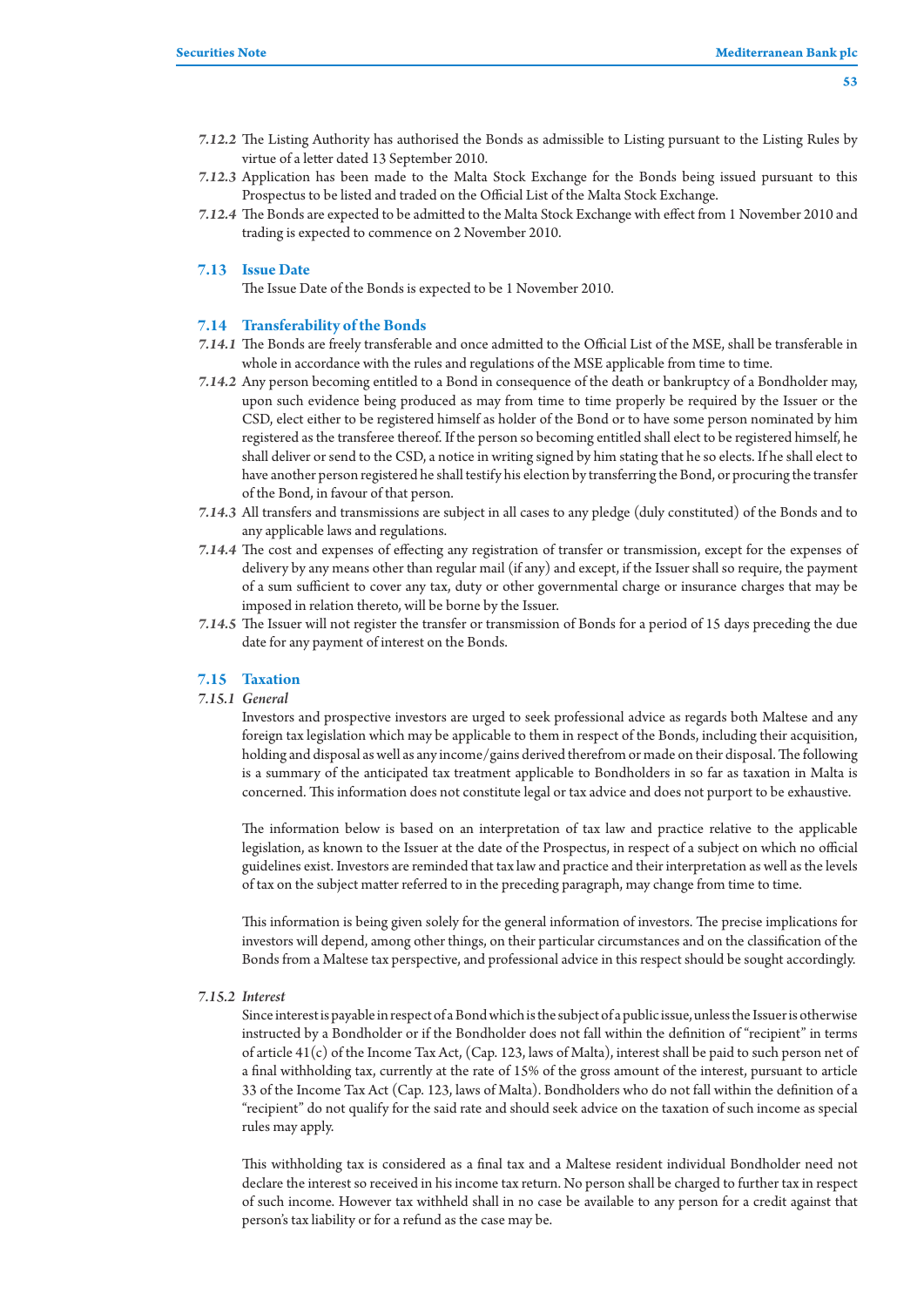In the case of a valid election made by an eligible Bondholder resident in Malta to receive the interest due without the deduction of final tax, interest will be paid gross and such person will be obliged to declare the interest so received in his income tax return and be subject to tax on it at the standard rates applicable to that person at that time. Additionally in this latter case the Issuer will advise the Inland Revenue on an annual basis in respect of all interest paid gross and of the identity of all such recipients unless the beneficiary is a non-resident of Malta. Any such election made by a resident Bondholder at the time of subscription may be subsequently changed by giving notice in writing to the Issuer. Such election or revocation will be effective within the time limit set out in the Income Tax Act.

In terms of article  $12(1)(c)$  of the Income Tax Act, Bondholders who are not resident in Malta satisfying the applicable conditions set out in the Income Tax Act are not taxable in Malta on the interest received and will receive interest gross, subject to the requisite declaration/evidence being provided to the Issuer in terms of law.

#### *7.15.3 European Union Savings Directive*

Non-residents of Malta should note that payment of interest to individuals and certain residual entities residing in another EU Member State is reported on an annual basis to the Malta Commissioner of Inland Revenue who will in turn exchange the information with the competent tax authority of the Member State where the recipient of interest is resident. This exchange of information takes place in terms of the EU Savings Directive 2003/48/EC.

## *7.15.4 Capital gains on transfer of the Bonds*

On the assumption that the Bonds would not fall within the definition of "securities" in terms of article  $5(1)$ (b) of the Income Tax Act, that is, "shares and stocks and such like instrument that participate in any way in the profits of the company and whose return is not limited to a fixed rate of return", no tax on capital gains is chargeable in respect of transfer of the Bonds.

#### *7.15.5 Duty on documents and transfers*

In terms of article 50 of the Financial Markets Act, (Cap. 345, laws of Malta) as the Bonds constitute financial instruments of a company quoted on a regulated market Exchange, as is the MSE, redemptions and transfers of the Bonds is exempt from Maltese duty.

**INVESTORS AND PROSPECTIVE INVESTORS ARE URGED TO SEEK PROFESSIONAL ADVICE AS REGARDS BOTH MALTESE AND ANY FOREIGN TAX LEGISLATION APPLICABLE TO THE ACQUISITION, HOLDING AND DISPOSAL OF BONDS AS WELL AS INTEREST PAYMENTS MADE BY THE ISSUER. THE ABOVE IS A SUMMARY OF THE ANTICIPATED TAX TREATMENT APPLICABLE TO THE BONDS AND TO BONDHOLDERS. THIS INFORMATION, WHICH DOES NOT CONSTITUTE LEGAL OR TAX ADVICE, REFERS ONLY TO BONDHOLDERS WHO DO NOT DEAL IN SECURITIES IN THE COURSE OF THEIR NORMAL TRADING ACTIVITY.**

## **7.16 Further Issues**

The Issuer may, from time to time, without the consent of the Bondholder, create and issue further debentures, debenture stock, bonds, loan notes, or any other debt securities either having the same terms and conditions as any outstanding debt securities of any series (including the Bonds) and so that such further issue shall be consolidated and form a single series with the outstanding debt securities of the relevant series (including the Bonds) or upon such terms as the Issuer may determine at the time of their issue.

#### **7.17 Events of Default**

- *7.17.1* The Bonds shall become immediately due and repayable at their principal amount together with accrued interest if any of the following events ("**Events of Default**") shall occur:
	- a. the Issuer shall fail to pay any principal and interest on any Bond when due and such failure shall continue for 60 days after written notice thereof shall have been given to the Issuer by any Bondholder; or
	- b. an order is made or resolution passed or other action taken for the dissolution, termination of existence, liquidation, winding-up or bankruptcy of the Issuer; or
	- c. the Issuer stops or suspends payments (whether of principal or interest) with respect to all or any class of its debts or announces an intention to do so or ceases or threatens to cease to carry on its business or a substantial part of its business; or
	- d. the Issuer is unable, or admits in writing its inability, to pay its debts as they fall due or otherwise becomes insolvent.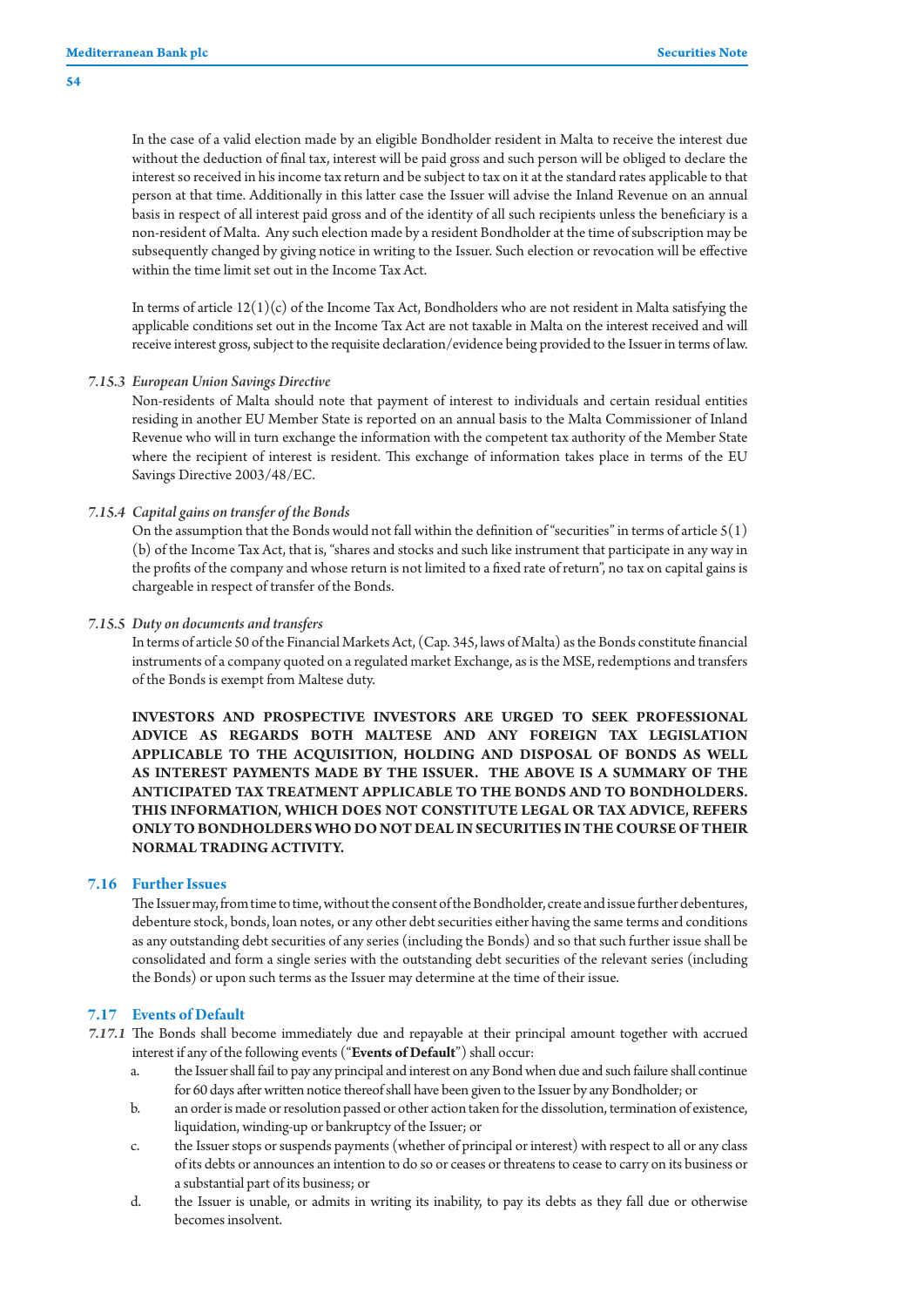# **8 Terms and Conditions of the Bond Issue**

## **8.1 Conditions**

- *8.1.1* The contract created by the acceptance of an Application shall be subject to the terms and conditions set out in this Securities Note and the Memorandum and Articles of Association of the Issuer. It is the responsibility of investors wishing to apply for the Bonds to inform themselves as to the legal requirements of so applying including any requirements relating to external transaction requirements in Malta and any exchange control in the countries of their nationality, residence or domicile.
- *8.1.2* If the Application Form is signed on behalf of another party or on behalf of a corporation or corporate entity or association of persons, the person signing will be deemed to have bound his principal, or the relative corporation, corporate entity, or association of persons and will be deemed also to have given the confirmations, warranties and undertakings contained in these terms and conditions on their behalf. Such intermediary may be requested to submit the relative power of attorney/resolution or a copy thereof duly certified by a lawyer or notary public if so required by the Registrar.
- *8.1.3* In the case of joint Applications, reference to the Applicant in these terms and conditions is a reference to each Applicant, and liability therefor is joint and several. In respect of a Bond held subject to usufruct, the name of the bare owner and the usufructuary shall be entered in the register. The usufructuary shall, for all intents and purposes, be deemed vis-à-vis the Issuer to be the holder of the Bond/s so held and shall have the right to receive interest on the Bond/s and to vote at meetings of the Bondholders but shall not, during the continuance of the Bond/s, have the right to dispose of the Bond/s so held without the consent of the bare owner.
- *8.1.4* The Bonds have not been and will not be registered under the Securities Act of 1933 of the United States of America and accordingly may not be offered or sold within the United States or to or for the account or benefit of a U.S. person.
- *8.1.5* No person receiving a copy of the Prospectus or an Application Form in any territory other than Malta may treat the same as constituting an invitation or offer to such person nor should such person in any event use such Application Form, unless, in the relevant territory, such an invitation or offer could lawfully be made to such person or such Application Form could lawfully be used without contravention of any registration or other legal requirements.
- *8.1.6* It is the responsibility of any person outside Malta wishing to make any Application to satisfy himself/herself as to full observance of the laws of any relevant territory in connection therewith, including obtaining any requisite governmental or other consents, observing any other formalities required to be observed in such territory and paying any issue, transfer or other taxes required to be paid in such territory.
- *8.1.7* Notices will be mailed to Bondholders at their registered addresses and shall be deemed to have been served at the expiration of 24 hours after the letter containing the notice is posted, and in proving such service it shall be sufficient to prove that a prepaid letter containing such notice was properly addressed to such Bondholders at his registered address and posted. Save where the context requires otherwise, terms defined in the Prospectus bear the same meaning when used in the Application Form and in any other document issued pursuant to the Prospectus.
- *8.1.8* The amount of the Bond Issue is €15,000,000.
- *8.1.9* The subscription lists will open at 08.30 hours on 11 October 2010 and will close as soon thereafter as may be determined by the Issuer but not later than 12.00 hours on 15 October 2010. Any person, whether natural or legal, shall be eligible to submit an Application, and any one person, whether directly or indirectly, should not submit more than one Application Form. In the case of corporate Applicants or Applicants having separate legal personality, the Application Form must be signed by a person authorised to sign and bind such Applicant. It shall not be incumbent on the Issuer or Registrar to verify whether the person or persons purporting to bind such an Applicant is or are in fact authorised.
- *8.1.10* Applications in the name and for the benefit of minors shall be allowed provided that they are signed by both parents or the legal guardian/s and accompanied by a Public Registry birth certificate of the minor in whose name and for whose benefit the Application Form is submitted. Any Bonds allocated pursuant to such an Application shall be registered in the name of the minor as Bondholders, with interest and redemption monies payable to the parents / legal guardian/s signing the Application Form until such time as the minor attains the age of 18 years, following which all interest and redemption monies shall be paid directly to the registered holder. Provided that the Issuer has been duly notified in writing of the fact that the minor has attained the age of 18 years. In the case of joint Applications, the joint holders shall nominate one of their number as their representative and his/her name will be entered in the register with such designation. The person whose name shall be inserted in the field entitled "Applicant" on the Application Form, or firstnamed in the register of Bondholders shall, for all intents and purposes, be deemed to be such nominated person by all those joint holders whose names appear in the field entitled "Additional Applicants" in the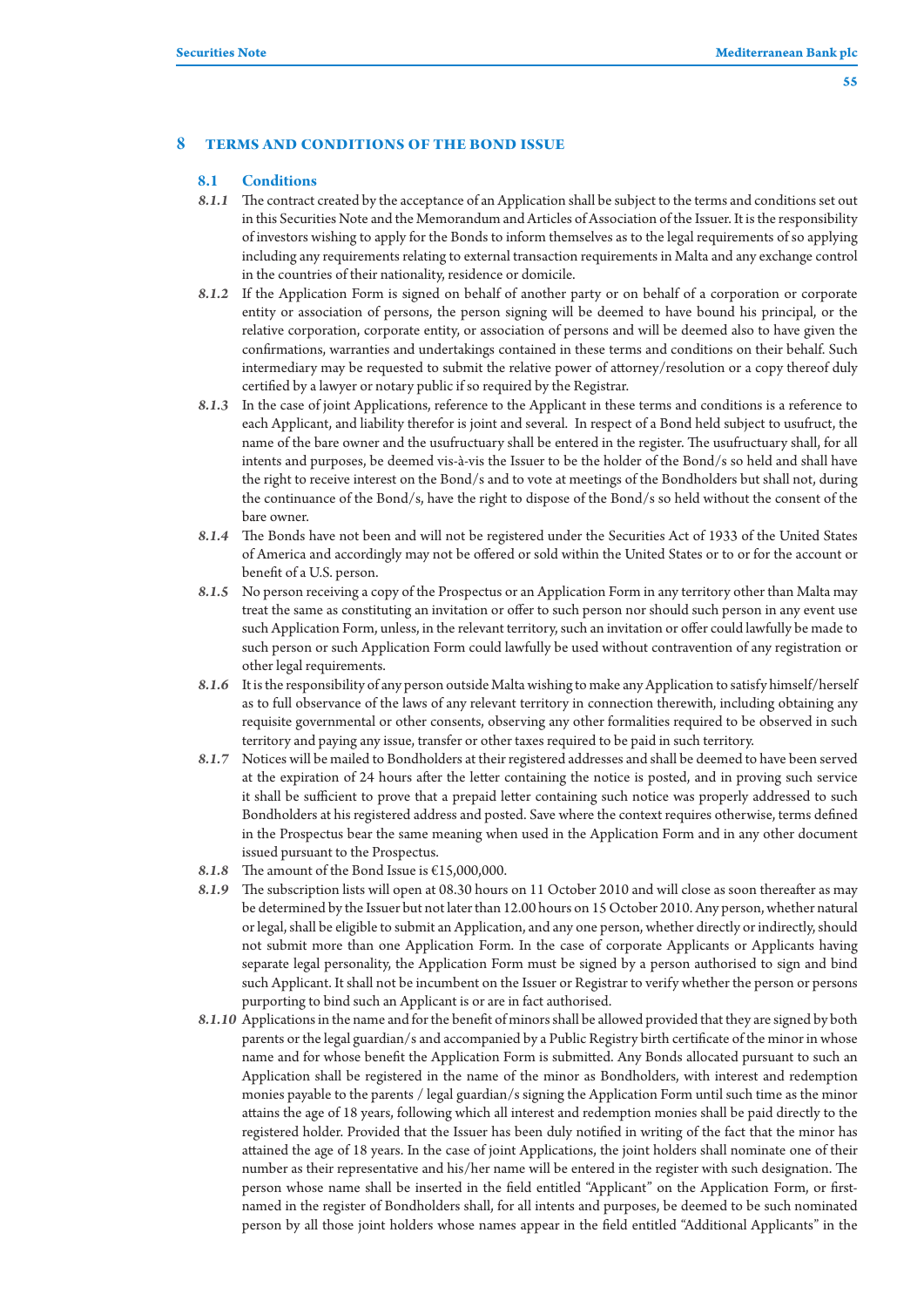Application Form or joint holders in the register as the case may be. Such person shall, for all intents and purposes, be deemed to be the registered holder of the Bond/s so held.

- *8.1.11* Subject to all other terms and conditions set out in the Prospectus, the Issuer reserves the right to reject, in whole or in part, or to scale down any Application, including multiple or suspected multiple Applications and to present any cheques and/or drafts for payment upon receipt. The right is also reserved to refuse any Application which in the opinion of the Issuer is not properly completed in all respects in accordance with the instructions or is not accompanied by the required documents. Only original Application Forms will be accepted and photocopies/facsimile copies will not be accepted.
- *8.1.12* If any Application is not accepted, or if any Application is accepted for fewer Bonds than those applied for, the Application monies or the balance of the amount paid on Application will be returned by the Issuer without interest by direct credit into the Bondholder's bank account as indicated by the Bondholder on the Application Form. The Issuer shall not be responsible for any loss or delay in transmission.
- *8.1.13* The Bonds will be issued in multiples of €100. The minimum subscription amount of Bonds that can be subscribed for is €1,000.
- *8.1.14* The completed Application Forms are to be lodged with the Issuer or any of the Authorised Intermediaries. All Application Forms must be accompanied by the full price of the Bonds applied for in euro. Payment may be made either in cash or by cheque payable to "The Registrar – Mediterranean Bank plc Bonds 2015". In the event that cheques accompanying Application Forms are not honoured on their first presentation, the Issuer and the Registrar reserve the right to invalidate the relative Application.
- *8.1.15* Within five (5) Business Days from the closing of the subscription lists, the Issuer shall determine and announce the basis of acceptance of applications and allocation policy to be adopted through a press release in at least one local newspaper.
- *8.1.16* For the purposes of the Prevention of Money Laundering and Funding of Terrorism Regulations 2003 as amended from time to time, all appointed Authorised Intermediaries are under a duty to communicate, upon request, all information about clients as is mentioned in Articles 1.2(d) and 2.4 of the "Code of Conduct for Members of the Malta Stock Exchange" appended as Appendix IV to Chapter 3 of the Malta Stock Exchange Bye-Laws, irrespective of whether the said appointed Authorised Intermediaries are Malta Stock Exchange Members or not. Such information shall be held and controlled by the Malta Stock Exchange in terms of the Data Protection Act (Cap. 440 of the laws of Malta) for the purposes and within the terms of the Malta Stock Exchange Data Protection Policy as published from time to time.
- *8.1.17* By completing and delivering an Application Form, you, as the Applicant shall:
	- a. agree to have had the opportunity to read the Prospectus and to be deemed to have had notice of all information and representations concerning the Issuer and the issue of the Bonds contained therein;
	- b. warrant that the information submitted by the Applicant in the Application Form is true and correct in all respects and in the case where an MSE account number is indicated in the Application Form, such MSE account number is the correct account of the person completing the Application Form; in the event of a discrepancy between the personal details (including name and surname and the Applicant's address) appearing on the Application Form and those held by the MSE in relation to the MSE account number indicated on the Application Form, the details held by the MSE shall be deemed to be the correct details of the Applicant;
	- c. the Issuer and the MSE may process the personal data that the Applicant provides in the Application Form, for all purposes necessary and subsequent to the Bond Issue applied for in accordance with the Data Protection Act, Cap. 440 of the laws of Malta. The Applicant has the right to request access to and rectification of the personal data relating to him/her as processed by the Company and/or the MSE. Any such requests must be made in writing and sent to the Issuer at the address indicated in the Prospectus. The requests must further be signed by the Applicant to whom the personal data relates;
	- d. confirm that in making such Application no reliance was placed on any information or representation in relation to the Issuer or the issue of the Bonds other than those contained in this Prospectus and accordingly agree/s that no person responsible solely or jointly for the Prospectus or any part thereof will have any liability for any such other information or representation;
	- e. agree to provide the Registrar and/or the Issuer, as the case may be, with any information which it/ they may request in connection with the Application $(s)$ ;
	- f. warrant, in connection with the Application, to have observed all applicable laws, obtained any requisite governmental or other consents, complied with all requisite formalities and paid any issue, transfer or other taxes due in connection with your Application in any territory and that you have not taken any action which will or may result in the Issuer or the Registrar acting in breach of the regulatory or legal requirements of any territory in connection with the issue of the Bond or your Application;
	- g. warrant that all applicable exchange control or other such regulations (including those relating to external transactions) have been duly and fully complied with;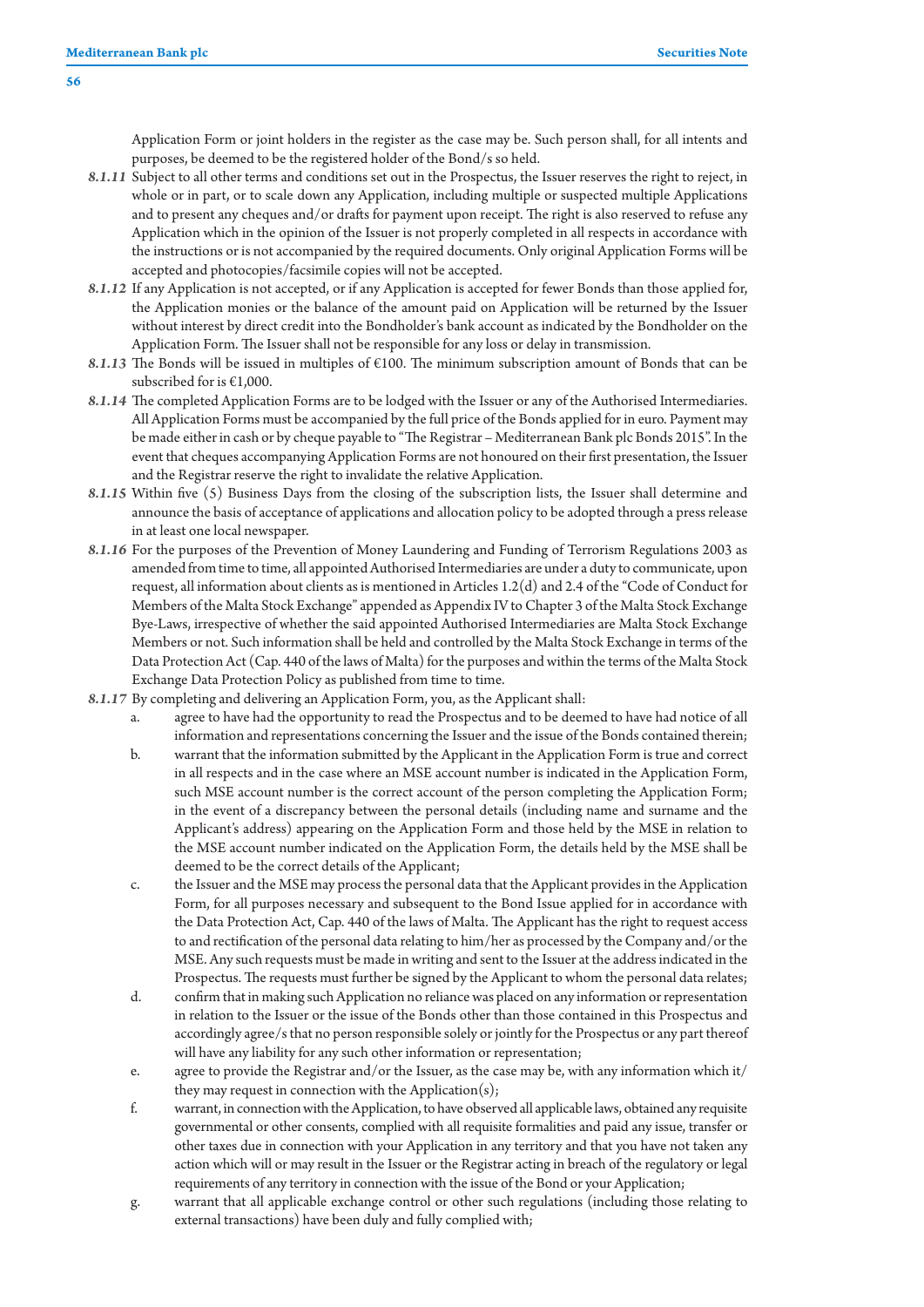- h. represent that the Applicant is not a U.S. person (as such term is defined in Regulation S under the Securities Act of 1933 of the United States of America, as amended) as well as not to be accepting the invitation set out in the Prospectus from within the United States of America, its territories or its possessions, or any area subject to its jurisdiction (the "United States") or on behalf or for the account of anyone within the United States or anyone who is a U.S. person;
- i. agree that Calamatta Cuschieri and Co. Limited in its capacity of Sponsor will not treat the Applicant as its customer by virtue of an Applicant's Application to subscribe for the Bonds being accepted and that Calamatta Cuschieri and Co. Limited will not owe duties or responsibilities towards the Applicant concerning the price of the Bonds or their suitability for the Applicant;
- j. agree that all documents in connection with the issue of the Bonds will be sent at the Applicant's own risk and may be sent by post at the address (or, in the case of joint Applications, the address of the first named Applicant) as set out in the Application Form;
- k. renounce to any rights Applicant(s) may have to set off any amounts Applicant(s) may at any time owe the Issuer against any amount due under the terms of these Bonds.

## **8.2 Distribution**

During the Issue Period, Applications for subscription to the Bonds may be made through the Issuer, Sponsor and any of the Authorised Intermediaries. The Bonds are open for subscription to all categories of investors.

## **8.3 Pre-Placement Agreements**

The Issuer intends to enter into conditional placement agreements with Authorised Intermediaries prior to the commencement of the Issue Period (on 7 October 2010) whereby the Issuer binds itself to allocate to such persons, who shall bind themselves to purchase Bonds, upon closing of subscription lists, provided that the maximum aggregate number of Bonds that can be purchased at such pre-placement stage shall not exceed an amount equivalent to €9,750,000.

### **8.4 Allotment Results**

It is expected that an allotment advice to Applicants will be dispatched within 5 Business Days of the announcement of the allocation policy. The registration advice and other documents and any monies returnable to Applicants may be retained pending clearance of the remittance and any verification of identity as required by the Prevention of Money Laundering Act, 1994 (and regulations made thereunder). Such monies will not bear interest while retained as aforesaid.

## **9 Expected Timetable**

| Issue Period                                                           | 11 October 2010 to 15 October 2010 |
|------------------------------------------------------------------------|------------------------------------|
| Application Forms available                                            | 20 September 2010                  |
| Pre-placement date                                                     | 7 October 2010                     |
| Opening of subscription lists                                          | 11 October 2010                    |
| Closing of subscription lists                                          | 15 October 2010                    |
| Announcement of basis of acceptance                                    | 22 October 2010                    |
| Commencement of interest on the Bonds                                  | 22 October 2010                    |
| Expected dispatch of allotment advices & refunds of unallocated monies | 29 October 2010                    |
| Admission to trading                                                   | 1 November 2010                    |

The Issuer reserves the right to close the Bond Issue before 15 October 2010 in the event of over-subscription, in which case, the remaining events set out above shall be anticipated in the same chronological order in such a way as to retain the same number of Business Days between the said events.

## **10 Admission to Trading**

Application has been made to the Listing Authority for the admissibility of the Bonds to listing and to the Malta Stock Exchange for the Bonds to be listed and traded on its Official List. The Conditions contained herein shall be read in conjunction with the Bye-Laws of the MSE applicable from time to time.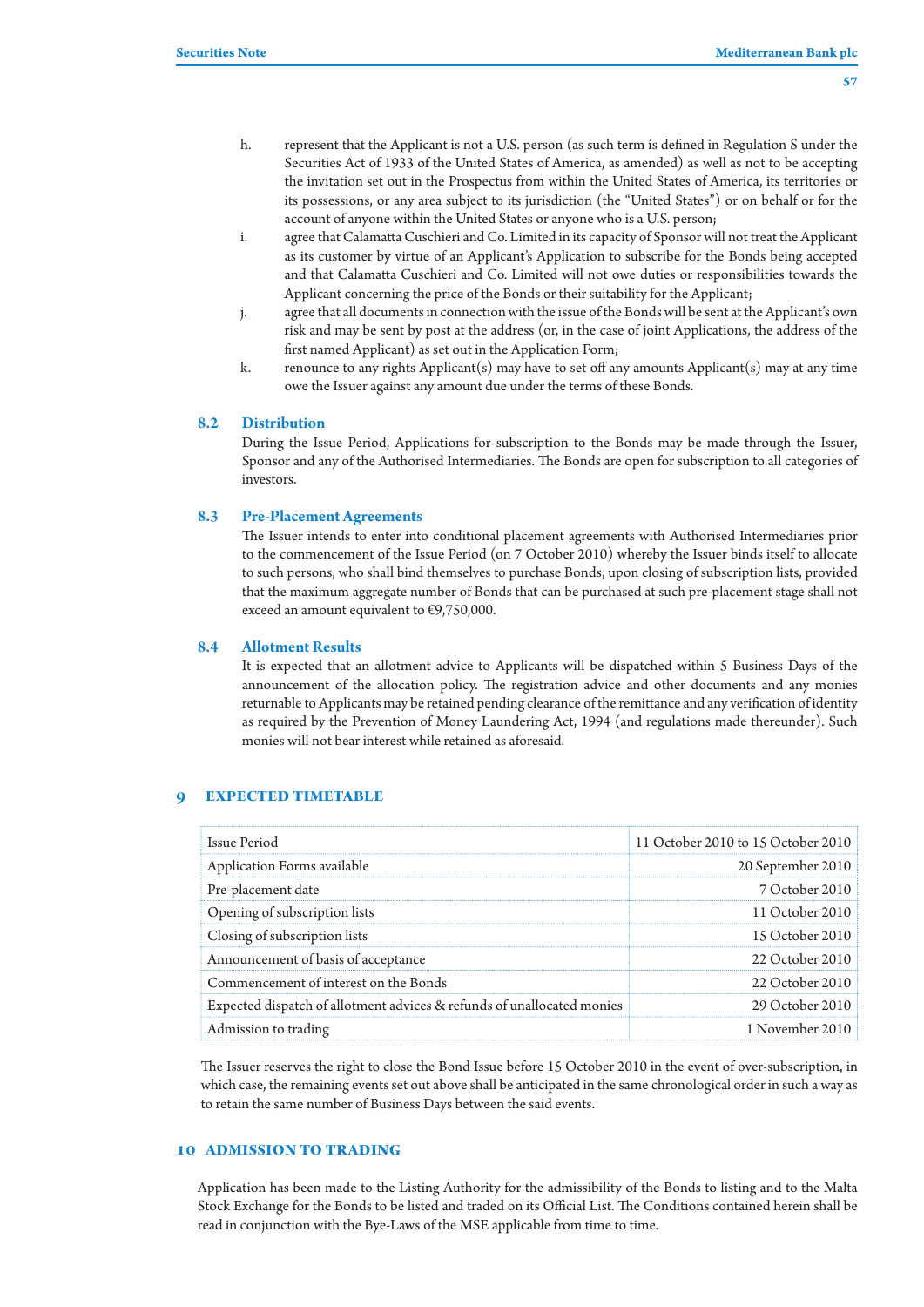# **Annex 1 – Authorised Intermediaries**

| <b>Name</b>                                               | <b>Address</b>                                                                     | <b>Telephone</b> | Fax      |
|-----------------------------------------------------------|------------------------------------------------------------------------------------|------------------|----------|
| <b>APS Bank Ltd</b>                                       | 17, Republic Street,<br>Valletta VLT 1111                                          | 25671719         | 25671167 |
| Atlas JMFS Investment Services Ltd*                       | 67, Level 3, South Street,<br>Valletta VLT 1105                                    | 21224410         | 21223810 |
| Bank of Valletta p.l.c.*                                  | BOV Centre, Cannon Road<br>St Venera SVR 9030                                      | 21312020         | 22751733 |
| Calamatta Cuschieri & Co Ltd*                             | Fifth Floor, Valletta Buildings,<br>South Street, Valletta VLT 1103                | 25688688         | 25688256 |
| Charts Investment Management Service Ltd*                 | Valletta Waterfront, Vault 17,<br>Pinto Wharf, Floriana FRN 1913                   | 21224106         | 21241101 |
| <b>Crystal Finance Investments Ltd</b>                    | 6, Freedom Square,<br>Valletta VLT 1011                                            | 21226190         | 21226188 |
| Curmi & Partners Ltd*                                     | Finance House,<br>Princess Elizabeth Street,<br>Ta' Xbiex XBX 1102                 | 21347331         | 21347333 |
| Financial Planning Services Ltd*                          | 4, Marina Court No. 1,<br>G. Calì Street,<br>Ta' Xbiex XBX 1421                    | 21344255         | 21341202 |
| FINCO Treasury Management Ltd*                            | Level 5, The Mall Complex,<br>The Mall, Floriana FRN 1470                          | 21220002         | 21243280 |
| GlobalCapital Financial Management Ltd*                   | 120, The Strand,<br>Gzira GZR 1027                                                 | 21342342         | 21333100 |
| <b>Growth Investments Ltd</b>                             | Middle Sea House,<br>Floriana FRN 1442                                             | 21234582         | 21249811 |
| Hogg Capital Investments Ltd*                             | Regent House, Suite 33,<br>Bizazza Street, Sliema SLM 1641                         | 21322872         | 21342760 |
| HSBC Bank Malta p.l.c.                                    | 241/2, Republic Street,<br>Valletta VLT 1116                                       | 25972209         | 25972475 |
| HSBC Stockbrokers (Malta) Ltd*                            | 233, Republic Street,<br>Valletta VLT 1116                                         | 25972242         | 25972494 |
| <b>Island Financial Services Ltd</b>                      | Insurance House,<br>Psaila Street,<br>Birkirkara BKR 9078                          | 23855555         | 23855238 |
| Joseph Scicluna Investment Services Ltd                   | Bella Vista Court, Level 3,<br>Gorg Borg Olivier Street,<br>Victoria VCT 2517 Gozo | 21565707         | 21565706 |
| Lombard Bank Malta p.l.c.*                                | 59. Republic Street,<br>Valletta VLT 1117                                          | 25581114         | 25581815 |
| Mediterranean Bank plc                                    | 10, St Barbara Bastion,<br>Valletta VLT 1961                                       | 25574400         | 25574900 |
| <b>Mercieca Financial Investment Services Ltd</b>         | Mercieca, JF Kennedy Square,<br>Victoria VCT 2580 Gozo                             | 21553892         | 21553892 |
| <b>MFSP Financial Management Ltd</b>                      | 220, Immaculate Conception<br>Street, Msida MSD 1838                               | 21322426         | 21322190 |
| <b>Michael Grech Financial Investment Services</b><br>Ltd | 1, Mican Court,<br>JF Kennedy Square,<br>Victoria VCT 2580 Gozo                    | 21554492         | 21559199 |
| <b>MZ Investment Services Ltd</b>                         | 11, St Rita Street,<br>Rabat RBT 1523                                              | 21453739         | 21453407 |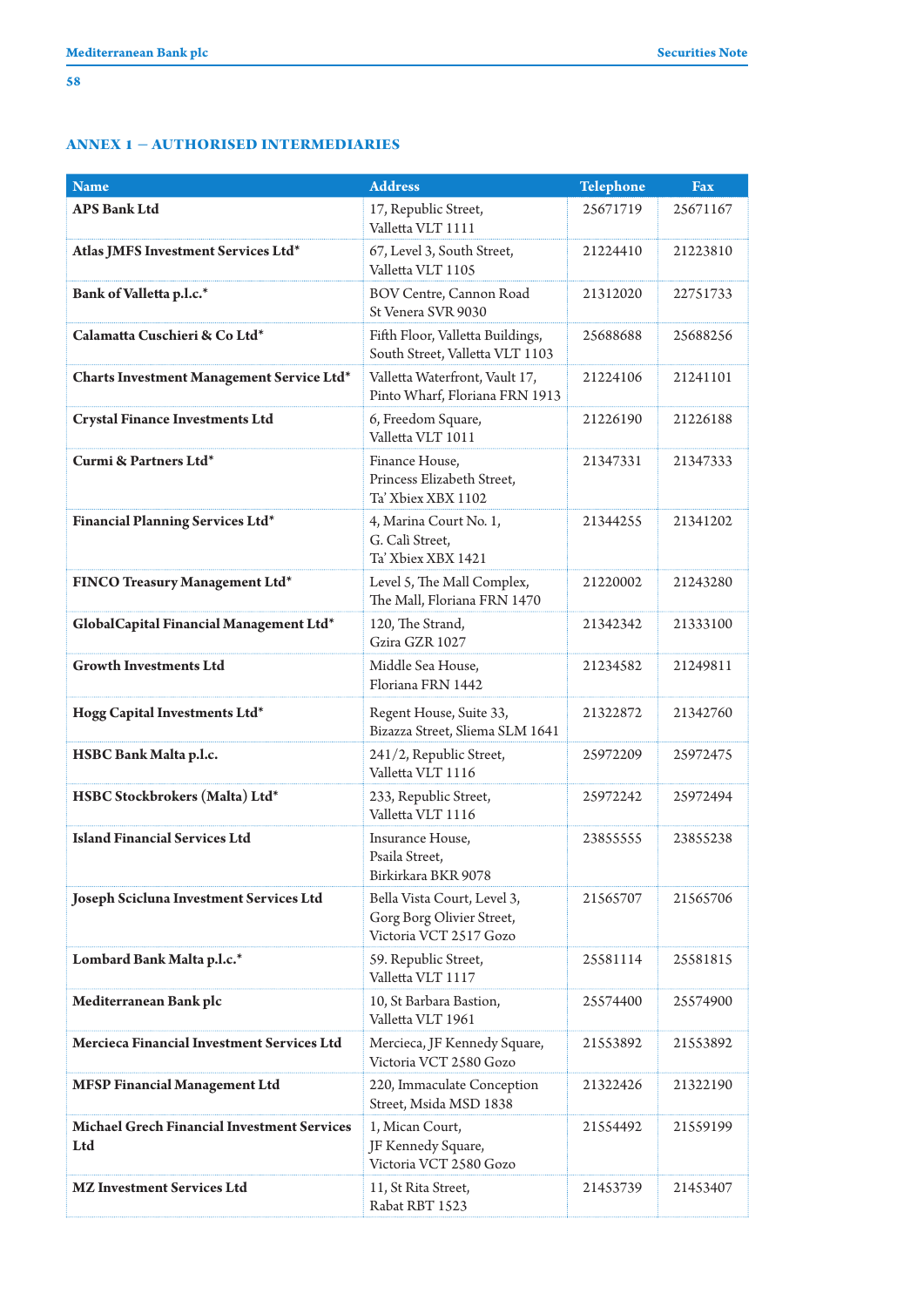| Quest Investment Services Ltd            | 64, Regent House,<br>Bisazza Street, Sliema SLM 1641        | 21343500 | 21313733 |
|------------------------------------------|-------------------------------------------------------------|----------|----------|
| Rizzo, Farrugia & Co (Stockbrokers) Ltd* | Airways House, Third Floor,<br>High Street, Sliema SLM 1549 | 22583000 | 22583001 |

\* Members of the Malta Stock Exchange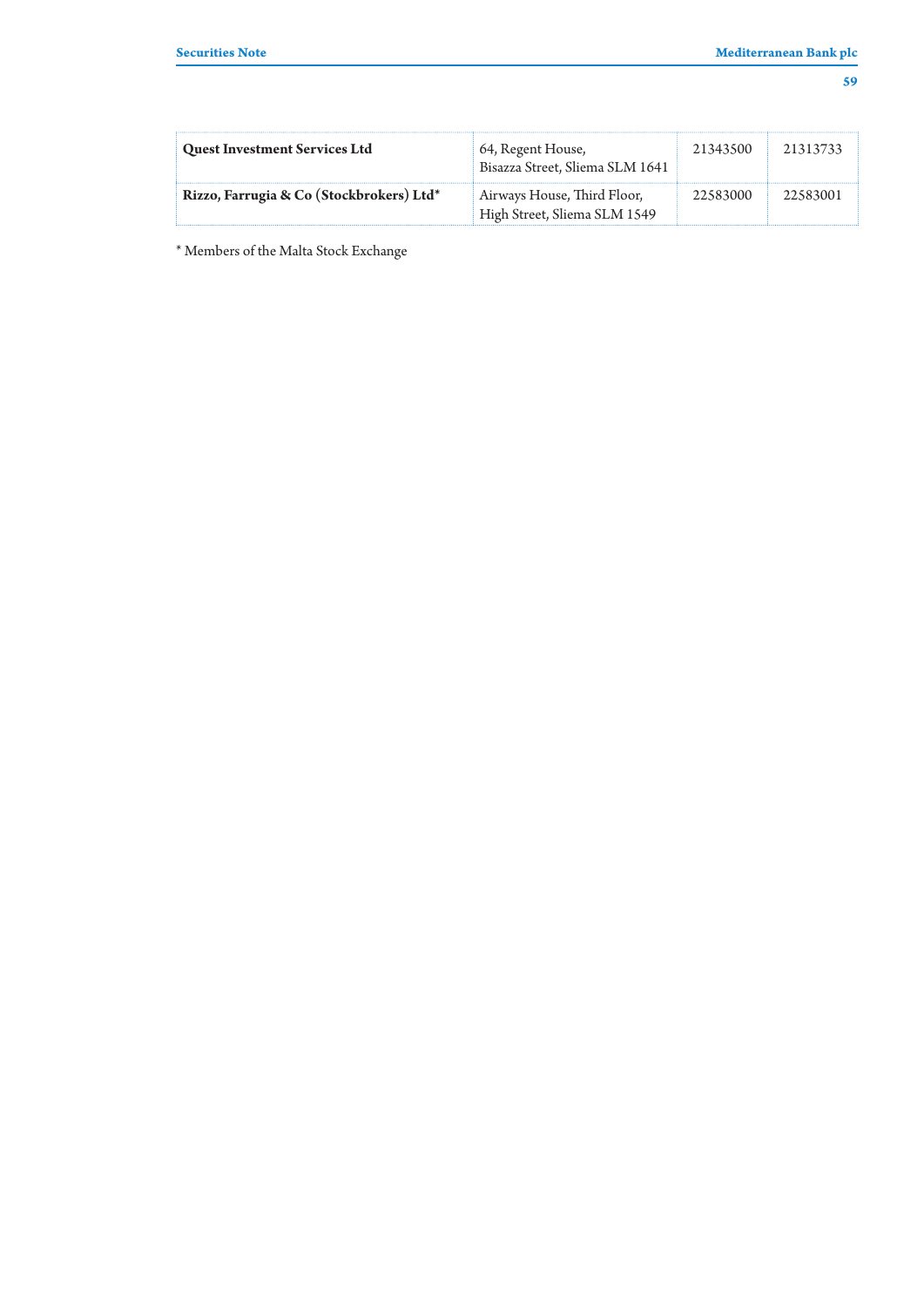# **Annex 2 – Specimen Application Form**

|    | Please read the notes overleaf before completing this Application Form.                                                                                                                                                                                                                                                                                                                                  | Mediterranean Bank plc €15,000,000 6.25% Bonds 2015                                                                                                                                                                                                                                            |                  |                                                                                                                                                                                    |
|----|----------------------------------------------------------------------------------------------------------------------------------------------------------------------------------------------------------------------------------------------------------------------------------------------------------------------------------------------------------------------------------------------------------|------------------------------------------------------------------------------------------------------------------------------------------------------------------------------------------------------------------------------------------------------------------------------------------------|------------------|------------------------------------------------------------------------------------------------------------------------------------------------------------------------------------|
|    | <b>APPLICANT</b> (see notes 2 to 6) (Mark 'X' if applicable)                                                                                                                                                                                                                                                                                                                                             |                                                                                                                                                                                                                                                                                                |                  |                                                                                                                                                                                    |
| А  | Non-Resident                                                                                                                                                                                                                                                                                                                                                                                             | <b>CIS-Prescribed Fund</b>                                                                                                                                                                                                                                                                     | Minor (under 18) | Body Corporate/Body of Persons                                                                                                                                                     |
|    | Title (Mr/Mrs/Ms/)                                                                                                                                                                                                                                                                                                                                                                                       | Full Name & Surname / Registered Name                                                                                                                                                                                                                                                          |                  |                                                                                                                                                                                    |
|    | Address / Registered Office                                                                                                                                                                                                                                                                                                                                                                              |                                                                                                                                                                                                                                                                                                |                  |                                                                                                                                                                                    |
| B  |                                                                                                                                                                                                                                                                                                                                                                                                          |                                                                                                                                                                                                                                                                                                |                  | Postcode                                                                                                                                                                           |
|    | MSE A/C No.                                                                                                                                                                                                                                                                                                                                                                                              | ID Card / Passport / Company Reg. No.                                                                                                                                                                                                                                                          | Tel. No.         | Mobile No.                                                                                                                                                                         |
| C  |                                                                                                                                                                                                                                                                                                                                                                                                          | <b>ADDITIONAL (JOINT) APPLICANTS</b> (see note 2) (please use additional Application Forms if space is not sufficient)                                                                                                                                                                         |                  |                                                                                                                                                                                    |
|    | Title (Mr/Mrs/Ms/)                                                                                                                                                                                                                                                                                                                                                                                       | Full Name & Surname                                                                                                                                                                                                                                                                            |                  | ID Card / Passport No.                                                                                                                                                             |
|    | Title (Mr/Mrs/Ms/)                                                                                                                                                                                                                                                                                                                                                                                       | Full Name & Surname                                                                                                                                                                                                                                                                            |                  | ID Card / Passport No.                                                                                                                                                             |
| D  |                                                                                                                                                                                                                                                                                                                                                                                                          | MINOR'S PARENTS / LEGAL GUARDIANS (see note 4) (to be completed ONLY if the Applicant is a minor)                                                                                                                                                                                              |                  |                                                                                                                                                                                    |
| i  | Title (Mr/Mrs/Ms/)                                                                                                                                                                                                                                                                                                                                                                                       | Full Name & Surname                                                                                                                                                                                                                                                                            |                  | ID Card / Passport No.                                                                                                                                                             |
| ii | Title (Mr/Mrs/Ms/)                                                                                                                                                                                                                                                                                                                                                                                       | Full Name & Surname                                                                                                                                                                                                                                                                            |                  | ID Card / Passport No.                                                                                                                                                             |
| Е  | I/WE APPLY TO PURCHASE AND ACQUIRE                                                                                                                                                                                                                                                                                                                                                                       |                                                                                                                                                                                                                                                                                                |                  |                                                                                                                                                                                    |
|    | Amount in figures                                                                                                                                                                                                                                                                                                                                                                                        | Amount in words                                                                                                                                                                                                                                                                                |                  |                                                                                                                                                                                    |
|    | €                                                                                                                                                                                                                                                                                                                                                                                                        |                                                                                                                                                                                                                                                                                                |                  |                                                                                                                                                                                    |
|    |                                                                                                                                                                                                                                                                                                                                                                                                          |                                                                                                                                                                                                                                                                                                |                  | Mediterranean Bank plc 6.25% Bonds 2015 (minimum €1,000 and in multiples of €100 thereafter) or any smaller amount of Bonds for which this Application may be accepted at the Bond |
|    |                                                                                                                                                                                                                                                                                                                                                                                                          | Issue Price as defined in the Prospectus regulating the Bond Issue (the "Prospectus") payable in full upon application under the Terms and Conditions contained therein.<br>RESIDENT - WITHHOLDING TAX ON INTEREST (see note 9) (to be completed ONLY if the Applicant is a Resident of Malta) |                  |                                                                                                                                                                                    |
|    |                                                                                                                                                                                                                                                                                                                                                                                                          |                                                                                                                                                                                                                                                                                                |                  |                                                                                                                                                                                    |
|    | I / We elect to have Final Withholding Tax deducted from my / our interest.                                                                                                                                                                                                                                                                                                                              |                                                                                                                                                                                                                                                                                                |                  |                                                                                                                                                                                    |
|    | I / We elect to receive interest GROSS (i.e. without deduction of Withholding Tax).                                                                                                                                                                                                                                                                                                                      |                                                                                                                                                                                                                                                                                                |                  |                                                                                                                                                                                    |
| G  | <b>Tax Country</b>                                                                                                                                                                                                                                                                                                                                                                                       | <b>NON-RESIDENT - DECLARATION FOR TAX PURPOSES</b> (see note 10) (to be completed ONLY if the Applicant is a Non-Resident)<br>Town of Birth                                                                                                                                                    | Country of Birth | TIN (Tax Identification Number)                                                                                                                                                    |
|    |                                                                                                                                                                                                                                                                                                                                                                                                          |                                                                                                                                                                                                                                                                                                |                  |                                                                                                                                                                                    |
|    | ID Card / Passport No.                                                                                                                                                                                                                                                                                                                                                                                   |                                                                                                                                                                                                                                                                                                | Country of Issue | <b>Issue Date</b>                                                                                                                                                                  |
|    | I/We am/are NOT Resident in Malta but I/we am/are Resident in the European Union.                                                                                                                                                                                                                                                                                                                        |                                                                                                                                                                                                                                                                                                |                  |                                                                                                                                                                                    |
|    | I/We am/are NOT Resident in Malta and I/we am/are NOT Resident in the European Union.                                                                                                                                                                                                                                                                                                                    |                                                                                                                                                                                                                                                                                                |                  |                                                                                                                                                                                    |
| Н  | <b>INTEREST MANDATE</b> (see note 9) (Completion of this panel is mandatory)                                                                                                                                                                                                                                                                                                                             |                                                                                                                                                                                                                                                                                                |                  |                                                                                                                                                                                    |
|    | Bank                                                                                                                                                                                                                                                                                                                                                                                                     | Branch                                                                                                                                                                                                                                                                                         |                  | <b>Account Number</b>                                                                                                                                                              |
|    | I/We have fully understood the instructions for completing this Application Form, and am / are making this Application solely on the basis of the Prospectus and subject to its terms and<br>conditions which I/we fully accept. Furthermore, I/we confirm that this is the only Application Form I/we am/are submitting on my/our behalf or on behalf of the company or other entity I/we<br>represent. |                                                                                                                                                                                                                                                                                                |                  |                                                                                                                                                                                    |
|    | Date                                                                                                                                                                                                                                                                                                                                                                                                     |                                                                                                                                                                                                                                                                                                |                  |                                                                                                                                                                                    |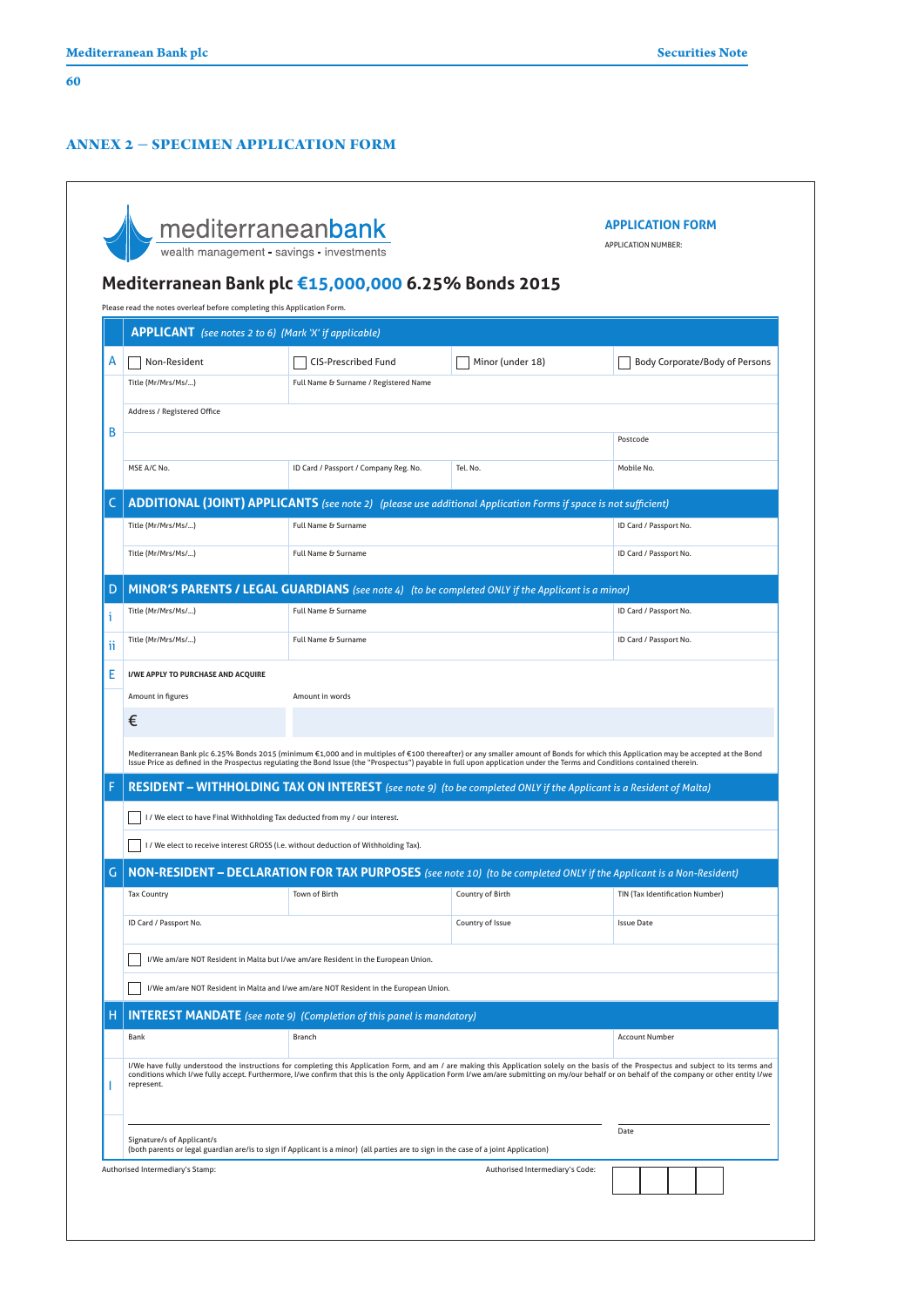# **Notes on how to complete this Application Form and other information The following notes are to be read in conjunction with the Prospectus regulating the Bond Issue**

- 1. The Application Form is to be completed in BLOCK LETTERS.
- 2. Applicants are to insert full personal details in Panel B. In the case of an application by more than one person (including husband and wife) full details of all individuals – including I.D. Card Numbers – must be given in Panels B and C but the person whose name appears in Panel B shall, for all intents and purposes, be deemed to be the registered holder of the Bond. Interest, redemption proceeds and any refunds will be issued in the name of such Bondholder (See note 6 below).
- 3. Applicants who are Non-Resident in Malta for tax purposes must indicate their passport number in Panel B, complete Panel G and the relative box in Panel A must also be marked appropriately.
- 4. In the case of an Applicant who is a minor, the word 'MINOR' must be indicated in Panel B next to the Applicant's name and the relative box in Panel A must also be marked. A Public Registry birth certificate must be attached to the Application Form. (The birth certificate is not required if the minor already holds securities which are listed on the Malta Stock Exchange (MSE)). The Application Form must be signed by both parents or by the legal guardian/s. In the latter case documentary evidence of the legal guardian's appointment should be provided. (Interest, redemption proceeds and any refunds will be made payable to the parent / legal guardian named in Panel Di until such time as the Issuer is notified that the minor named in Panel B has attained the age of 18). The address to be inserted in Panel B is to be that of the parents / legal guardian/s.
- 5. In the case of a body corporate, the name of the entity, exactly as registered, and the registration number are to be inserted in Panel B. Applications must be signed by duly authorised representatives indicating the capacity in which they are signing.
- 6. APPLICANTS WHO HOLD SECURITIES ON THE MALTA STOCK EXCHANGE ARE TO INDICATE THEIR MSE ACCOUNT NUMBER IN PANEL B. APPLICANTS ARE TO NOTE THAT ANY SECURITIES ALLOTTED TO THEM WILL BE RECORDED BY THE MALTA STOCK EXCHANGE IN THE MSE ACCOUNT NUMBER QUOTED ON THE APPLICATION FORM EVEN IF DETAILS OF SUCH MSE ACCOUNT NUMBER, AS HELD BY THE MALTA STOCK EXCHANGE, DIFFER FROM ANY OR ALL OF THE DETAILS APPEARING OVERLEAF.
- 7. Application must be for a minimum of  $\epsilon$ 1,000 and thereafter in multiples of  $\epsilon$ 100
- 8. Payment must be made in cleared funds and may be effected by cash, bank draft or personal cheque payable to "The Registrar -Mediterranean Bank plc Bonds 2015". In the event that cheques accompanying Application Forms are not honoured on their first presentation, the Issuer reserves the right to invalidate the relative Application.
- 9. Only Applicants who hold a valid official Maltese Identity Card or Companies registered in Malta will be treated as residents in Malta. In such cases, the Applicant may elect to have Final Withholding Tax, currently 15%, deducted from interest payments in which case such interest need not be declared in the Applicant's income tax return. The Applicant may elect to receive the interest gross, i.e. without deduction of Final Withholding Tax but he/she will be obliged to declare interest so received on his / her return. Authorised entities applying in the name of a Prescribed Fund (having indicated their status in the appropriate box in Panel A) will have Final Withholding Tax, currently 10%, deducted from interest payments. Applicants will receive their interest directly in a bank account held locally, which has to be indicated in Panel H. If any Application is not accepted, or is accepted for fewer Bonds than those applied for, the monies of the balance of the amount paid but not allocated, as the case may be, will be returned by direct credit into the Applicant's bank account as indicated in Panel H.
- 10. Interest received by non-resident Applicants is not taxable in Malta and non-residents will receive interest gross. European Council Directive 2003/48/EC on the Taxation of Savings Income in the form of interest payments requires all payors established in the EU that pay interest to an individual resident in another EU Member State, to report the interest payment to the tax authorities of the Member State in which the payor is established. If the Applicant's permanent residential address is in an EU Member State or in another country to which the Directive applies (called a "specified territory") then the interest paid will be reported.
- 11. Subscription lists will open at 08.30am on 11 October 2010 and will close at 12.00pm on 15 October 2010. The Issuer reserves the right, however, to close the Bond Issue before the 15 October 2010 in the event of over-subscription. Any Applications received by the Registrar after the subscription lists close will be rejected.
- 12. Completed Application Forms are to be delivered to any Authorised Intermediary listed in the Prospectus, during normal office hours. Remittances by post are made at the risk of the Applicant and the Issuer disclaims all responsibility for any such remittances not received by the closing of the subscription lists.
- 13. The Issuer reserves the right to refuse any Application which appears to be in breach of the terms and conditions of the Bond as contained in the Prospectus.
- 14. This application is governed by the Terms and Conditions contained in the Prospectus. Capitalised terms not defined herein, shall unless the context otherwise requires, have the same meaning as that assigned to them in the Prospectus.
- 15. The Issuer may process the personal data that the Applicant provides in the Application Form, for all purposes necessary for and related to the issue of the Bonds applied for, in accordance with the Data Protection Act, Cap. 440. The Applicant has the right to request access to and rectification of the personal data relating to him/her, as processed by the Issuer. Any such requests must be made in writing and sent to the Issuer at the address indicated in the Prospectus. The requests must further be signed by the Applicant to whom the personal data relates.

**The value of investments can go up or down and past performance is not necessarily indicative of future performance. The nominal value of the Bonds on offer will be repayable in full upon redemption. An investor should consult an independent investment adviser, licensed under the Investment Services Act (Cap. 370 of the laws of Malta), for advice.**